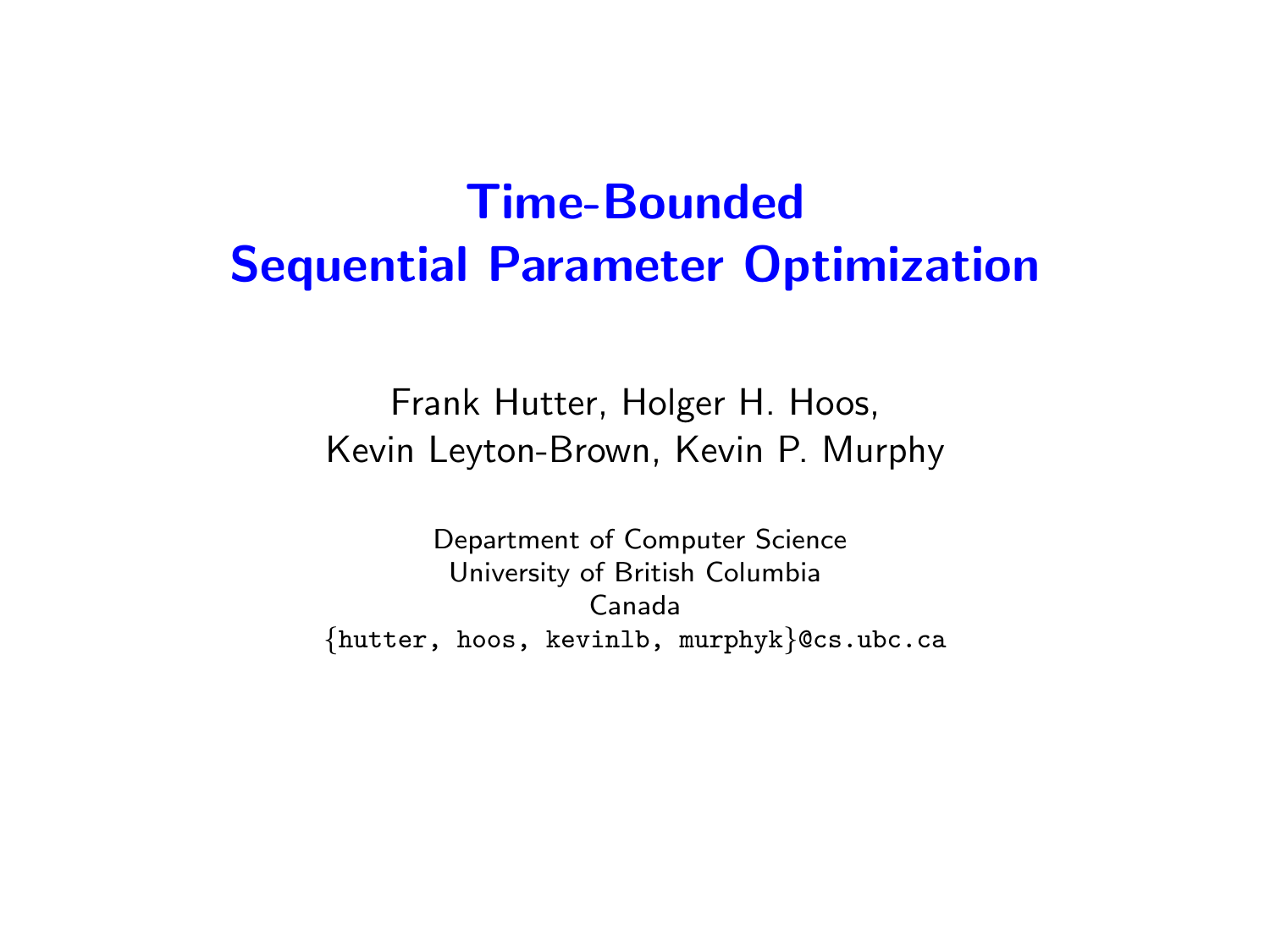### Automated Parameter Optimization

#### Most algorithms have parameters

- $\triangleright$  Decisions that are left open during algorithm design
- $\blacktriangleright$  Instantiate to optimize empirical performance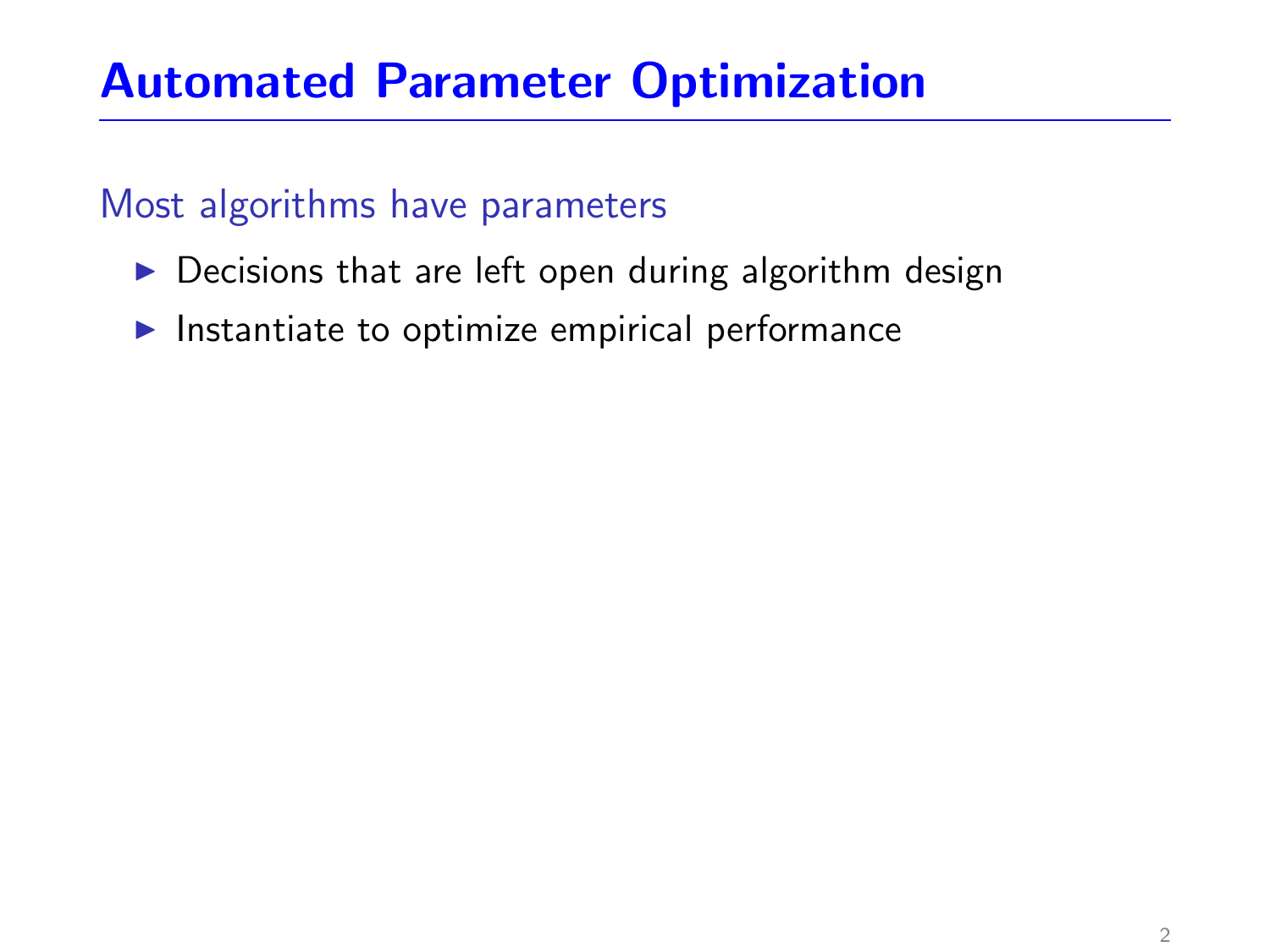### Automated Parameter Optimization

#### Most algorithms have parameters

- $\triangleright$  Decisions that are left open during algorithm design
- $\blacktriangleright$  Instantiate to optimize empirical performance
- $\blacktriangleright$  E.g. local search
	- neighbourhoods, restarts, types of perturbations, tabu length (or range for it), etc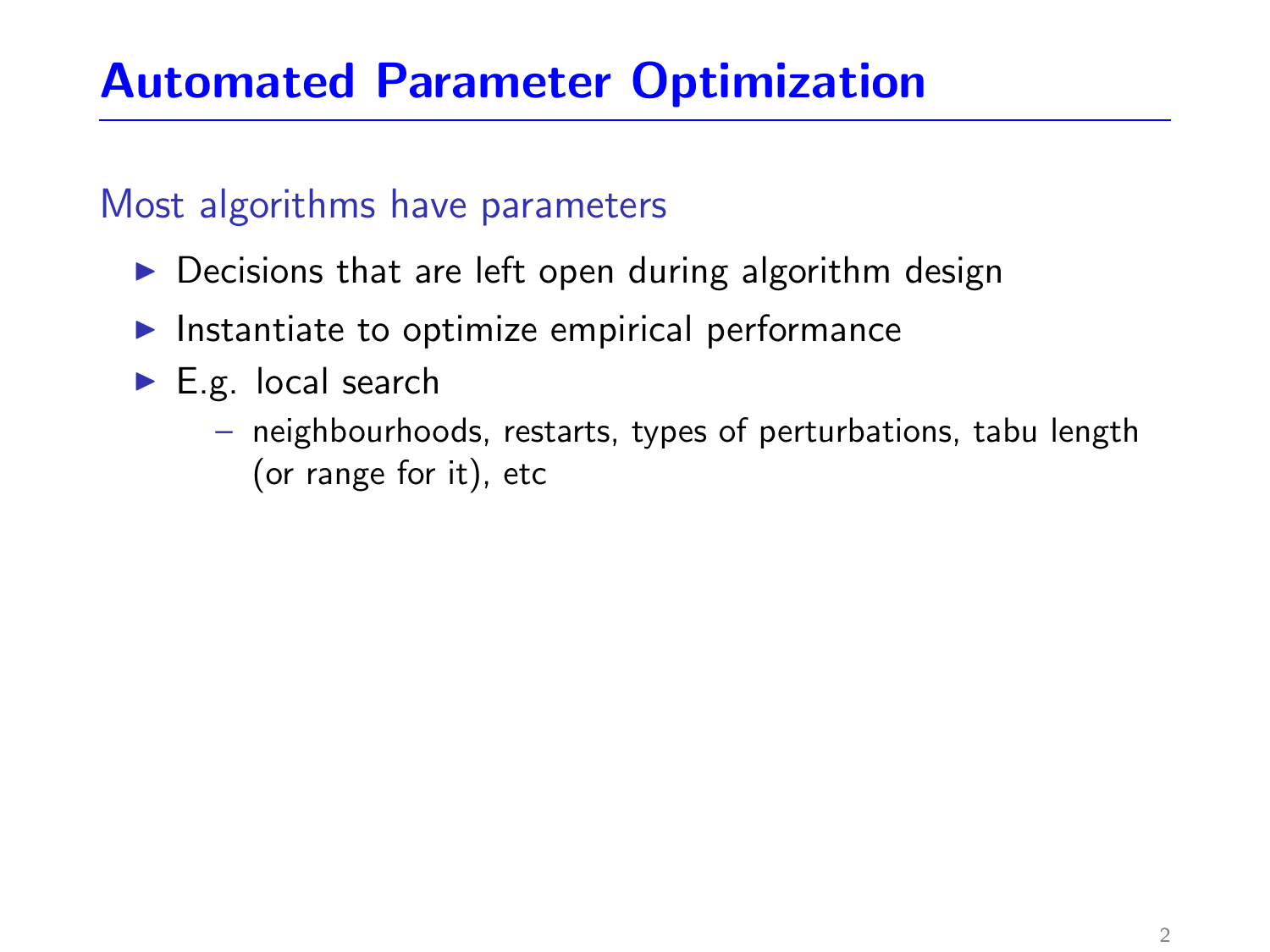### Automated Parameter Optimization

#### Most algorithms have parameters

- $\triangleright$  Decisions that are left open during algorithm design
- $\blacktriangleright$  Instantiate to optimize empirical performance
- $\blacktriangleright$  E.g. local search
	- neighbourhoods, restarts, types of perturbations, tabu length (or range for it), etc
- $\blacktriangleright$  E.g., tree search
	- Branching heuristics, no-good learning, restarts, pre-processing, etc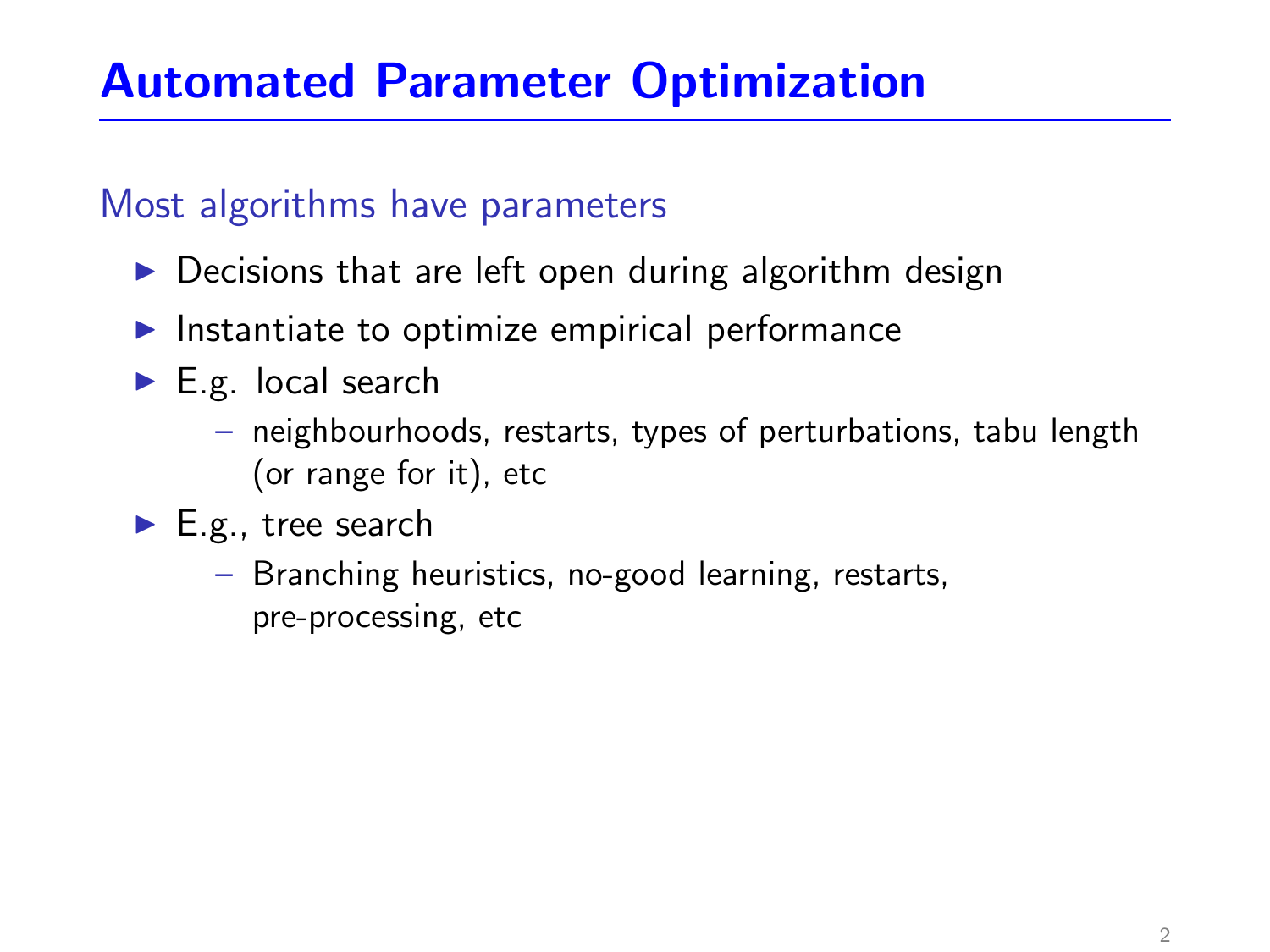#### Most algorithms have parameters

- $\triangleright$  Decisions that are left open during algorithm design
- $\blacktriangleright$  Instantiate to optimize empirical performance
- $\blacktriangleright$  E.g. local search
	- neighbourhoods, restarts, types of perturbations, tabu length (or range for it), etc
- $\blacktriangleright$  E.g., tree search
	- Branching heuristics, no-good learning, restarts, pre-processing, etc

### Automatically find good instantiation of parameters

- $\triangleright$  Eliminate most tedious part of algorithm design and end use
- $\triangleright$  Save development time  $\&$  improve performance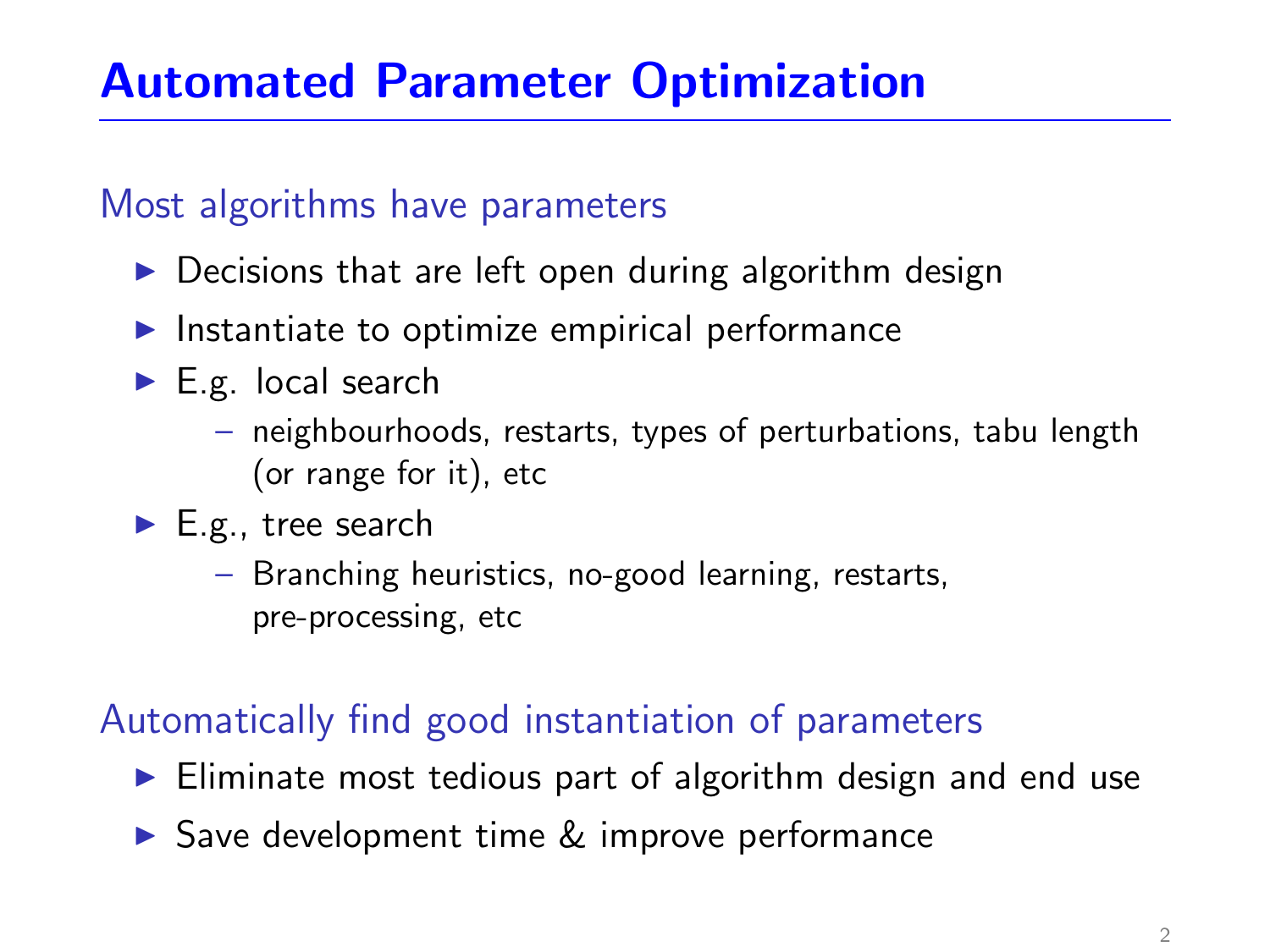### Parameter Optimization Methods

#### $\blacktriangleright$  Lots of work on numerical parameters, e.g.

- CALIBRA [Adenso-Diaz & Laguna, '06]
- Population-based, e.g. CMA-ES [Hansen et al, '95-present]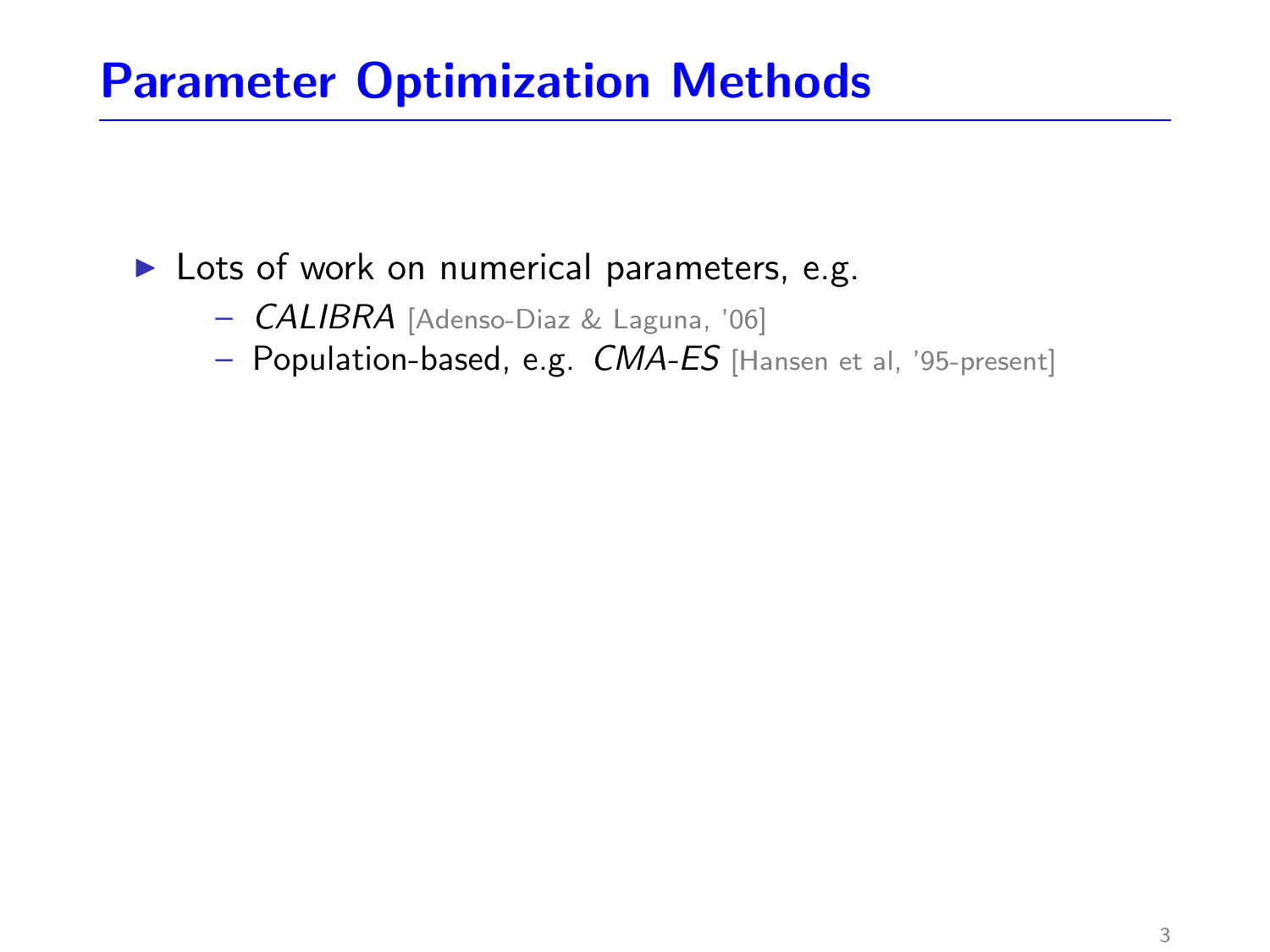### Parameter Optimization Methods

 $\blacktriangleright$  Lots of work on numerical parameters, e.g.

- **CALIBRA** [Adenso-Diaz & Laguna, '06]
- Population-based, e.g. CMA-ES [Hansen et al, '95-present]
- $\blacktriangleright$  Categorical parameters
	- Racing algorithms, F-Race [Birattari et al., '02-present]
	- Iterated Local Search, ParamILS [Hutter et al., AAAI '07 & JAIR'09]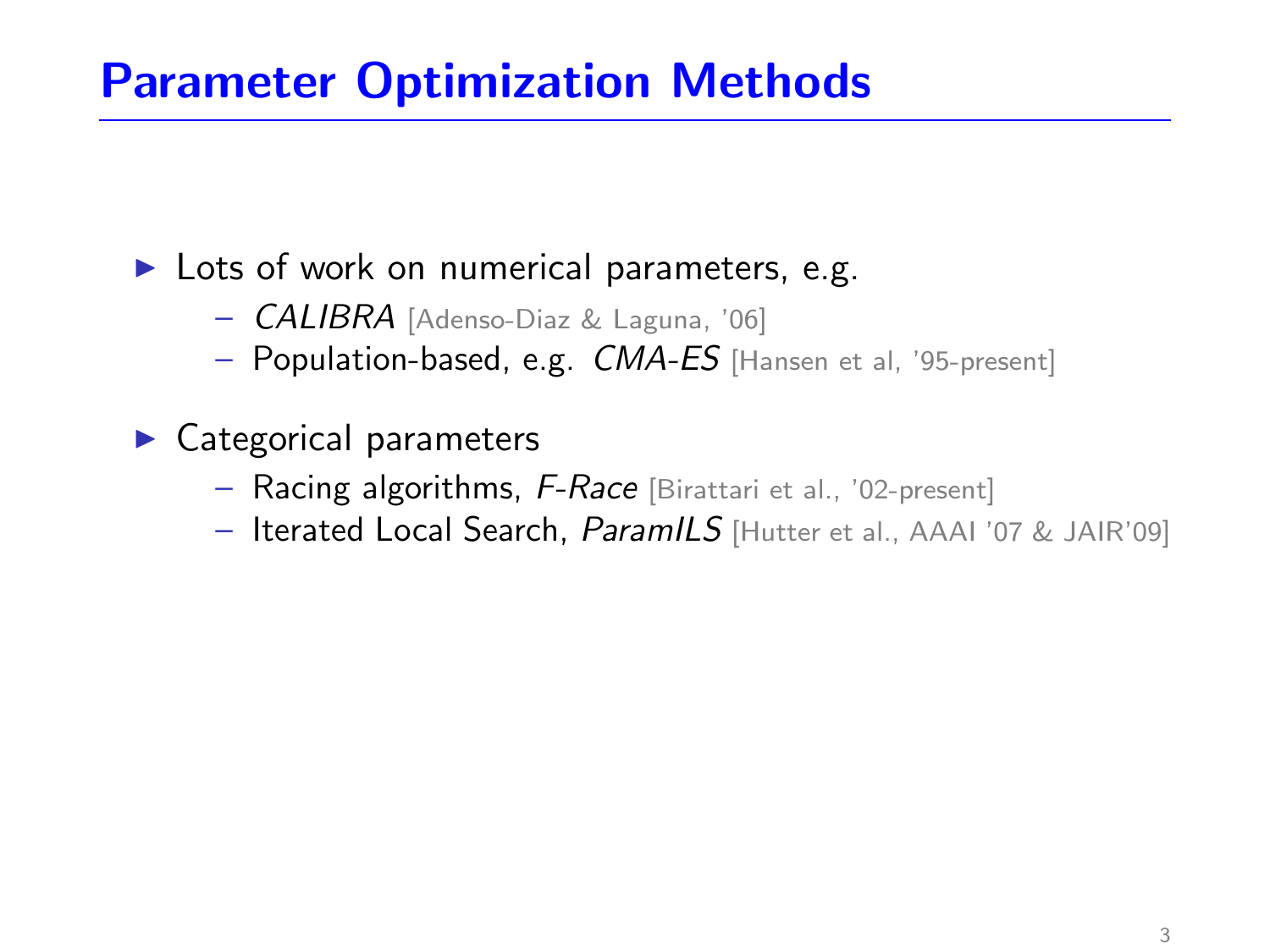### Parameter Optimization Methods

 $\blacktriangleright$  Lots of work on numerical parameters, e.g.

- CALIBRA [Adenso-Diaz & Laguna, '06]
- Population-based, e.g. CMA-ES [Hansen et al, '95-present]
- $\blacktriangleright$  Categorical parameters
	- Racing algorithms, F-Race [Birattari et al., '02-present]
	- Iterated Local Search, ParamILS [Hutter et al., AAAI '07 & JAIR'09]
- $\blacktriangleright$  Success of parameter optimization
	- Many parameters (e.g., CPLEX with 63 parameters)
	- Large speedups (sometimes orders of magnitude!)
	- For many problems: SAT, MIP, time-tabling, protein folding, ...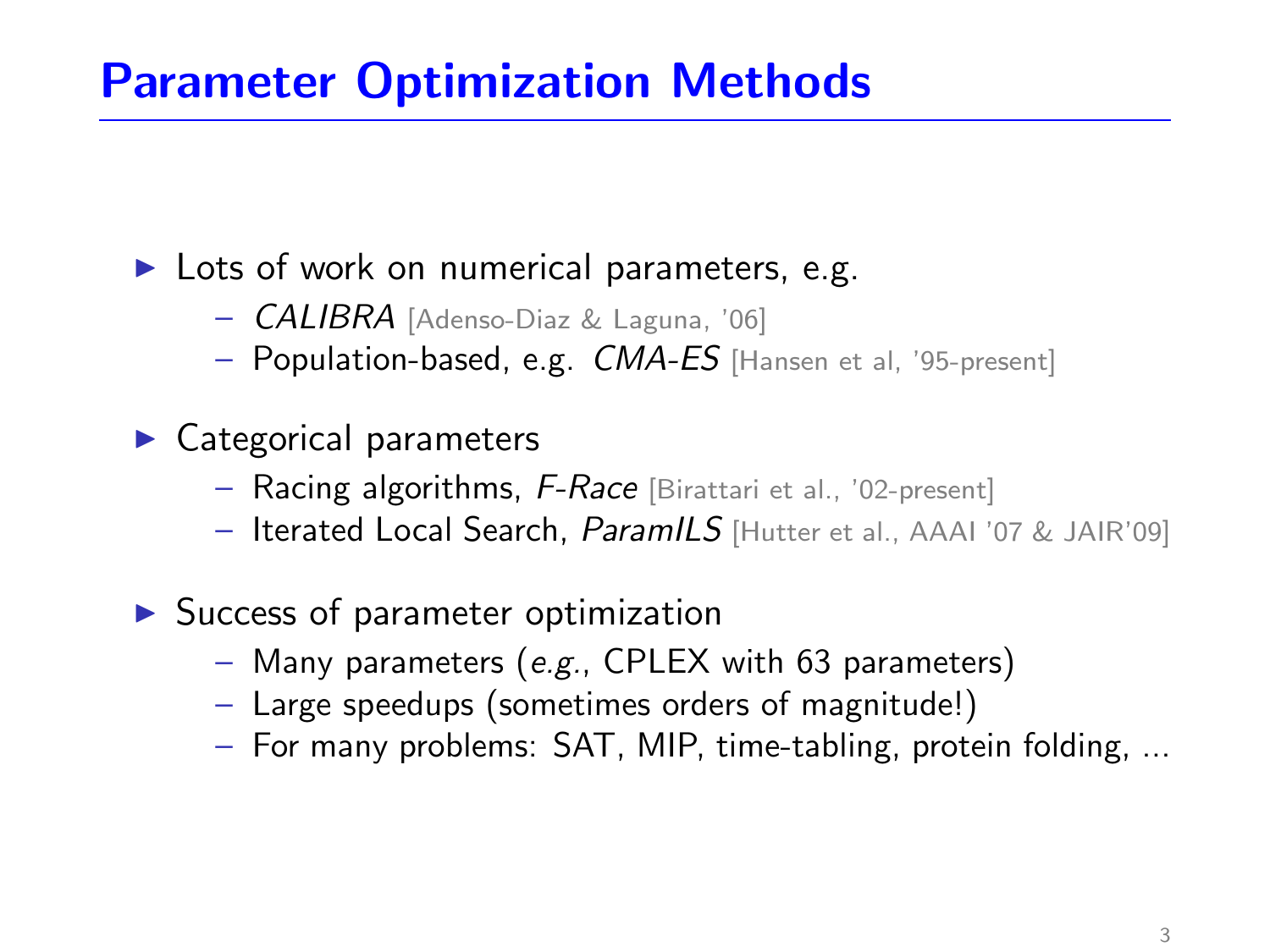## Limitations of Model-Free Parameter **Optimization**

Model-free methods only return the best parameter setting

- $\triangleright$  Often that is all you need
	- E.g.: end user can customize algorithm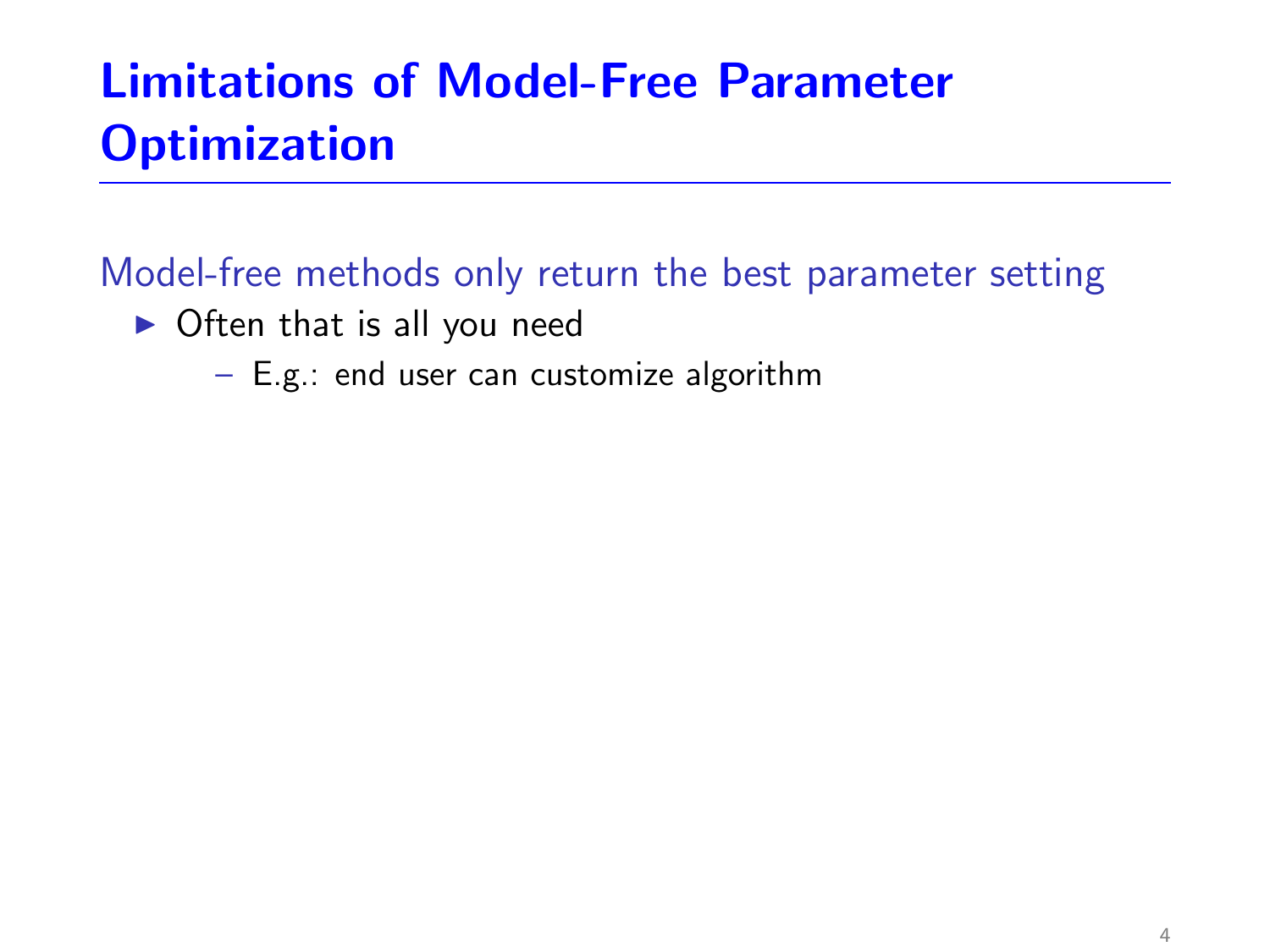## Limitations of Model-Free Parameter **Optimization**

### Model-free methods only return the best parameter setting

- $\triangleright$  Often that is all you need
	- E.g.: end user can customize algorithm
- $\triangleright$  But sometimes we would like to know more
	- How important is each of the parameters?
	- Which parameters interact?
	- For which types of instances is a parameter setting good?
	- $\rightarrow$  Inform algorithm designer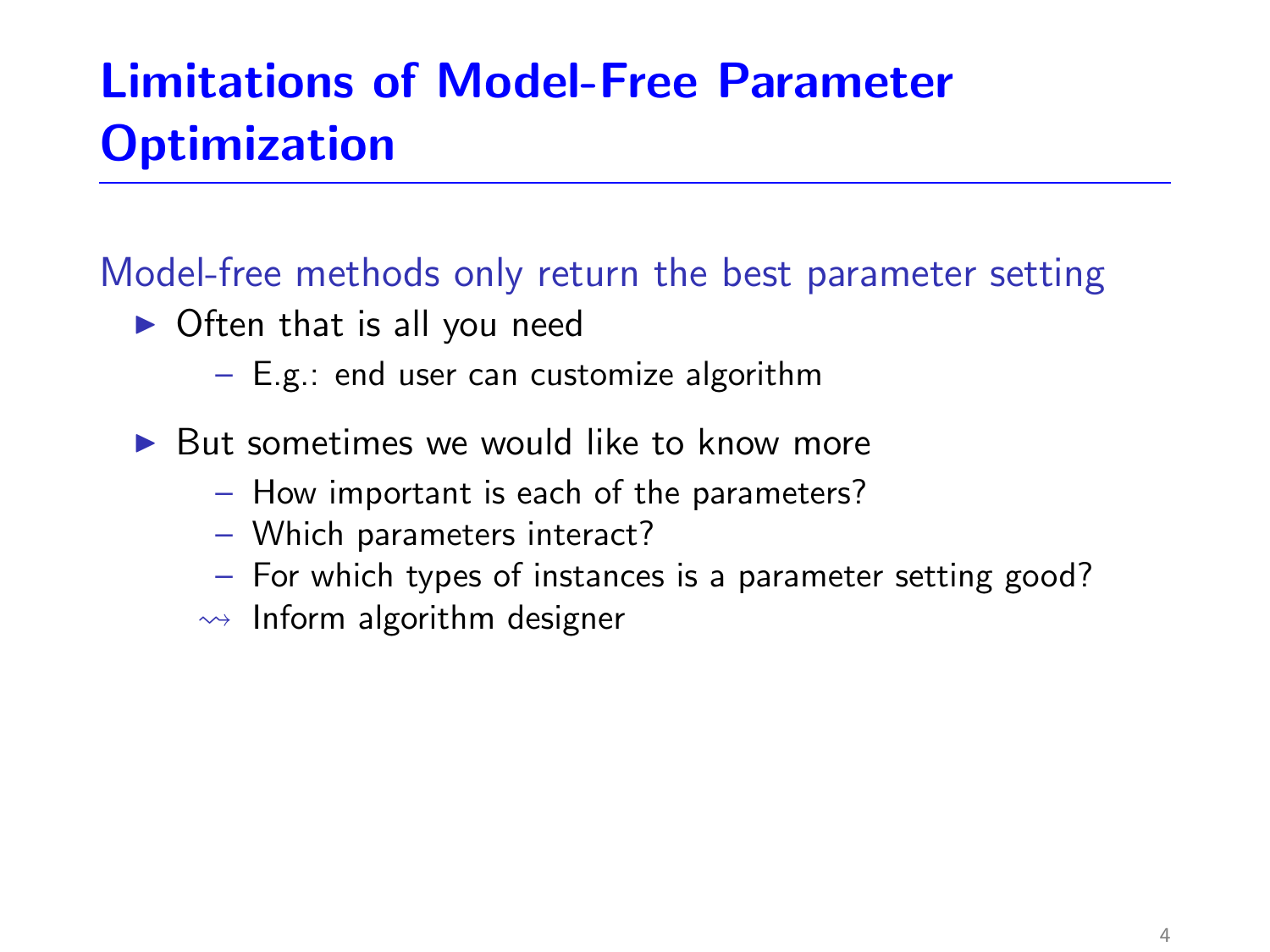## Limitations of Model-Free Parameter **Optimization**

### Model-free methods only return the best parameter setting

- $\triangleright$  Often that is all you need
	- E.g.: end user can customize algorithm
- $\triangleright$  But sometimes we would like to know more
	- How important is each of the parameters?
	- Which parameters interact?
	- For which types of instances is a parameter setting good?
	- $\rightarrow$  Inform algorithm designer

#### Response surface models can help

 $\triangleright$  Predictive models of algorithm performance with given parameter settings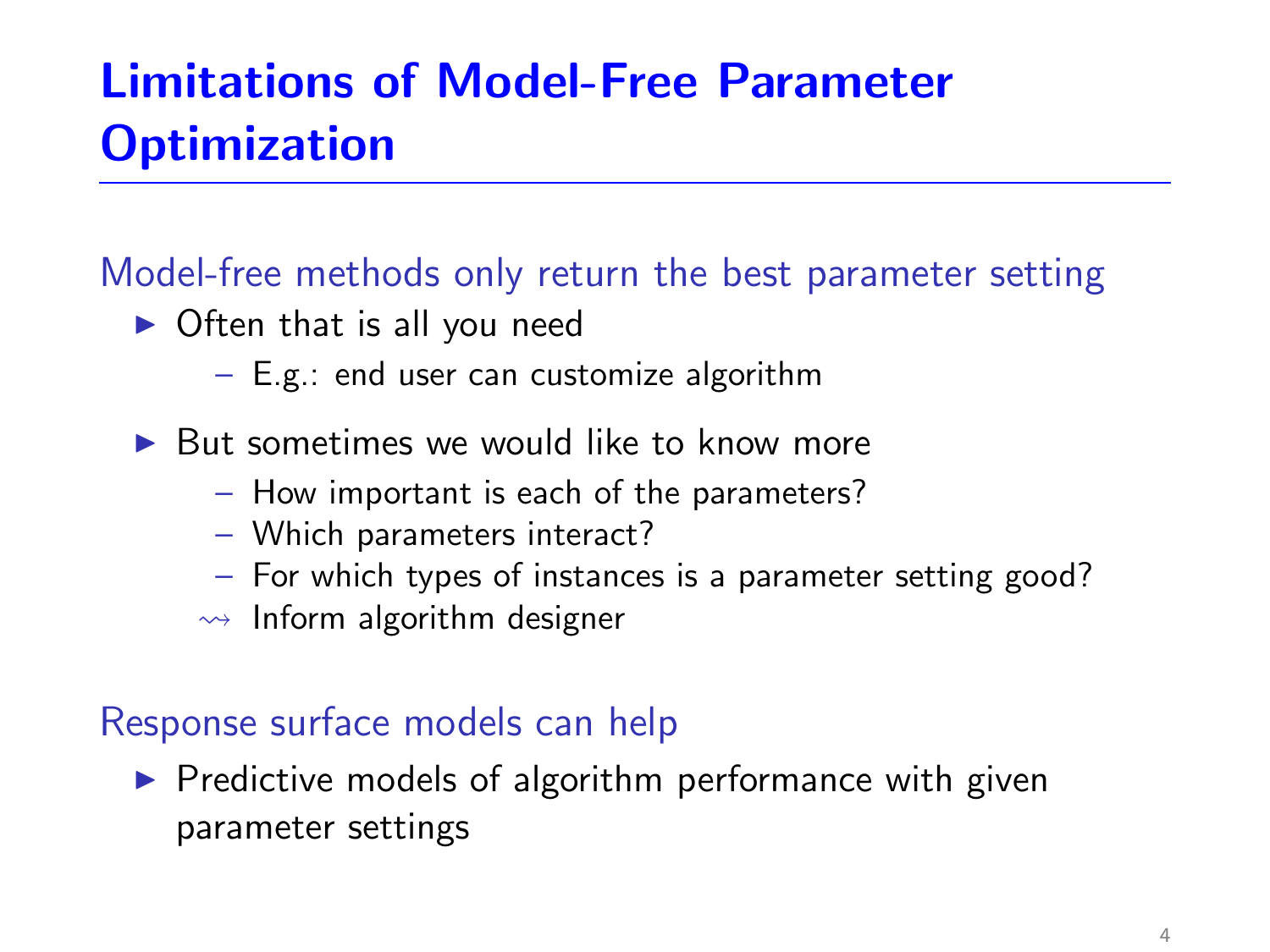- ▶ Original SPO [Bartz-Beielstein et al., '05-present]
	- $\triangleright$  SPO toolbox
	- $\triangleright$  Set of interactive tools for parameter optimization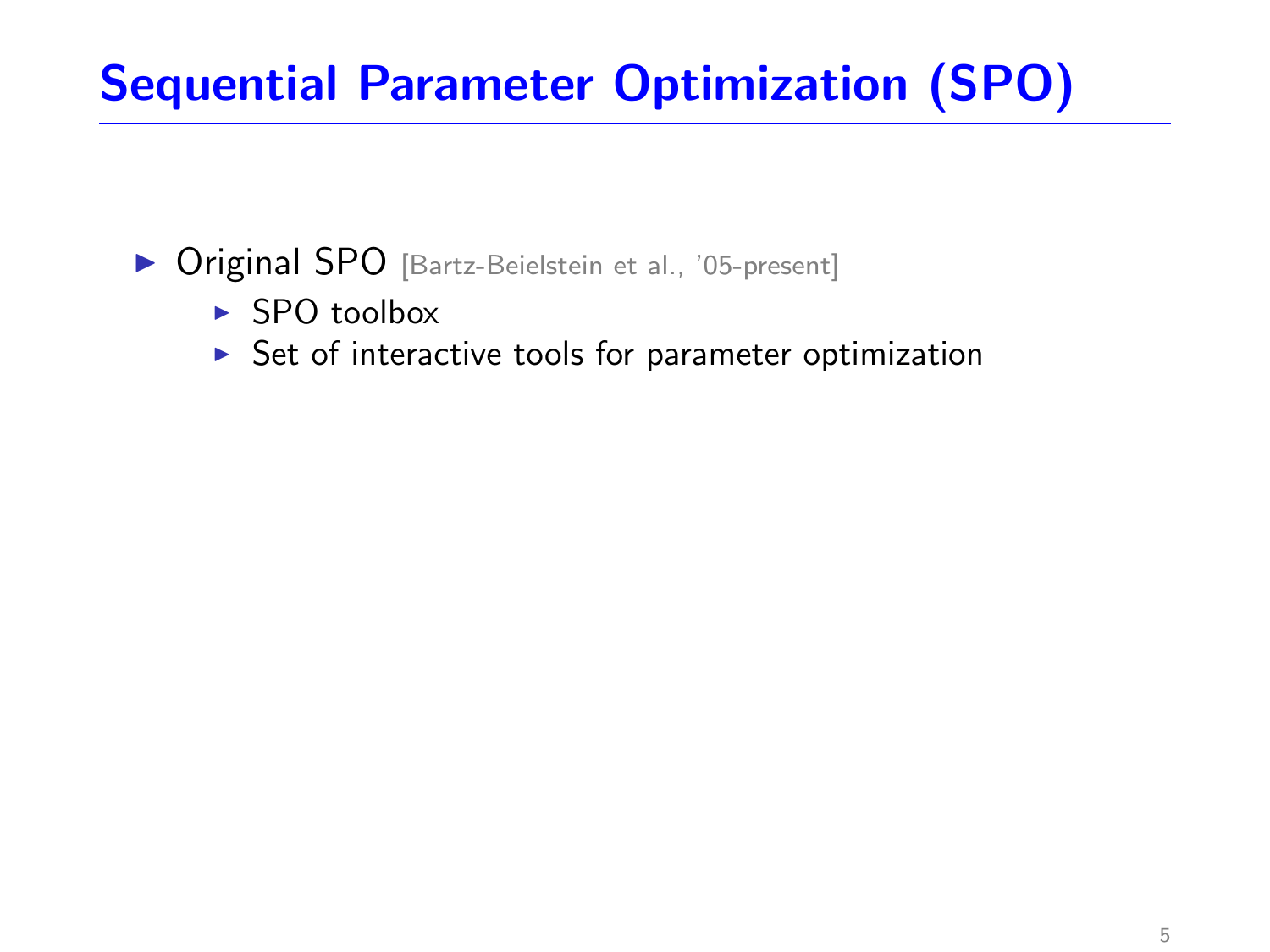- **Original SPO** [Bartz-Beielstein et al., '05-present]
	- $\blacktriangleright$  SPO toolbox
	- $\triangleright$  Set of interactive tools for parameter optimization
- ▶ Studied SPO components [Hutter et al, GECCO-09]
	- $\triangleright$  Want completely automated tool
	- $\rightsquigarrow$  More robust version: SPO<sup>+</sup>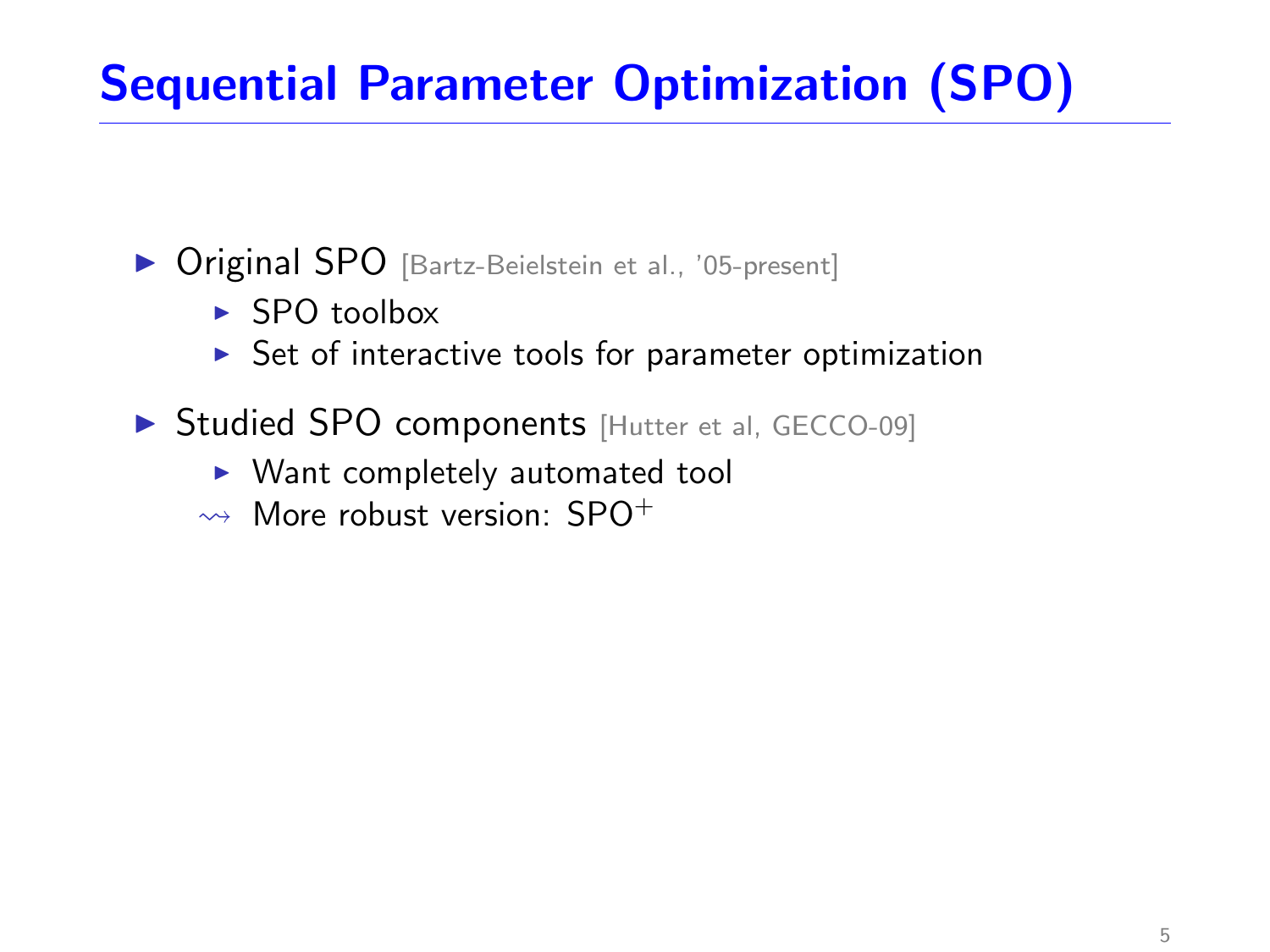- ▶ Original SPO [Bartz-Beielstein et al., '05-present]
	- $\blacktriangleright$  SPO toolbox
	- $\triangleright$  Set of interactive tools for parameter optimization
- **In Studied SPO components** [Hutter et al, GECCO-09]
	- $\triangleright$  Want completely automated tool
	- $\rightarrow$  More robust version: SPO<sup>+</sup>

 $\triangleright$  This work: TB-SPO, reduce computational overheads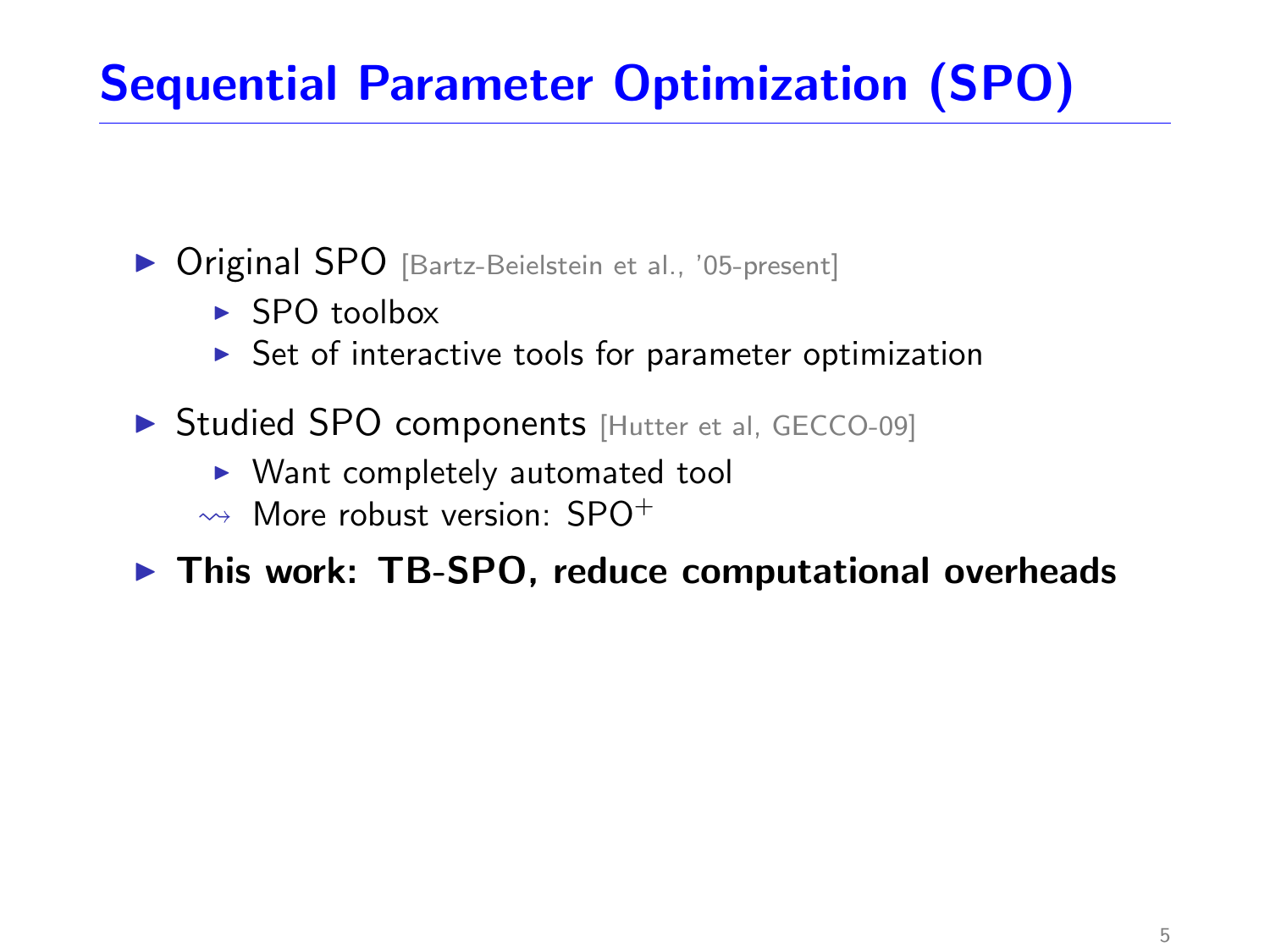- ▶ Original SPO [Bartz-Beielstein et al., '05-present]
	- $\blacktriangleright$  SPO toolbox
	- $\triangleright$  Set of interactive tools for parameter optimization
- ▶ Studied SPO components [Hutter et al, GECCO-09]
	- $\blacktriangleright$  Want completely automated tool
	- $\rightarrow$  More robust version: SPO<sup>+</sup>
- $\triangleright$  This work: TB-SPO, reduce computational overheads
- ▶ Ongoing work: extend TB-SPO to handle
	- Categorical parameters
	- Multiple benchmark instances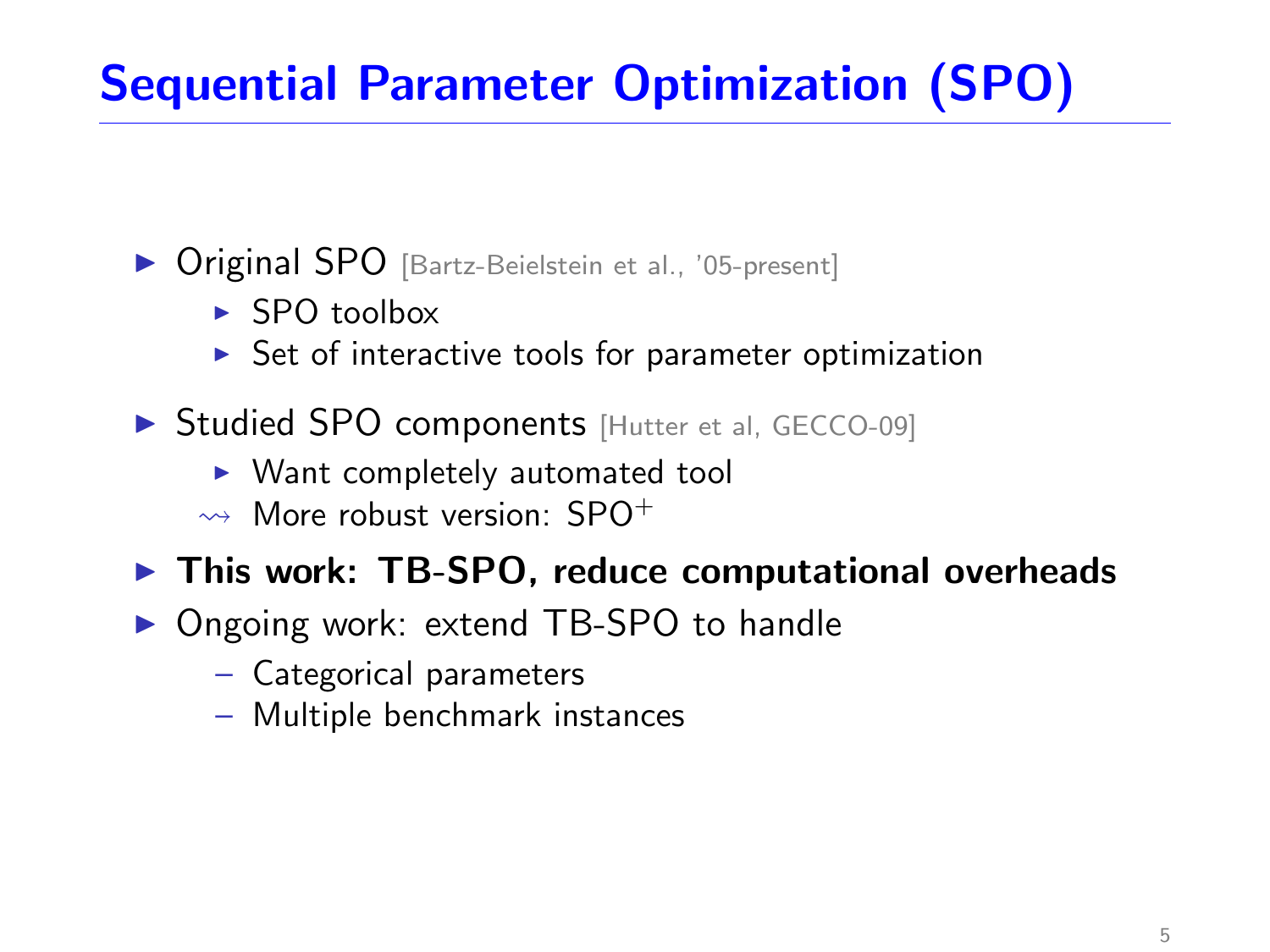- ▶ Original SPO [Bartz-Beielstein et al., '05-present]
	- $\blacktriangleright$  SPO toolbox
	- $\triangleright$  Set of interactive tools for parameter optimization
- ▶ Studied SPO components [Hutter et al, GECCO-09]
	- $\blacktriangleright$  Want completely automated tool
	- $\rightarrow$  More robust version: SPO<sup>+</sup>

### $\triangleright$  This work: TB-SPO, reduce computational overheads

- ▶ Ongoing work: extend TB-SPO to handle
	- Categorical parameters
	- Multiple benchmark instances
	- Very promising results for both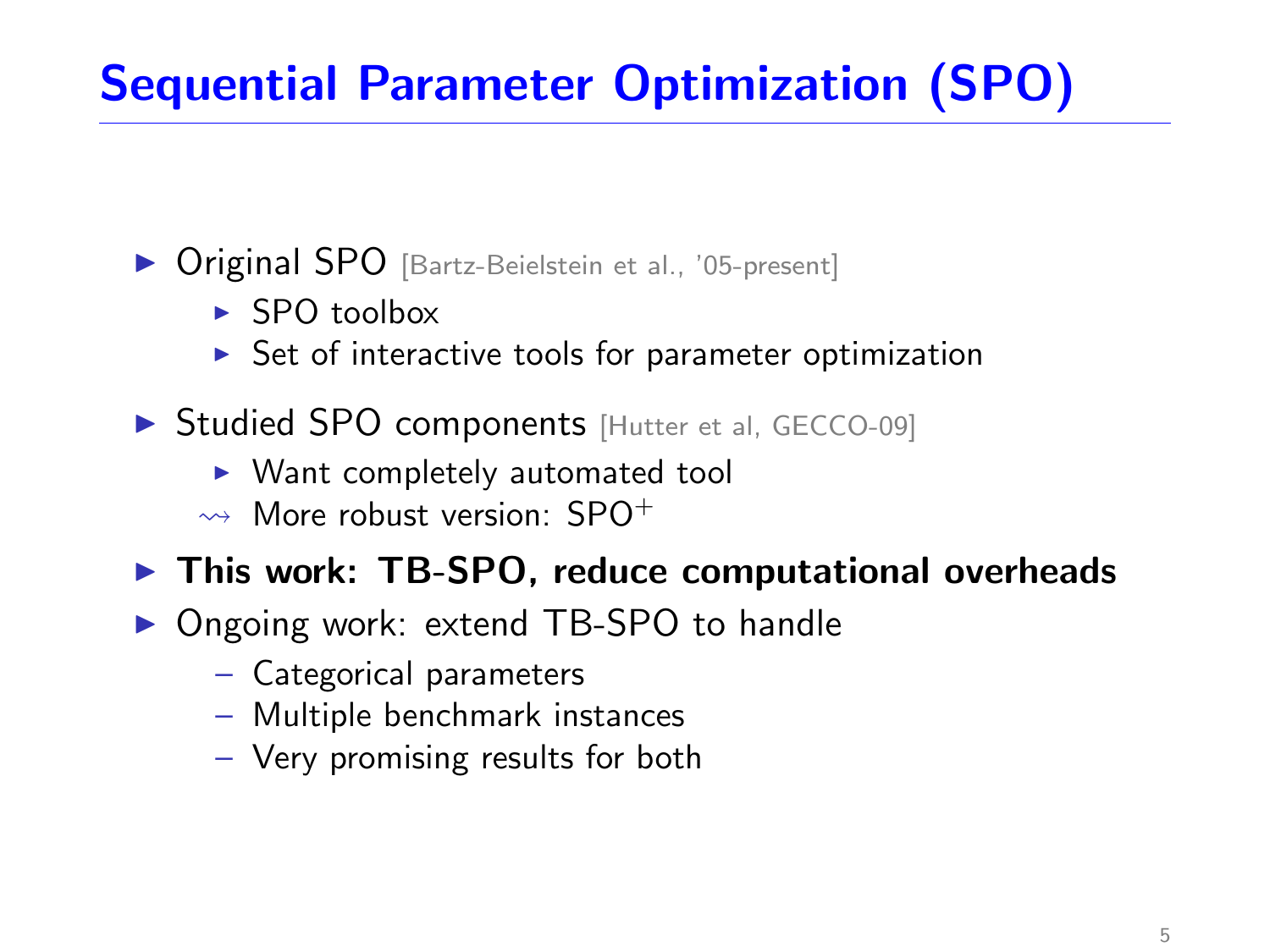1. [Sequential Model-Based Optimization](#page-17-0)

2. [Reducing the Computational Overhead Due To Models](#page-30-0)

3. [Conclusions](#page-65-0)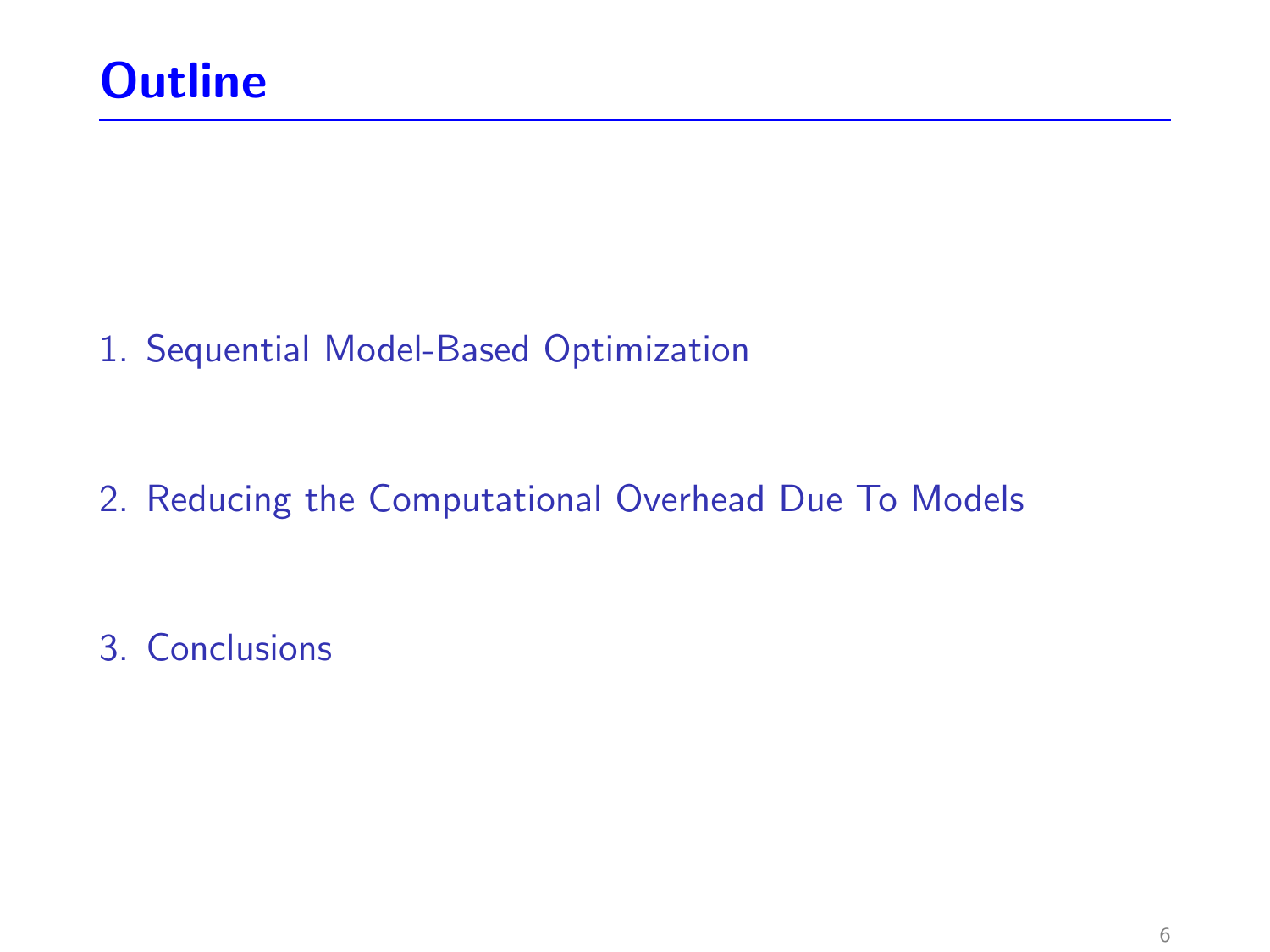### 1. [Sequential Model-Based Optimization](#page-17-0)

2. [Reducing the Computational Overhead Due To Models](#page-30-0)

### <span id="page-17-0"></span>3. [Conclusions](#page-65-0)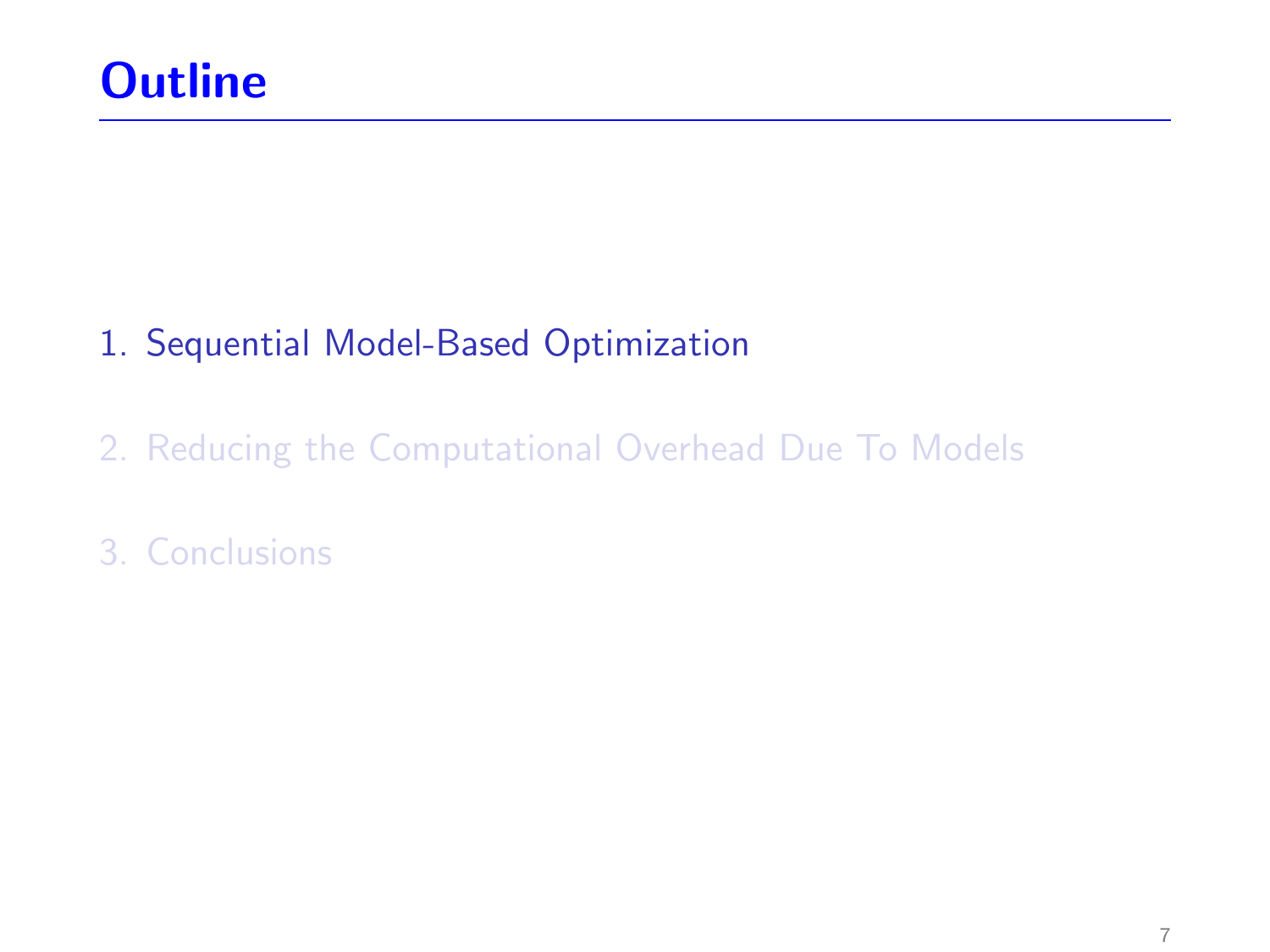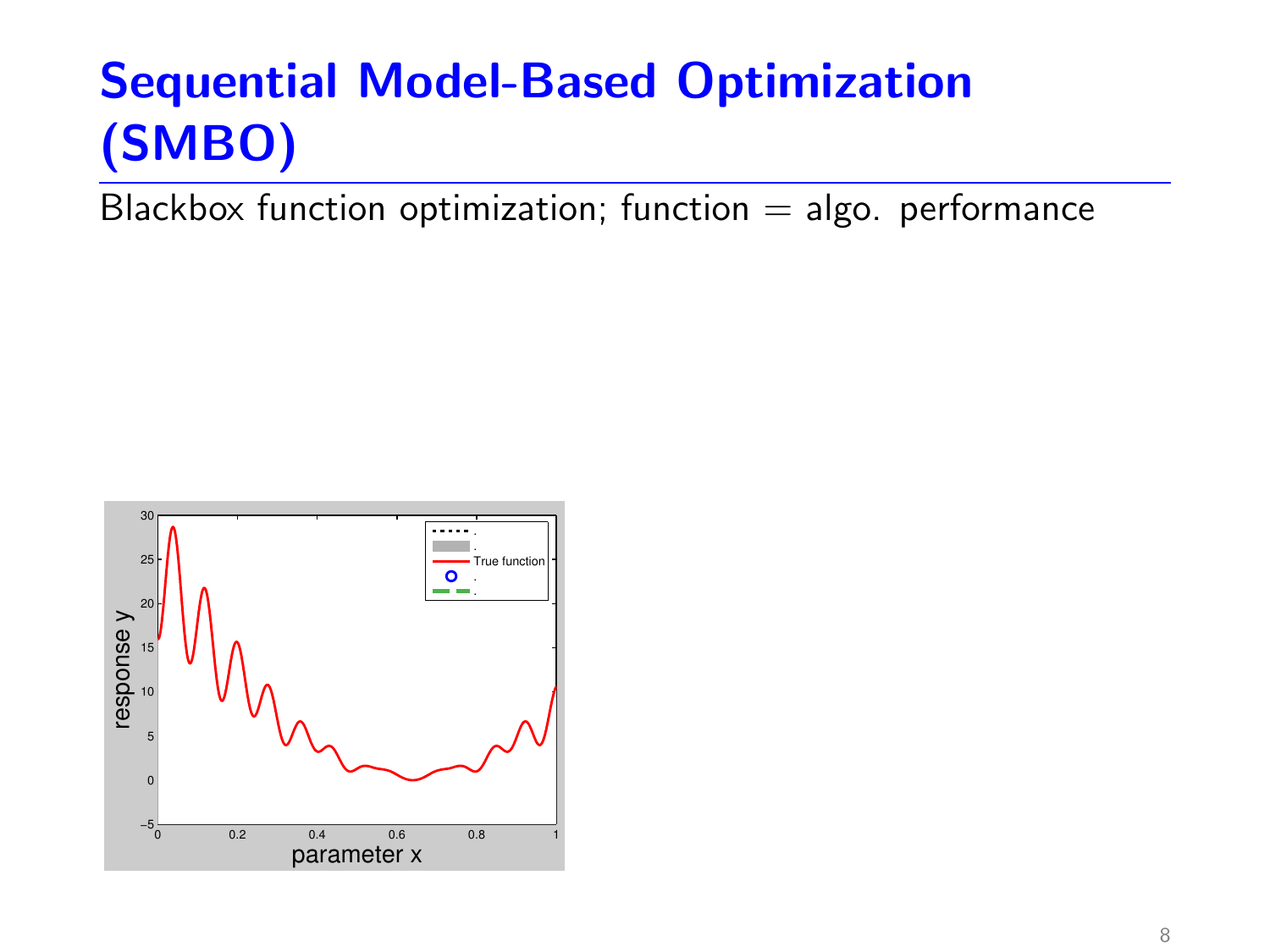Blackbox function optimization; function  $=$  algo. performance

0. Run algorithm with initial parameter settings

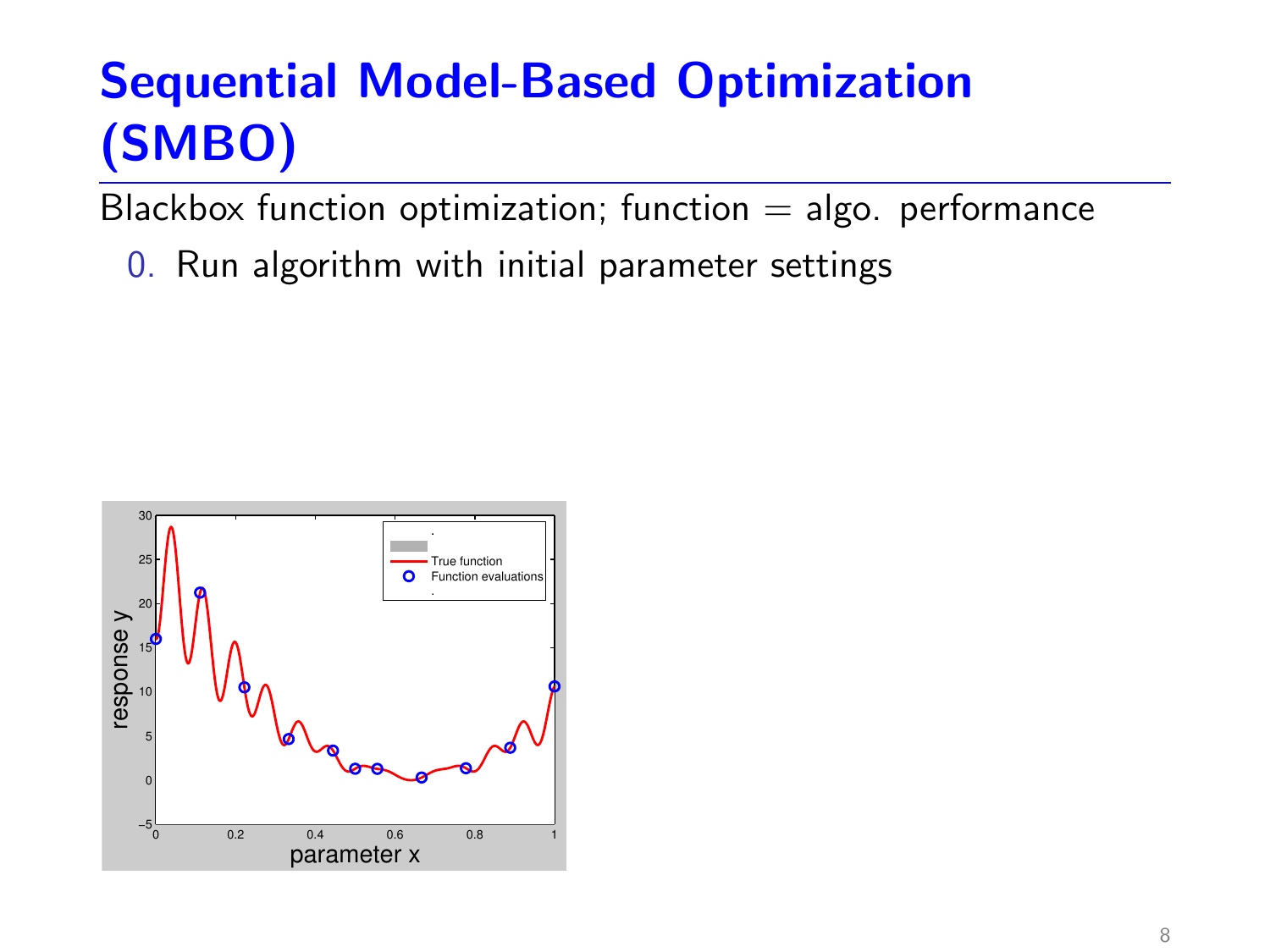Blackbox function optimization; function  $=$  algo. performance

0. Run algorithm with initial parameter settings

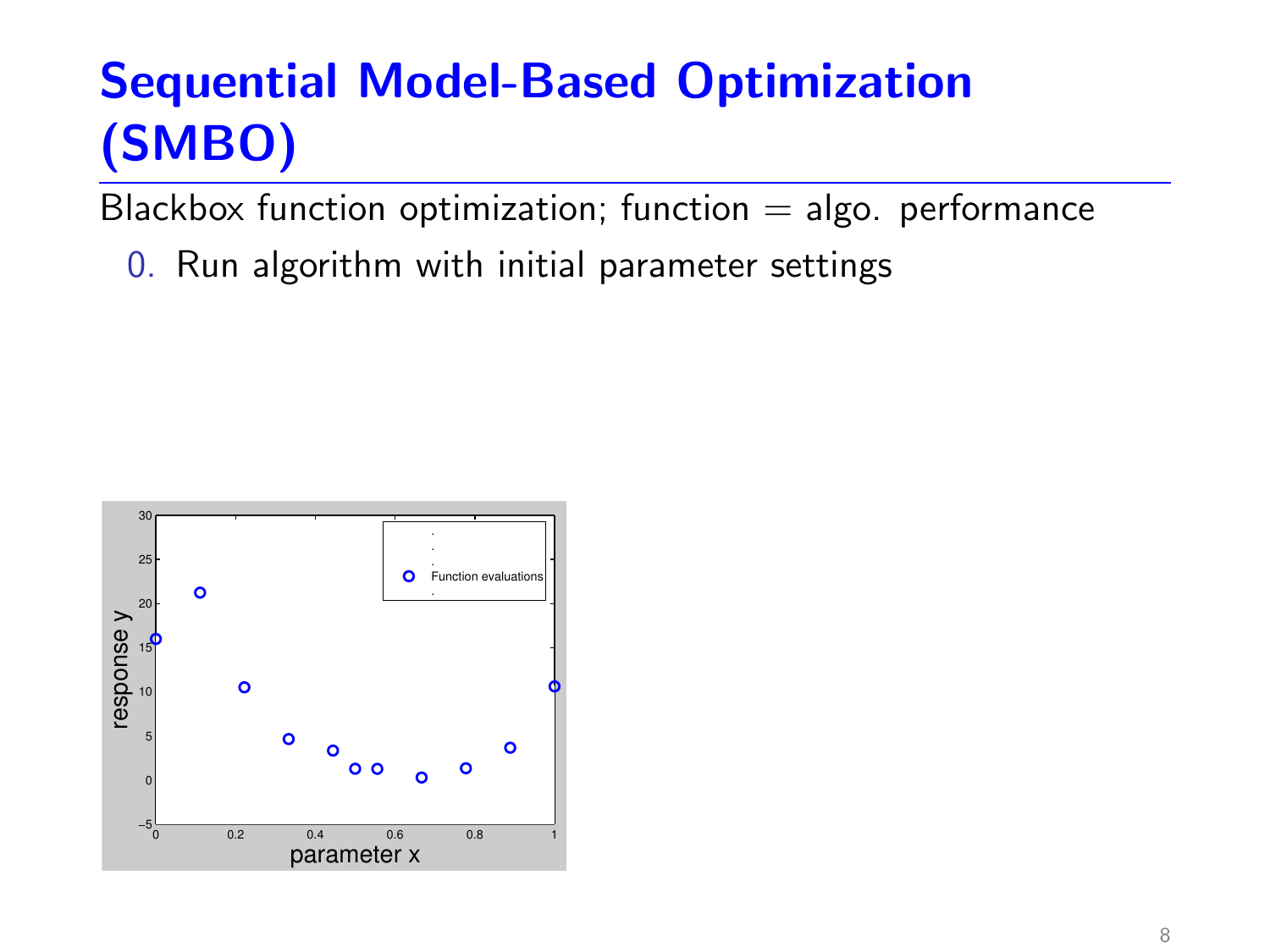- 0. Run algorithm with initial parameter settings
- 1. Fit a model to the data

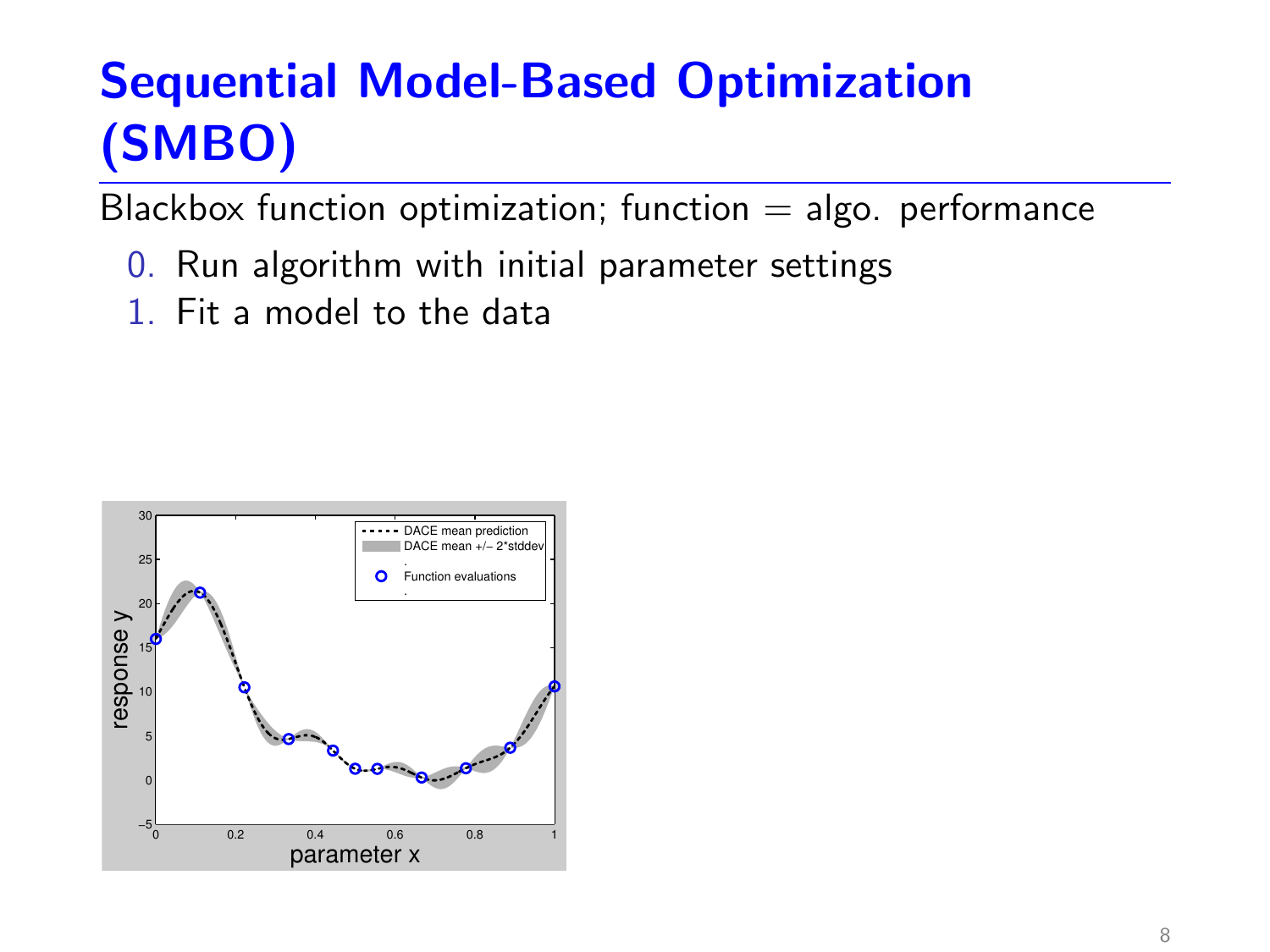- 0. Run algorithm with initial parameter settings
- 1. Fit a model to the data
- 2. Use model to pick promising parameter setting

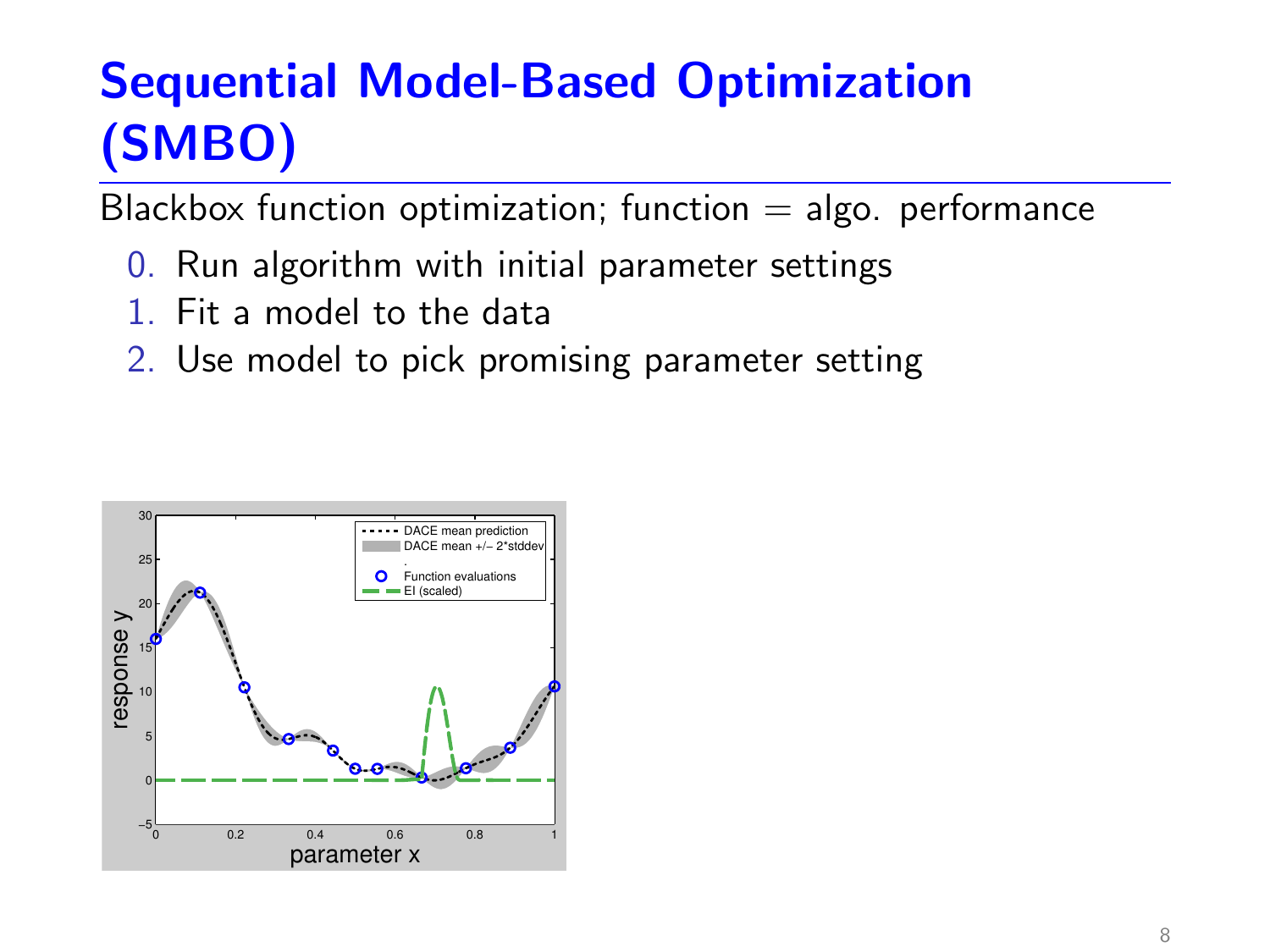- 0. Run algorithm with initial parameter settings
- 1. Fit a model to the data
- 2. Use model to pick promising parameter setting
- 3. Perform an algorithm run with that parameter setting

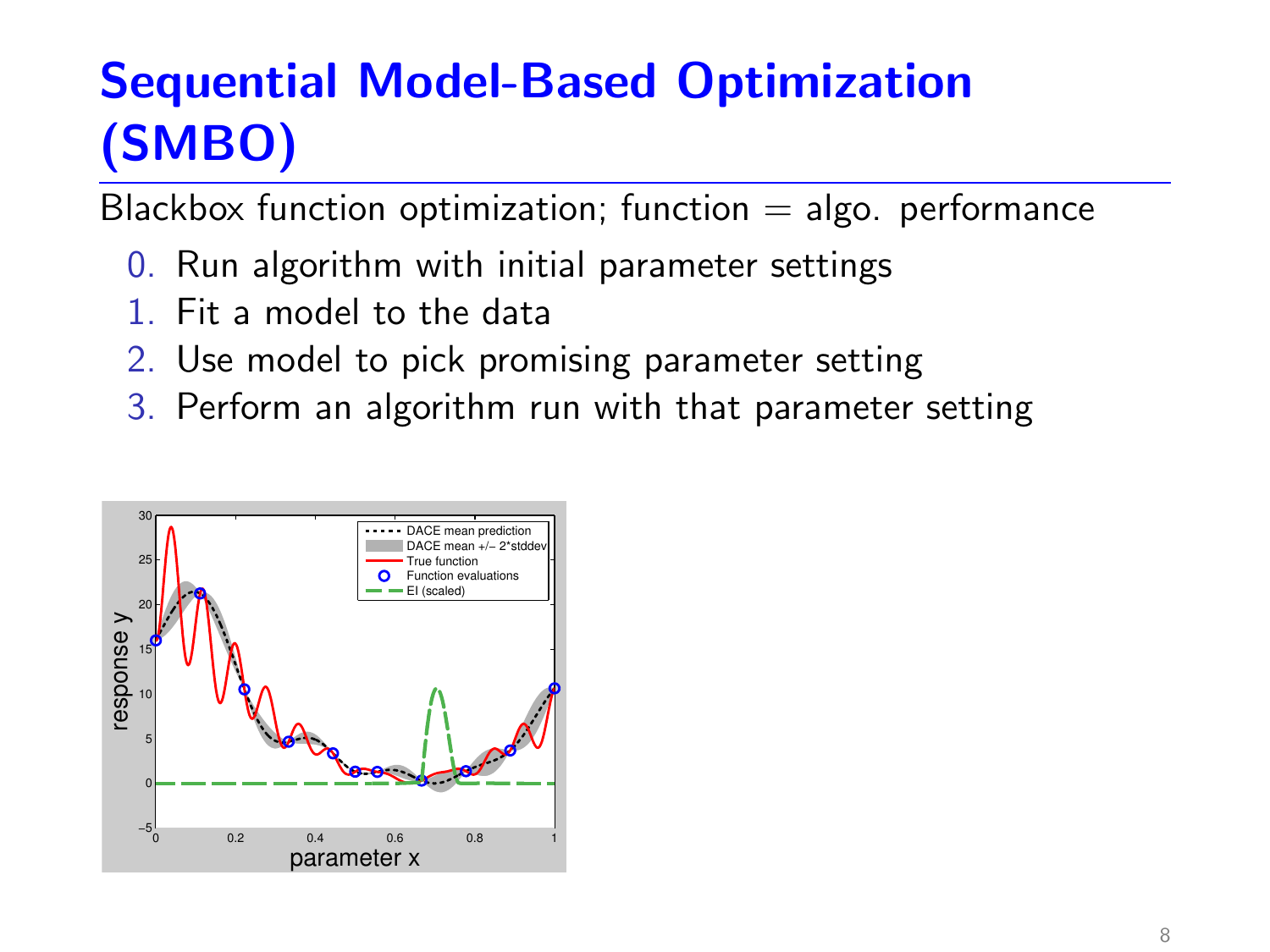- 0. Run algorithm with initial parameter settings
- 1. Fit a model to the data
- 2. Use model to pick promising parameter setting
- 3. Perform an algorithm run with that parameter setting
- $\blacktriangleright$  Repeat 1-3 until time is up



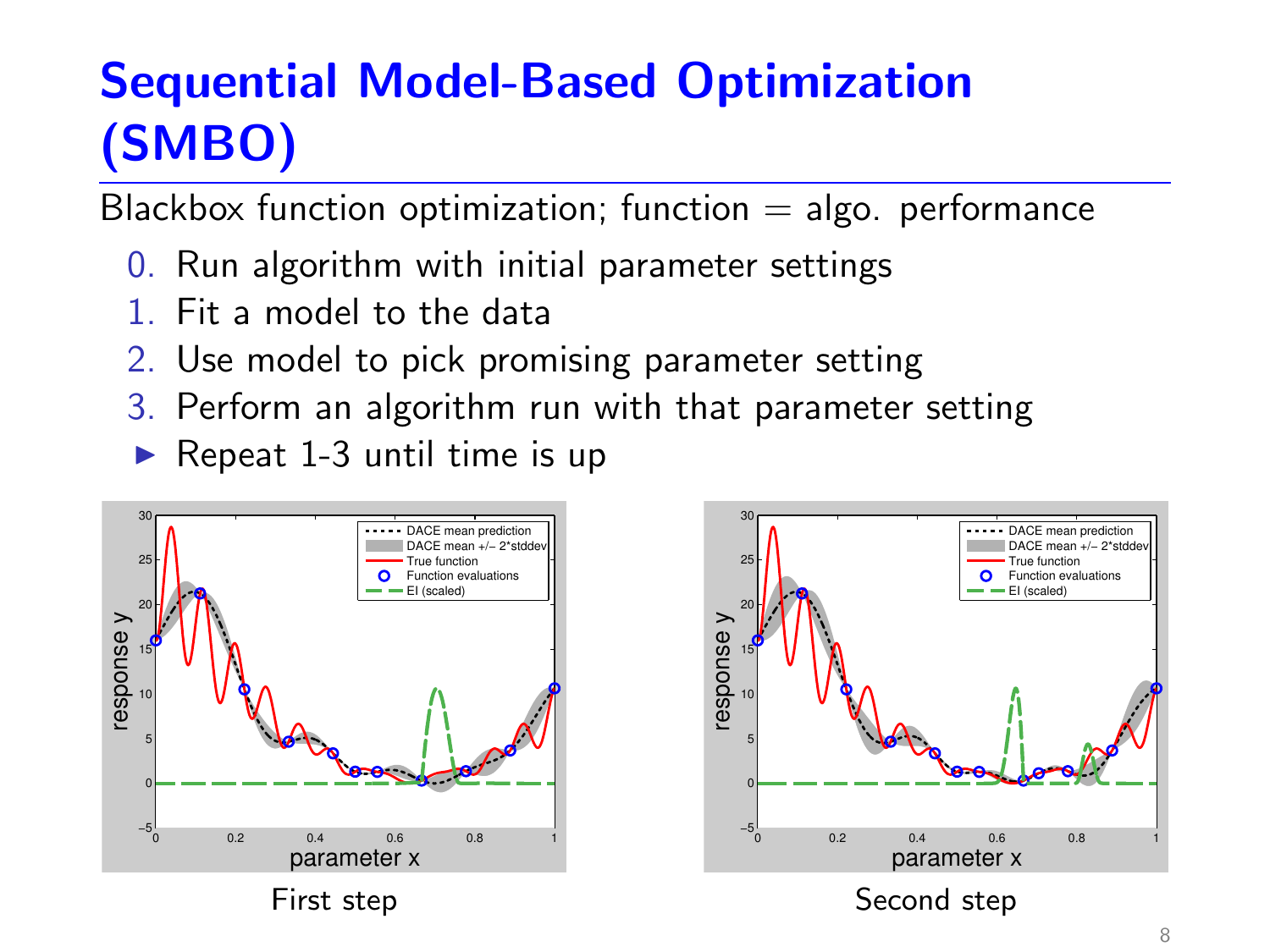- 0. Run algorithm with initial parameter settings
- 1. Fit a model to the data
- 2. Use model to pick promising parameter setting
- 3. Perform an algorithm run with that parameter setting
- $\blacktriangleright$  Repeat 1-3 until time is up



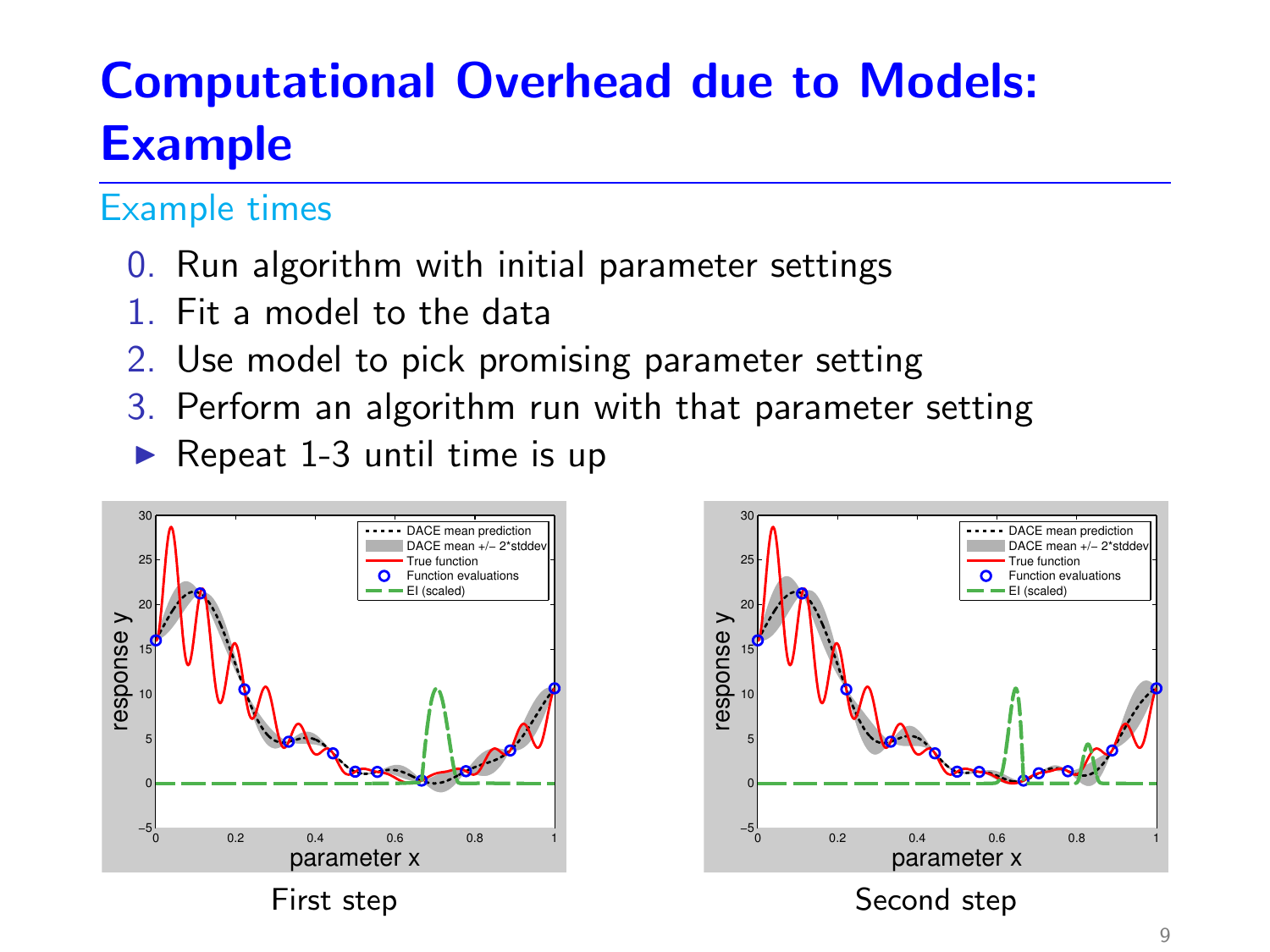- 0. Run algorithm with initial parameter settings 1000s
- 1. Fit a model to the data
- 2. Use model to pick promising parameter setting
- 3. Perform an algorithm run with that parameter setting
- $\blacktriangleright$  Repeat 1-3 until time is up



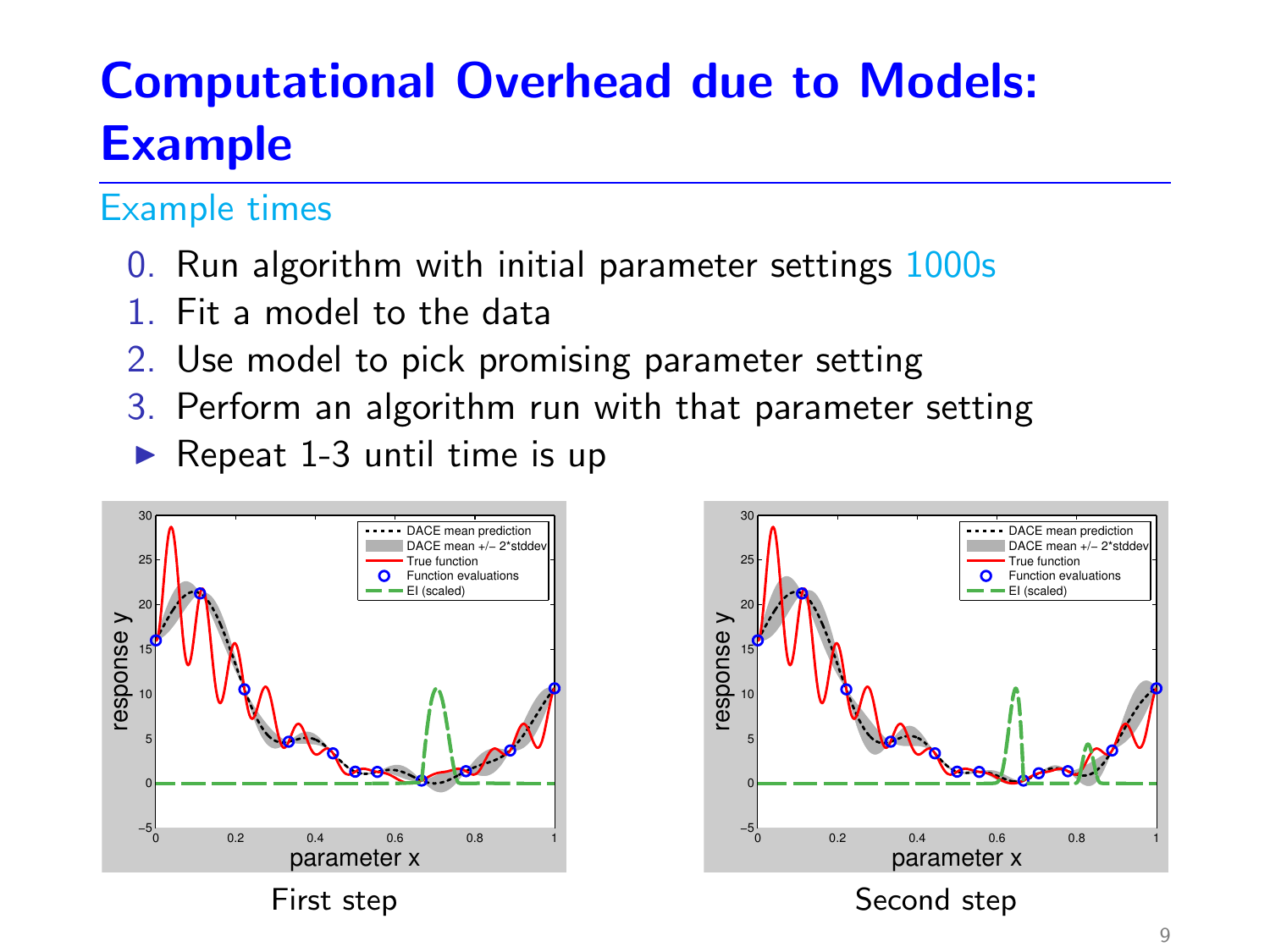- 0. Run algorithm with initial parameter settings 1000s
- 1. Fit a model to the data 50s
- 2. Use model to pick promising parameter setting
- 3. Perform an algorithm run with that parameter setting
- $\blacktriangleright$  Repeat 1-3 until time is up



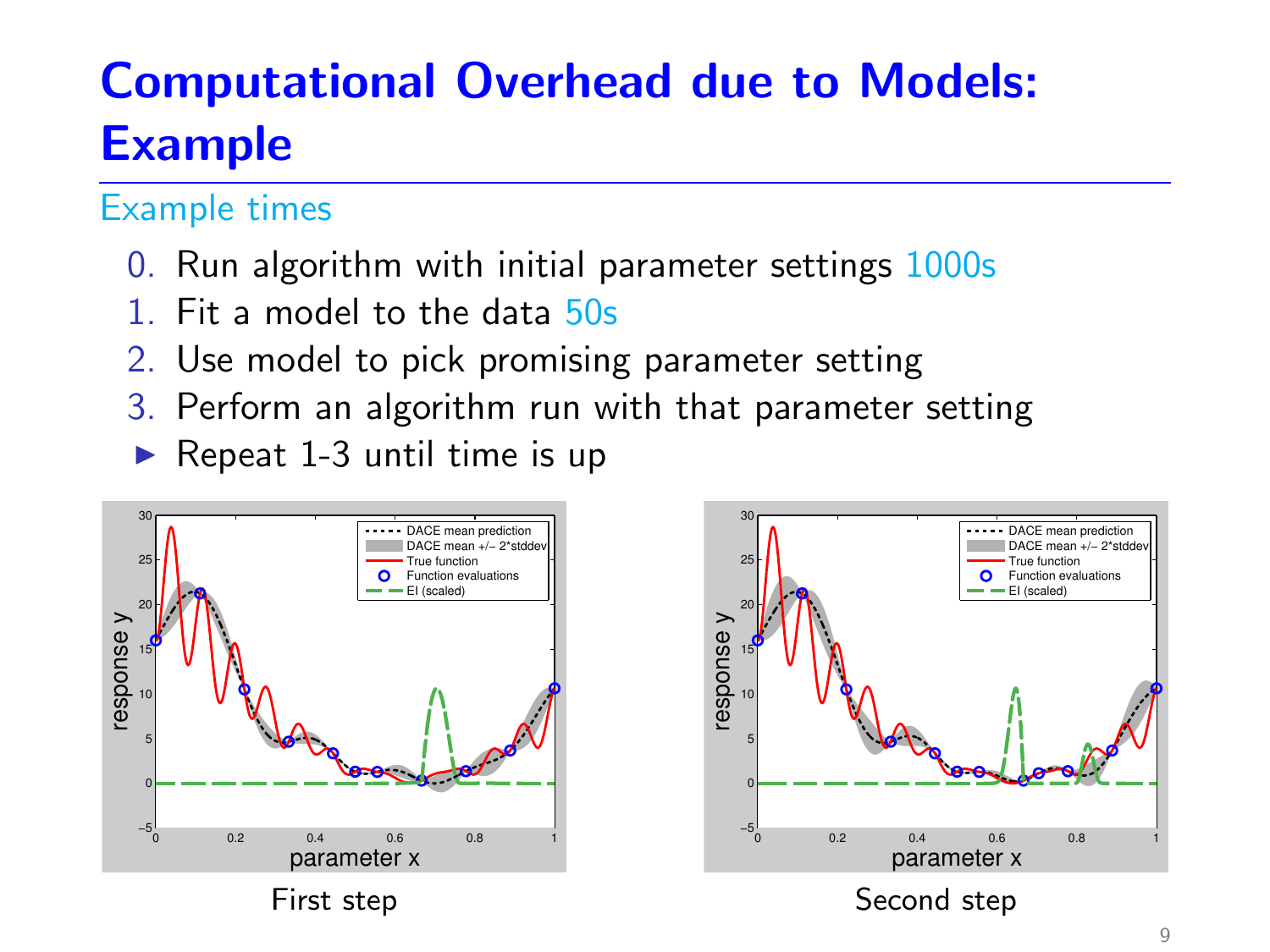- 0. Run algorithm with initial parameter settings 1000s
- 1. Fit a model to the data 50s
- 2. Use model to pick promising parameter setting 20s
- 3. Perform an algorithm run with that parameter setting
- $\blacktriangleright$  Repeat 1-3 until time is up



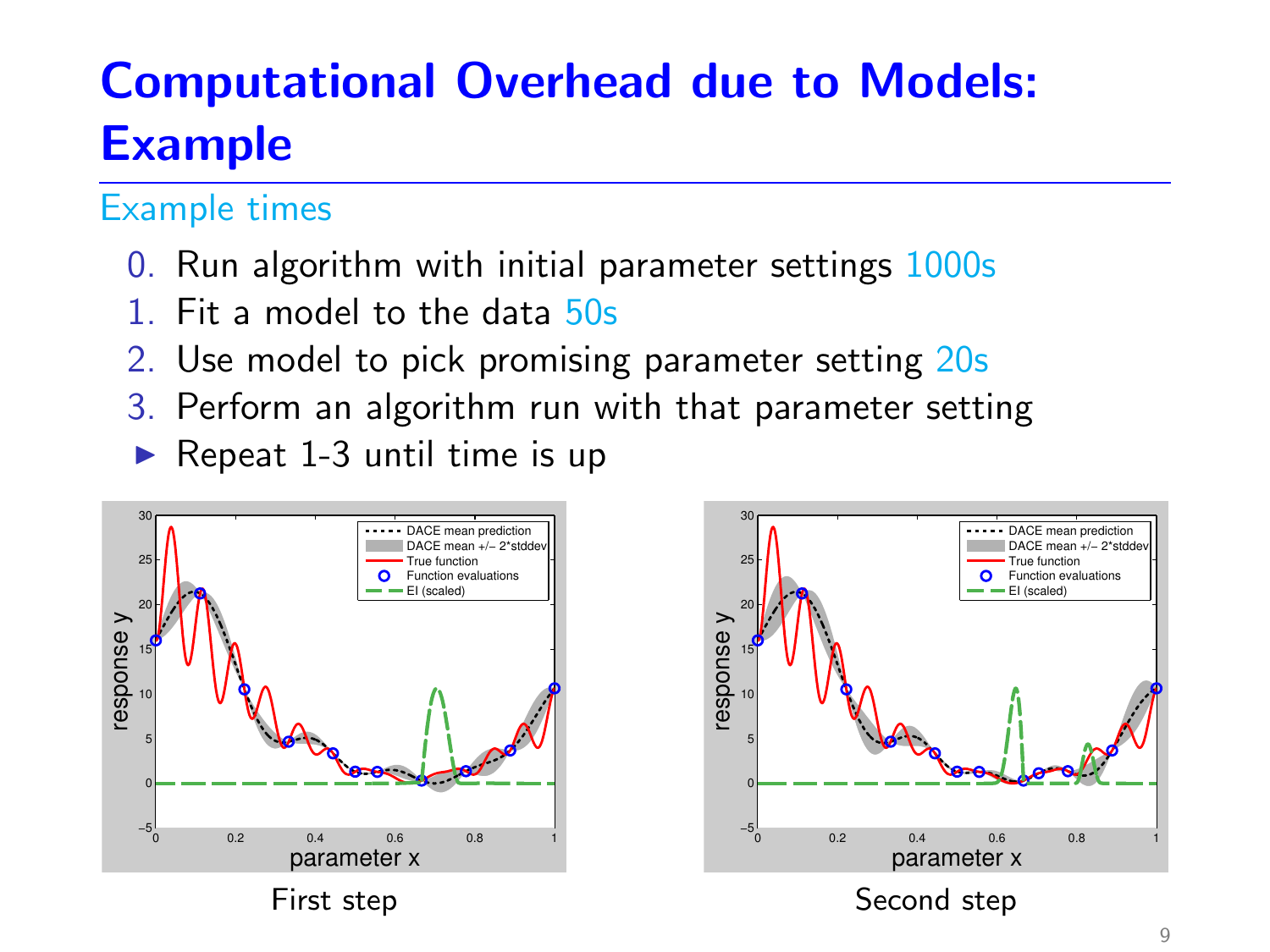- 0. Run algorithm with initial parameter settings 1000s
- 1. Fit a model to the data 50s
- 2. Use model to pick promising parameter setting 20s
- 3. Perform an algorithm run with that parameter setting 10s
- $\blacktriangleright$  Repeat 1-3 until time is up



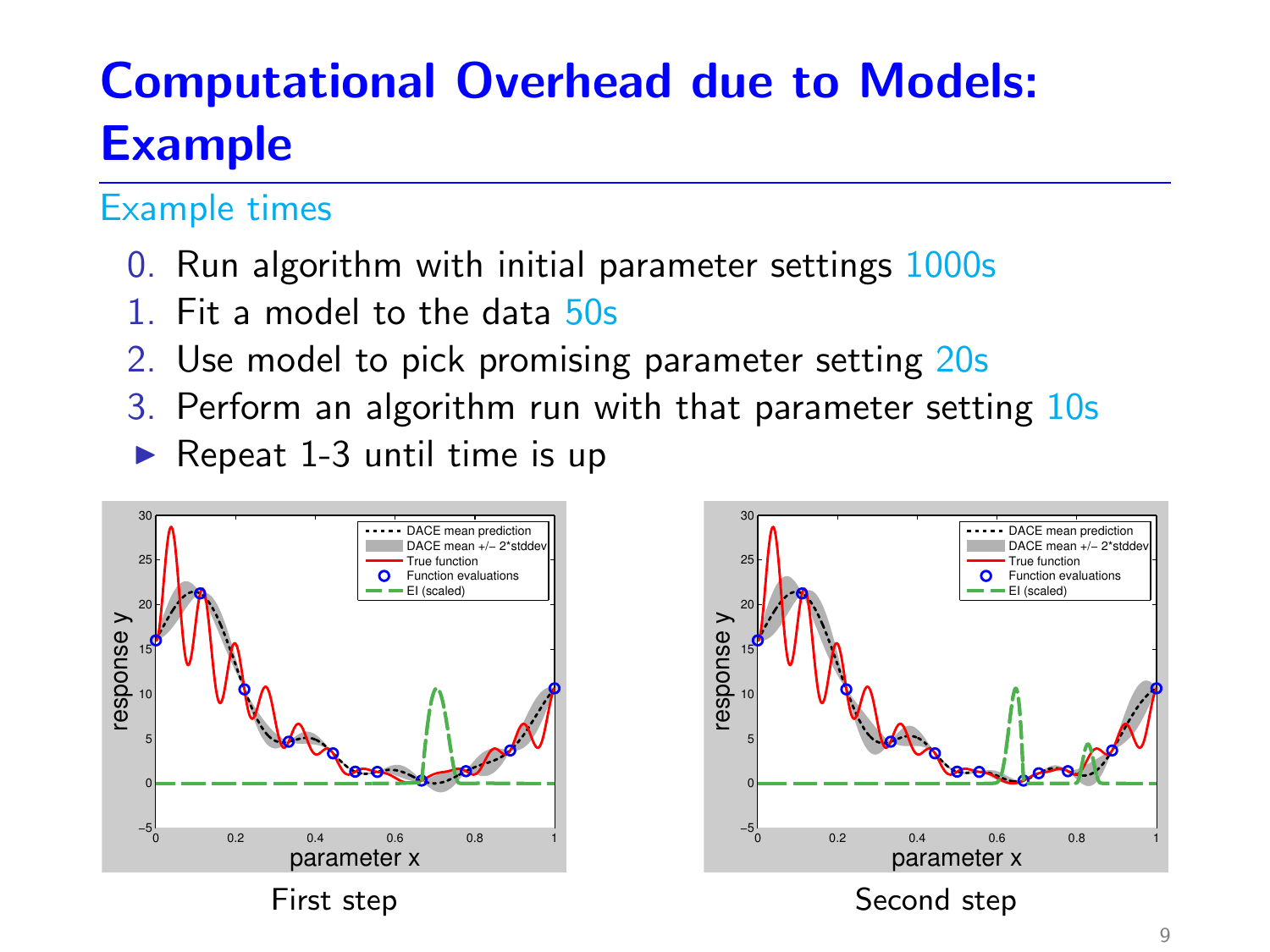#### 1. [Sequential Model-Based Optimization](#page-17-0)

2. [Reducing the Computational Overhead Due To Models](#page-30-0) [Do More Algorithm Runs To Bound Model Overhead](#page-31-0) [Using a Cheaper \(and Better!\) Model](#page-48-0)

<span id="page-30-0"></span>3. [Conclusions](#page-65-0)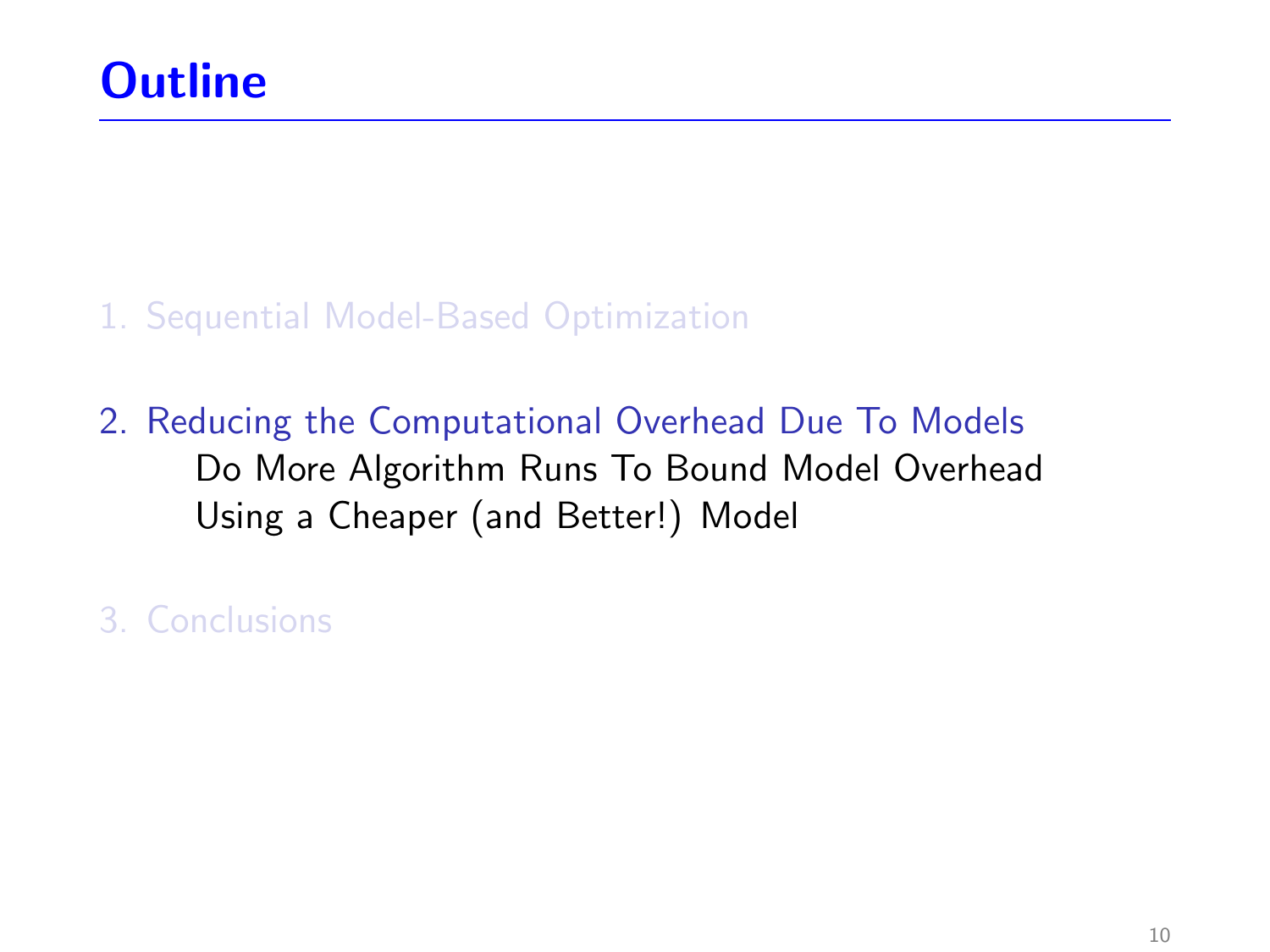#### 1. [Sequential Model-Based Optimization](#page-17-0)

2. [Reducing the Computational Overhead Due To Models](#page-30-0) [Do More Algorithm Runs To Bound Model Overhead](#page-31-0) [Using a Cheaper \(and Better!\) Model](#page-48-0)

<span id="page-31-0"></span>3. [Conclusions](#page-65-0)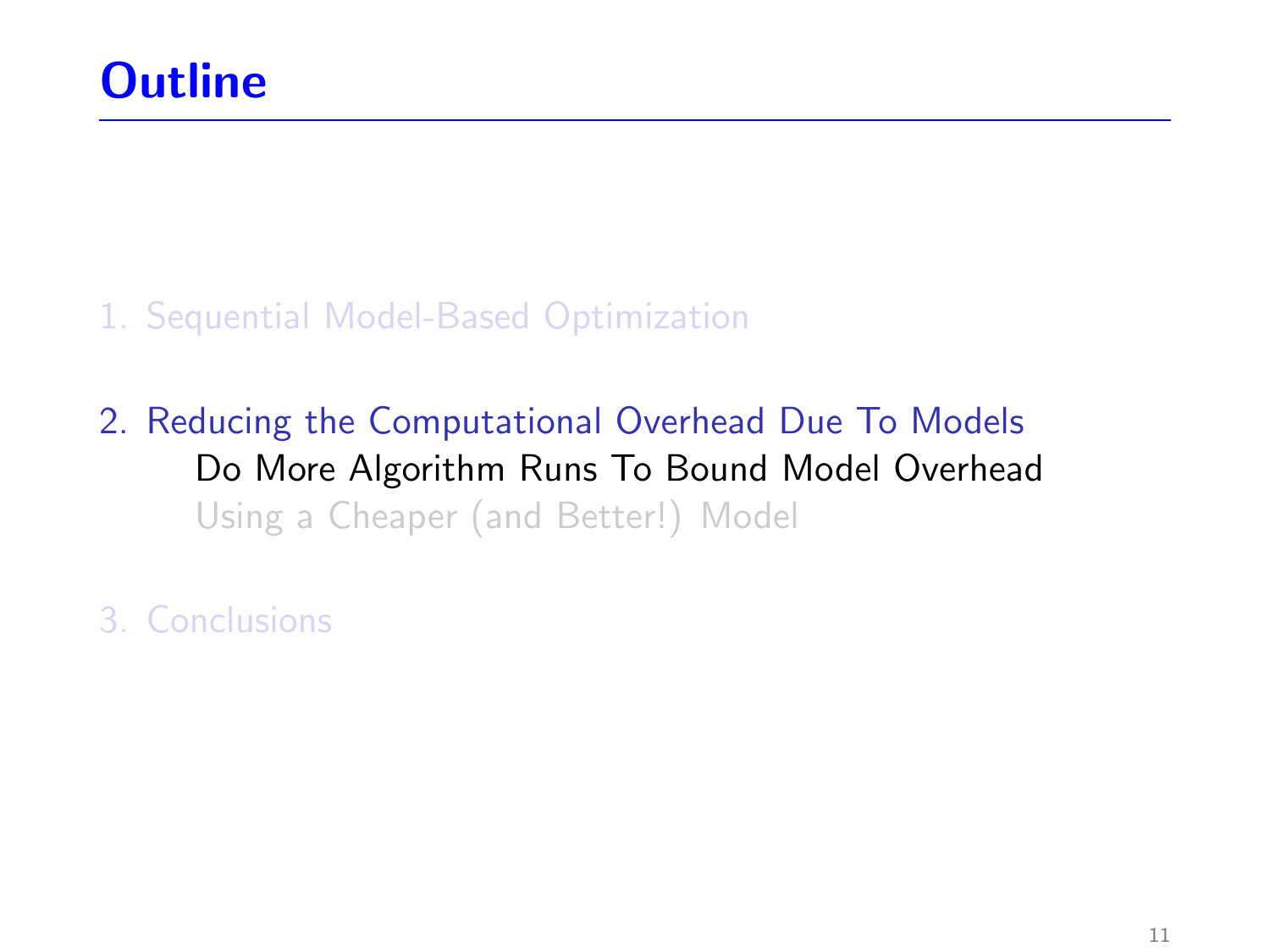## Removing the costly initial design (phase 0)

- $\blacktriangleright$  How to choose number of param. settings in initial design?
	- $\triangleright$  Too large: take too long to evaluate all of the settings
	- $\triangleright$  Too small: poor first model, might not recover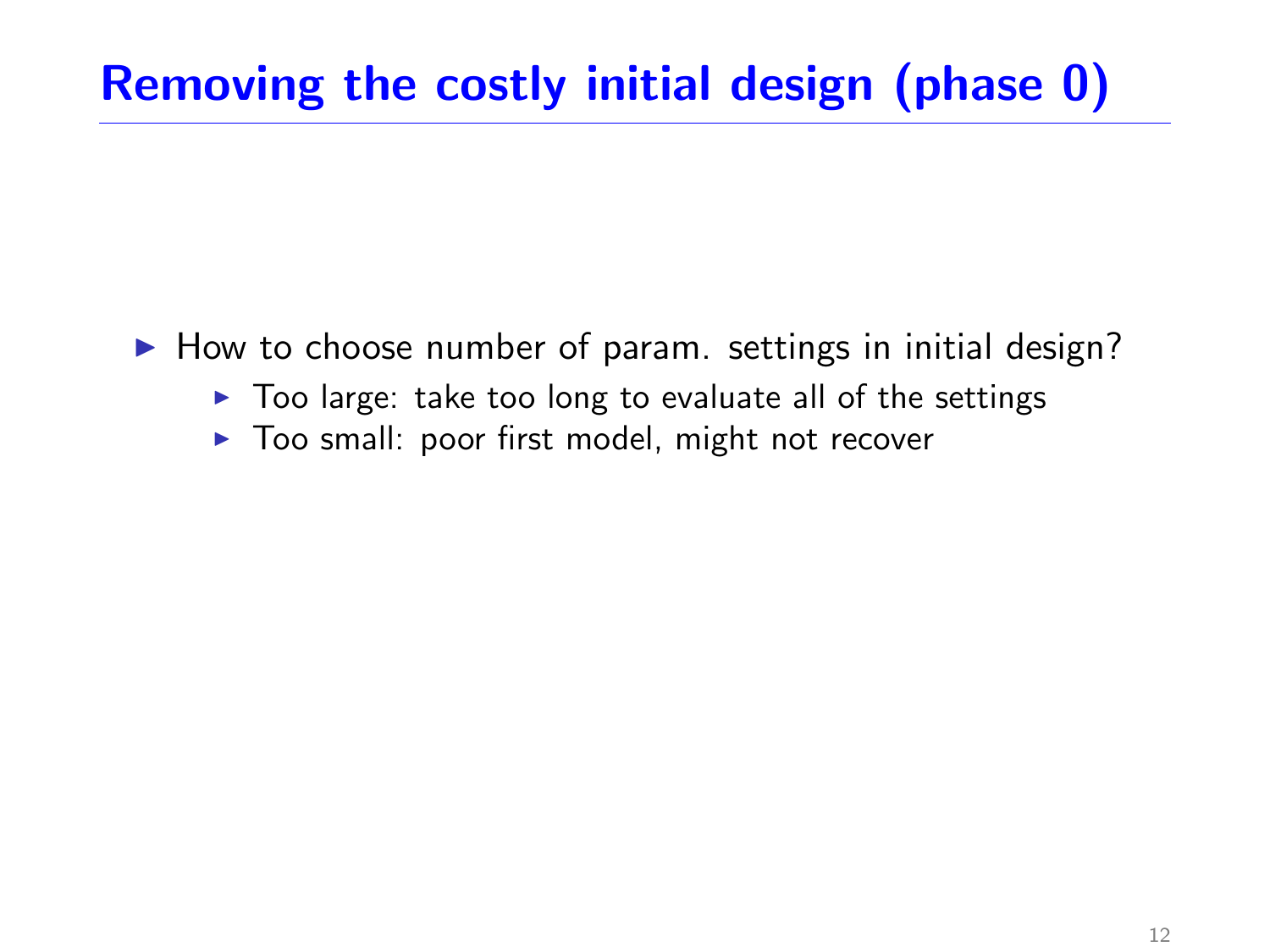## Removing the costly initial design (phase 0)

- $\blacktriangleright$  How to choose number of param. settings in initial design?
	- $\triangleright$  Too large: take too long to evaluate all of the settings
	- $\triangleright$  Too small: poor first model, might not recover
- $\triangleright$  Our solution: simply drop the initial design
	- Instead: interleave random settings during the search
	- $\blacktriangleright$  Much better anytime performance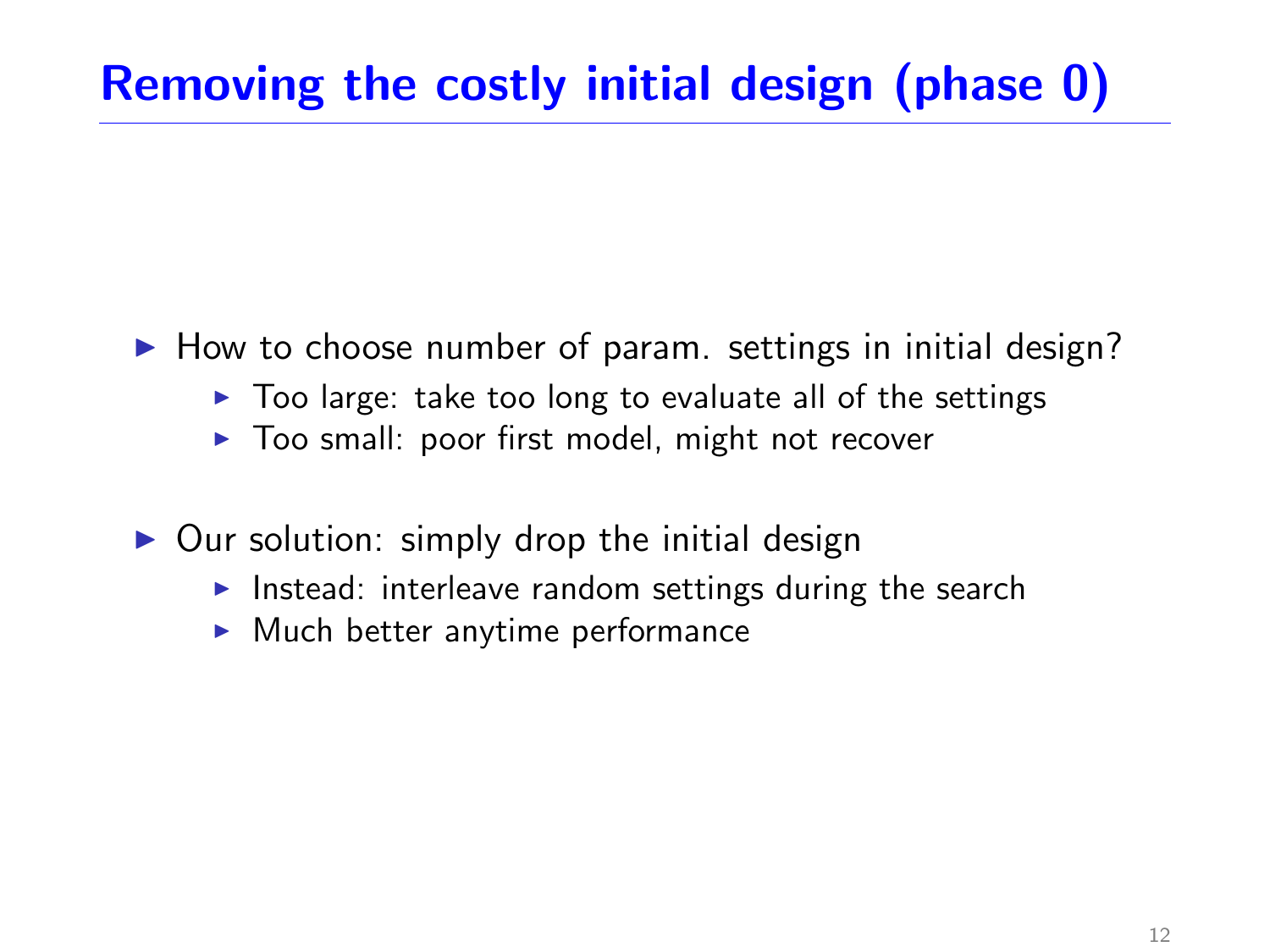### Central SMBO algorithm loop

- $\blacktriangleright$  Repeat: Example times
	- 1. Fit model using performance data gathered so far 50s
	- 2. Use model to select promising parameter setting 20s
	- 3. Perform algorithm run(s) with that parameter setting  $10s$

#### $\rightarrow$  Only small fraction of time spent actually running algorithms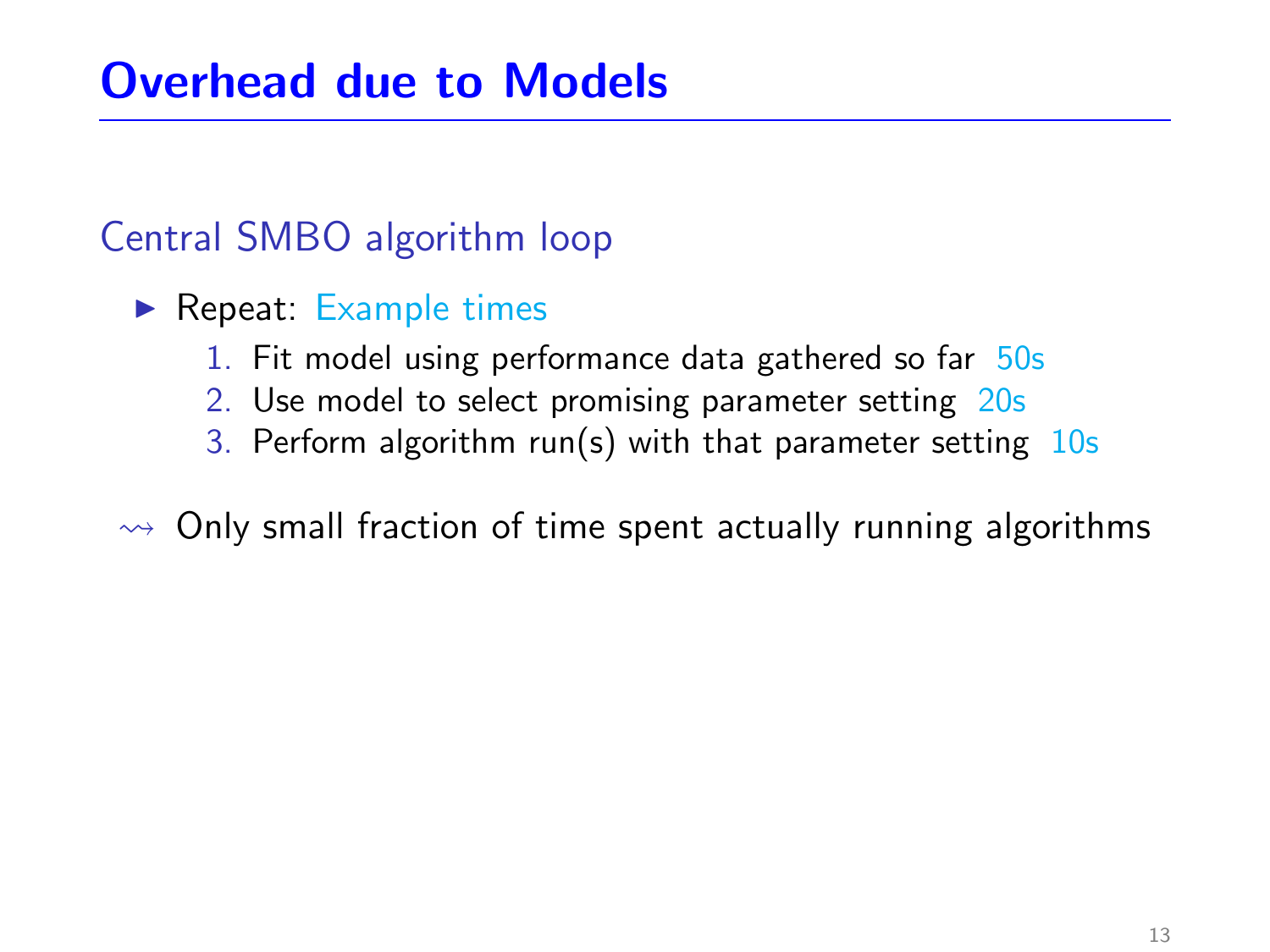### Central SMBO algorithm loop

- $\blacktriangleright$  Repeat: Example times
	- 1. Fit model using performance data gathered so far 50s
	- 2. Use model to select promising parameter setting 20s
	- 3. Perform algorithm run(s) with that parameter setting  $10s$

 $\rightarrow$  Only small fraction of time spent actually running algorithms

### Solution 1

- $\triangleright$  Do more algorithm runs to bound model overhead
	- Select not one but many promising points (little overhead)
	- Perform runs for at least as long as phases 1 and 2 took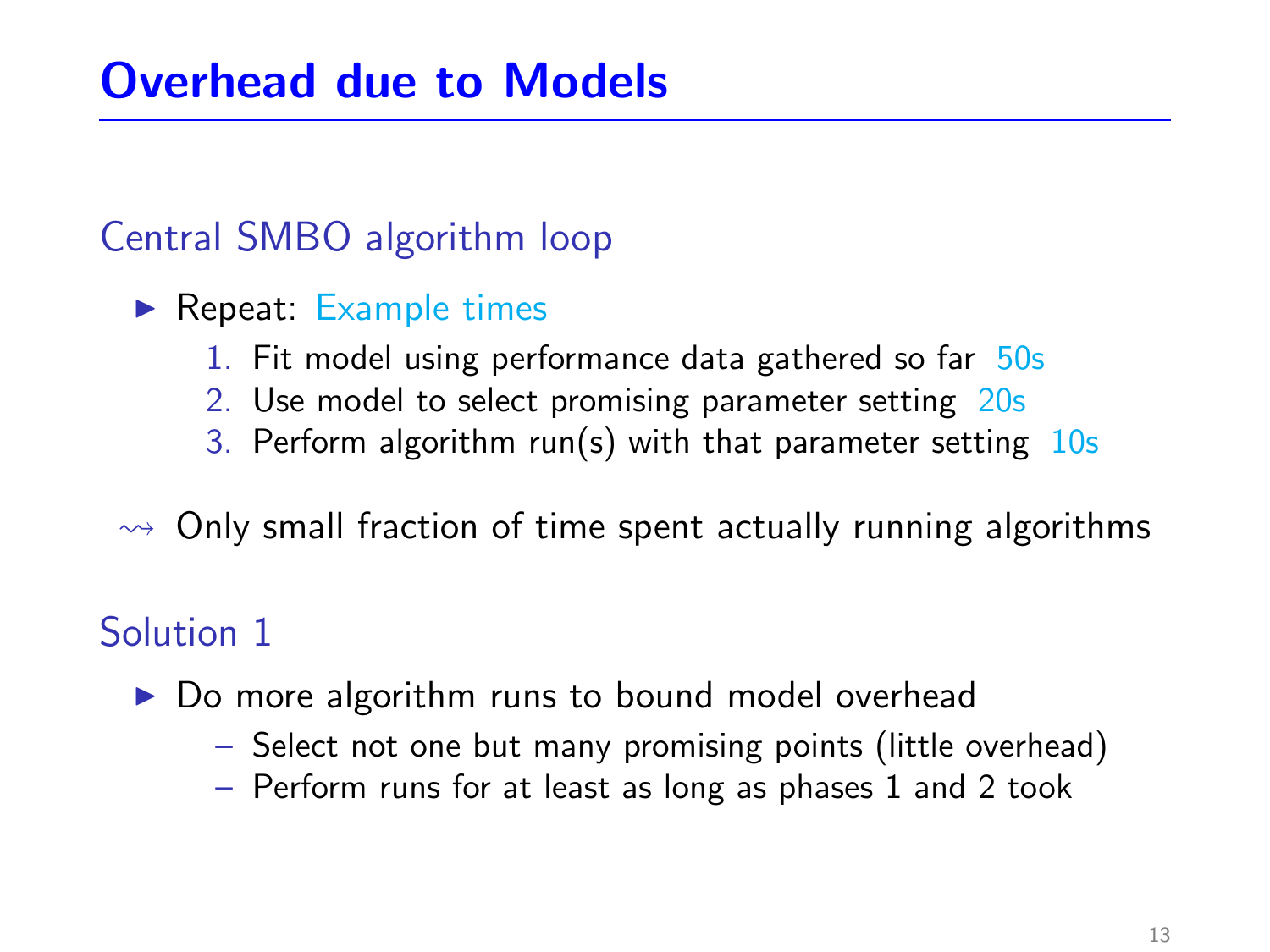#### Heuristic Mechanism

**In Compare one configuration**  $\theta$  **at a time to the incumbent**  $\theta_{inc}$ 

#### $\triangleright$  Stop once time bound is reached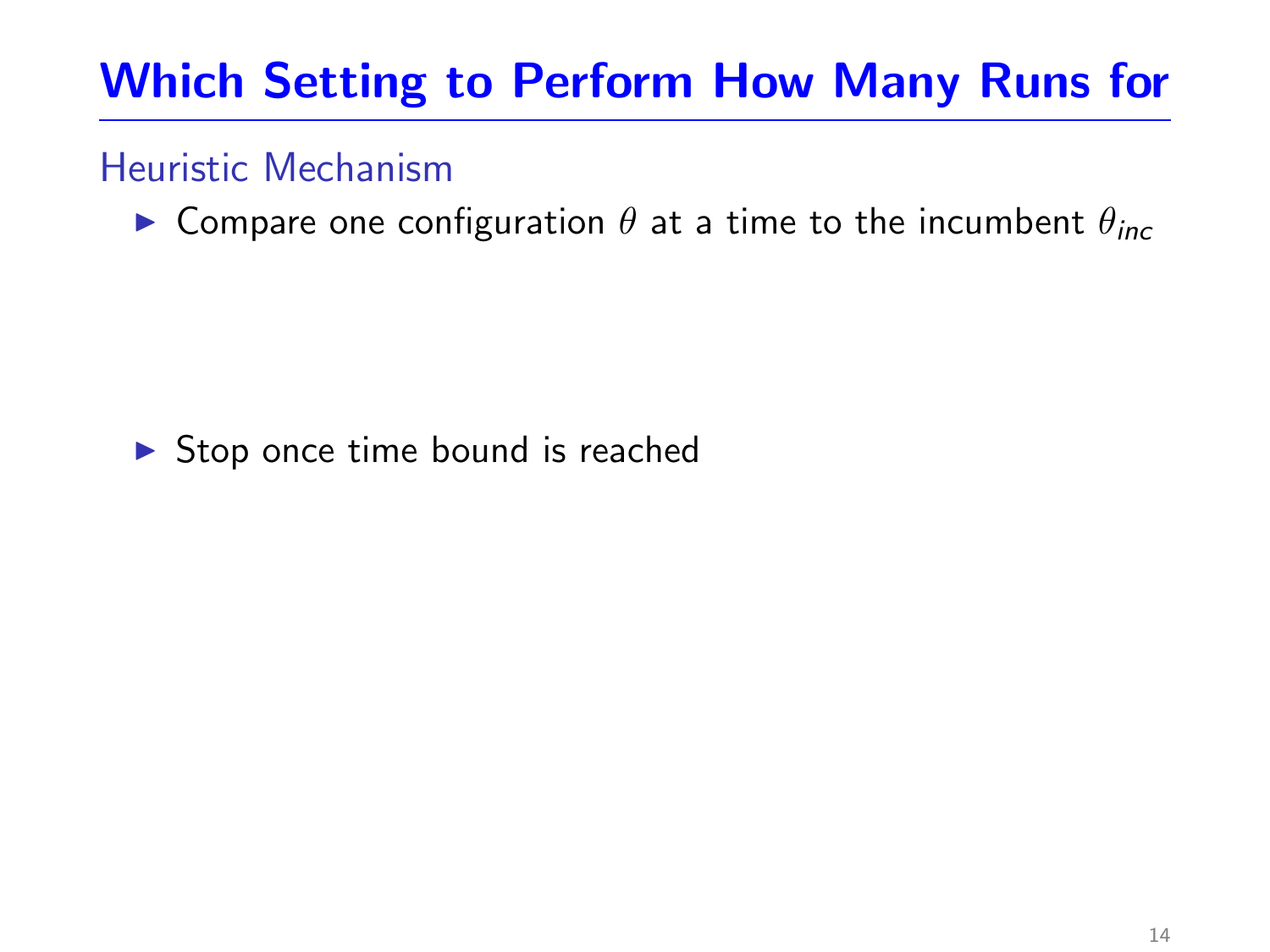#### Heuristic Mechanism

- **In Compare one configuration**  $\theta$  **at a time to the incumbent**  $\theta_{inc}$ 
	- Use mechanism from  $SPO^+$ :

 $\triangleright$  Stop once time bound is reached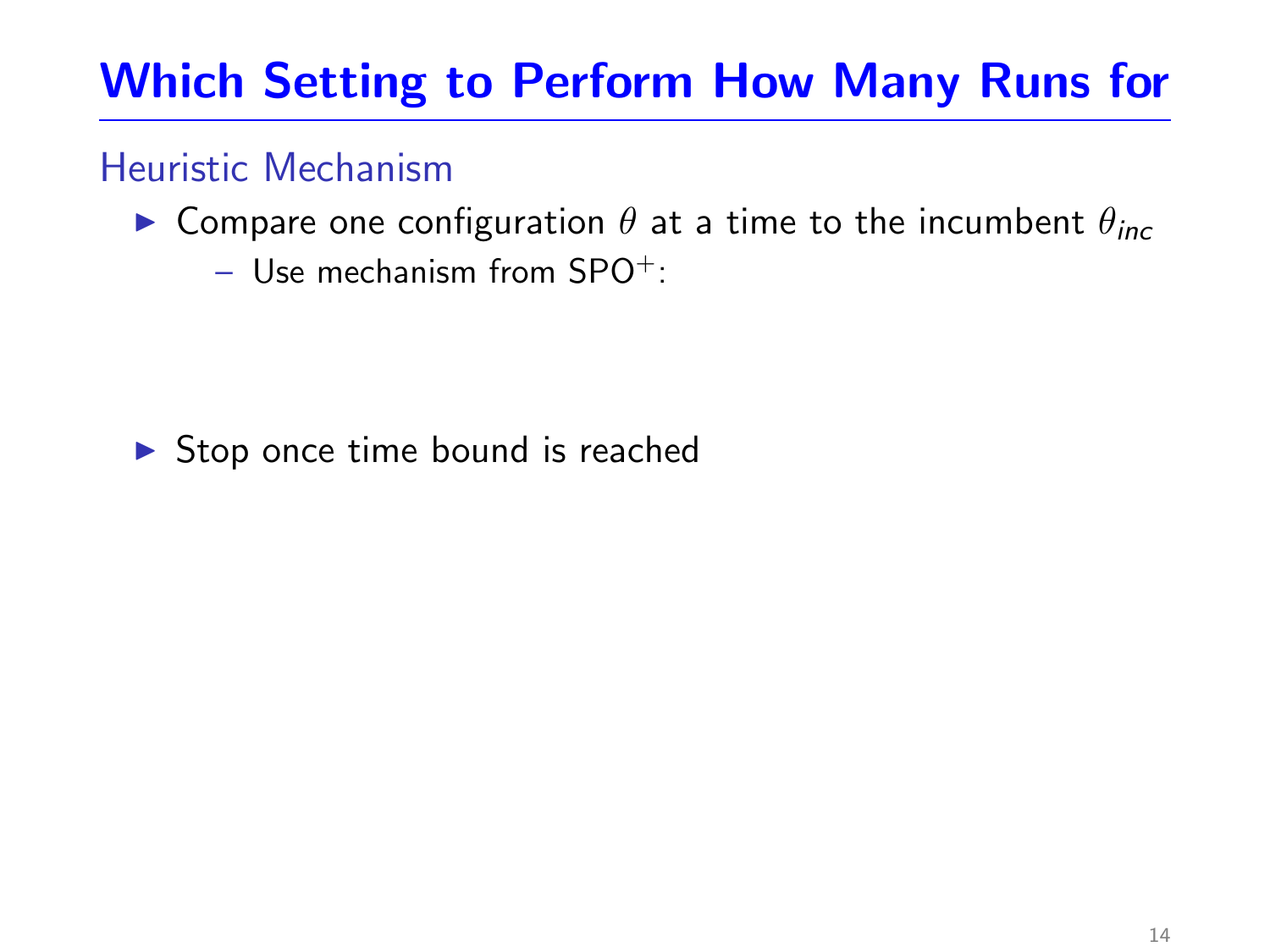### Heuristic Mechanism

- **In Compare one configuration**  $\theta$  **at a time to the incumbent**  $\theta_{inc}$ 
	- $-$  Use mechanism from SPO<sup>+</sup>:
	- Incrementally perform runs for  $\theta$  until either
		- $+$  Empirical performance for  $\theta$  worse than for  $\theta_{inc} \rightsquigarrow$  drop  $\theta$
		- + Performed as many runs for  $\theta$  as for  $\theta_{inc} \rightsquigarrow \theta$  becomes new  $\theta_{inc}$
- $\triangleright$  Stop once time bound is reached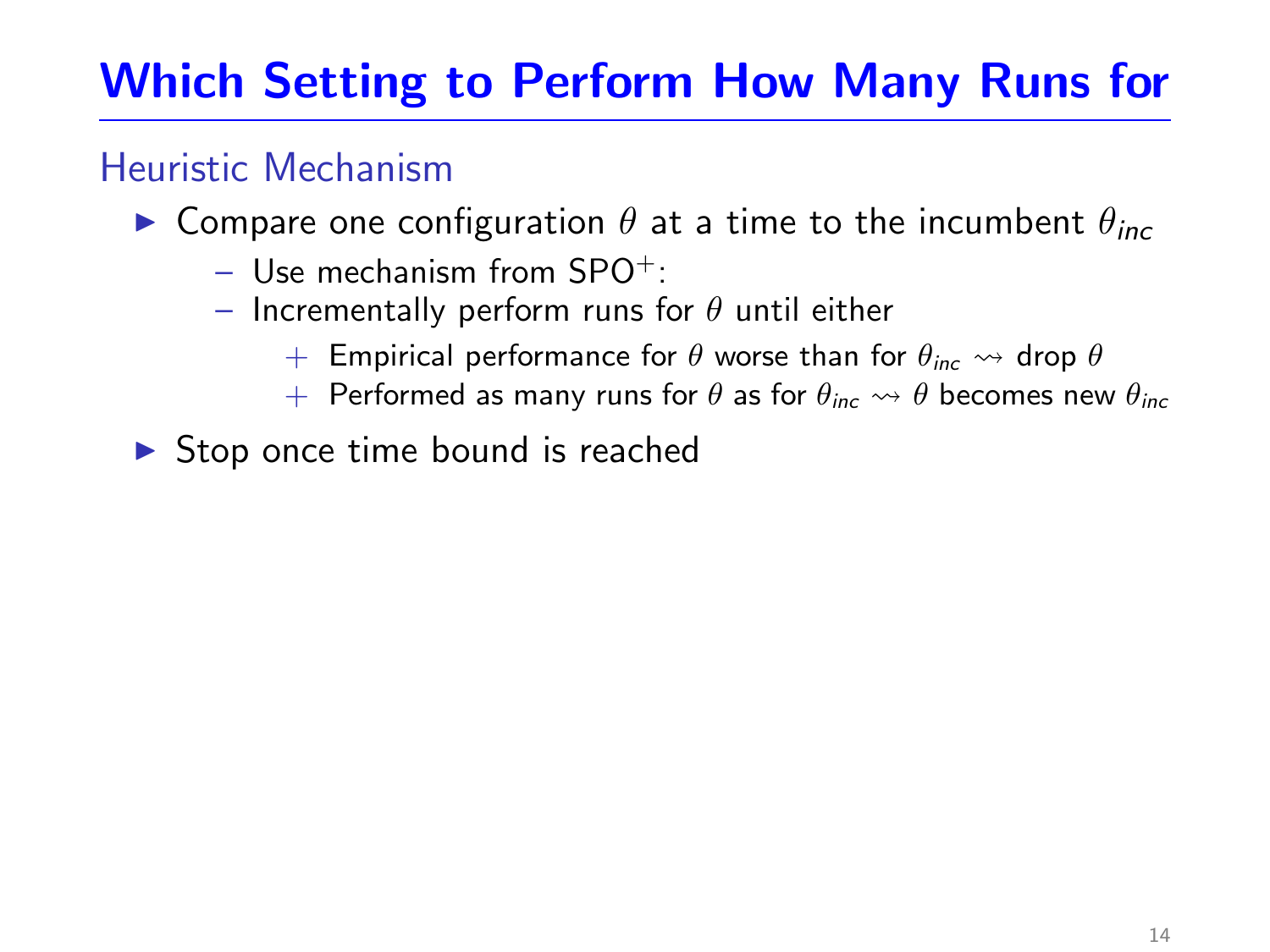### Heuristic Mechanism

- **In Compare one configuration**  $\theta$  **at a time to the incumbent**  $\theta_{inc}$ 
	- $-$  Use mechanism from SPO<sup>+</sup>:
	- Incrementally perform runs for  $\theta$  until either
		- $+$  Empirical performance for  $\theta$  worse than for  $\theta_{inc} \rightsquigarrow$  drop  $\theta$
		- + Performed as many runs for  $\theta$  as for  $\theta_{inc} \rightsquigarrow \theta$  becomes new  $\theta_{inc}$
- $\triangleright$  Stop once time bound is reached
- Algorithms
	- $\blacktriangleright$  TB-SPO
		- Get ordered list of promising parameter settings using model
		- Interleave random settings: 2nd, 4th, etc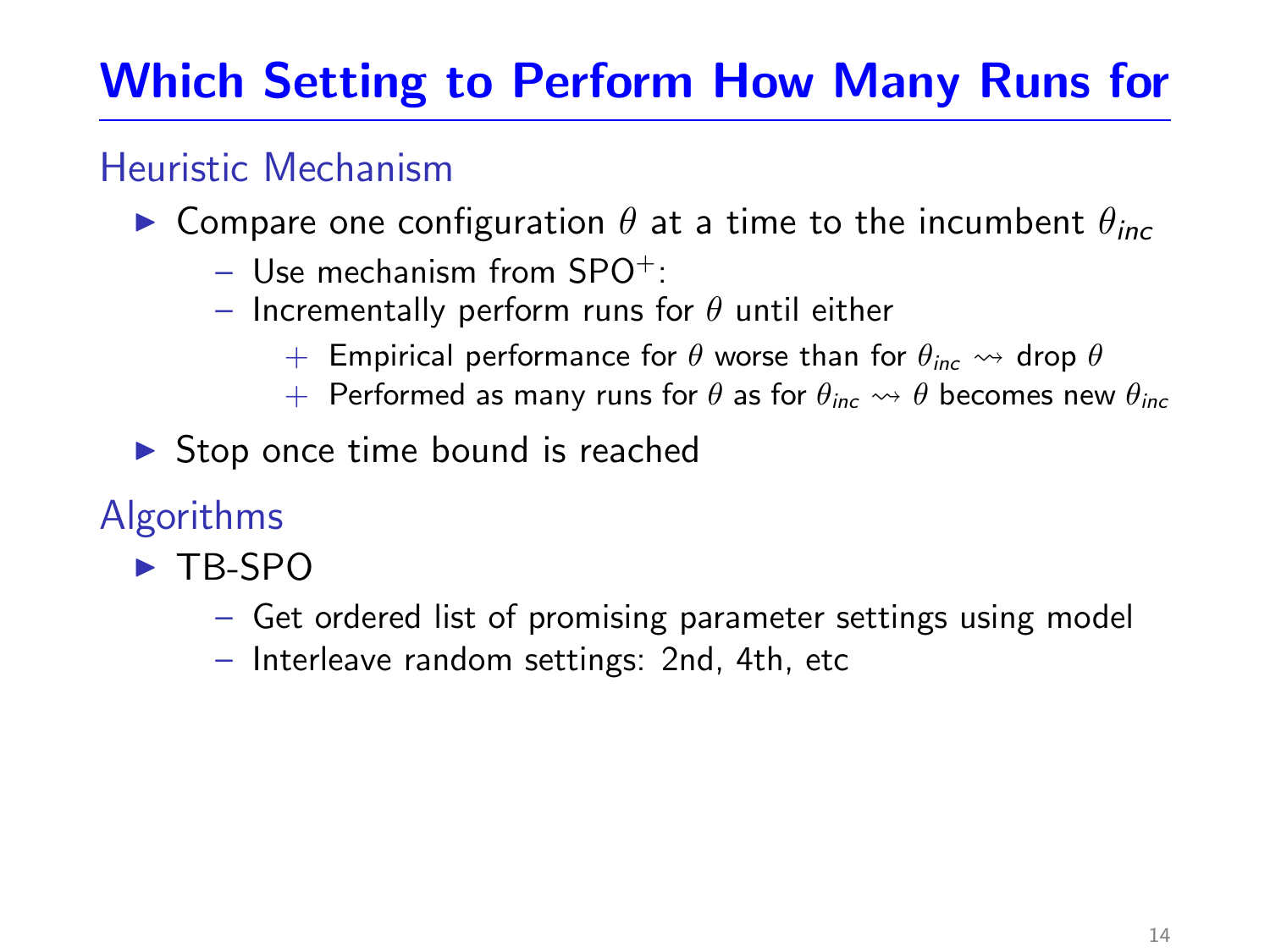### Heuristic Mechanism

- **In Compare one configuration**  $\theta$  **at a time to the incumbent**  $\theta_{inc}$ 
	- $-$  Use mechanism from SPO<sup>+</sup>:
	- Incrementally perform runs for  $\theta$  until either
		- $+$  Empirical performance for  $\theta$  worse than for  $\theta_{inc} \rightsquigarrow$  drop  $\theta$
		- + Performed as many runs for  $\theta$  as for  $\theta_{inc} \rightsquigarrow \theta$  becomes new  $\theta_{inc}$
- $\triangleright$  Stop once time bound is reached

## Algorithms

- $\blacktriangleright$  TB-SPO
	- Get ordered list of promising parameter settings using model
	- Interleave random settings: 2nd, 4th, etc
	- Compare one param. setting at a time to incumbent
	- Nice side effect: additional runs on good random settings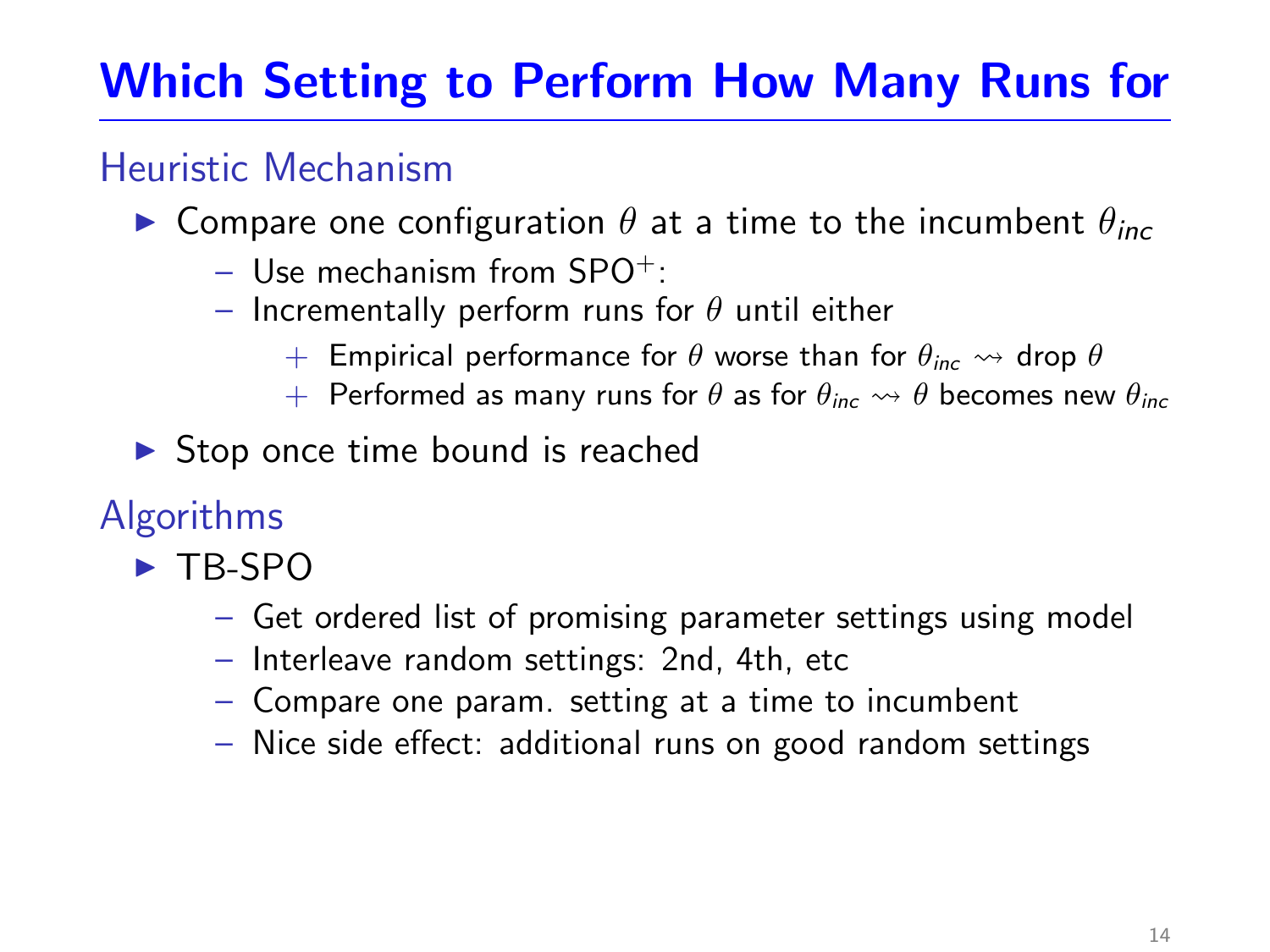### Heuristic Mechanism

- **In Compare one configuration**  $\theta$  **at a time to the incumbent**  $\theta_{inc}$ 
	- $-$  Use mechanism from SPO<sup>+</sup>:
	- Incrementally perform runs for  $\theta$  until either
		- $+$  Empirical performance for  $\theta$  worse than for  $\theta_{inc} \rightsquigarrow$  drop  $\theta$
		- + Performed as many runs for  $\theta$  as for  $\theta_{inc} \rightsquigarrow \theta$  becomes new  $\theta_{inc}$
- $\triangleright$  Stop once time bound is reached
- Algorithms
	- $\blacktriangleright$  TB-SPO
		- Get ordered list of promising parameter settings using model
		- Interleave random settings: 2nd, 4th, etc
		- Compare one param. setting at a time to incumbent
		- Nice side effect: additional runs on good random settings
	- $\blacktriangleright$  "Strawman" algorithm: TB-Random
		- Only use random settings
		- Compare one param. setting at a time to incumbent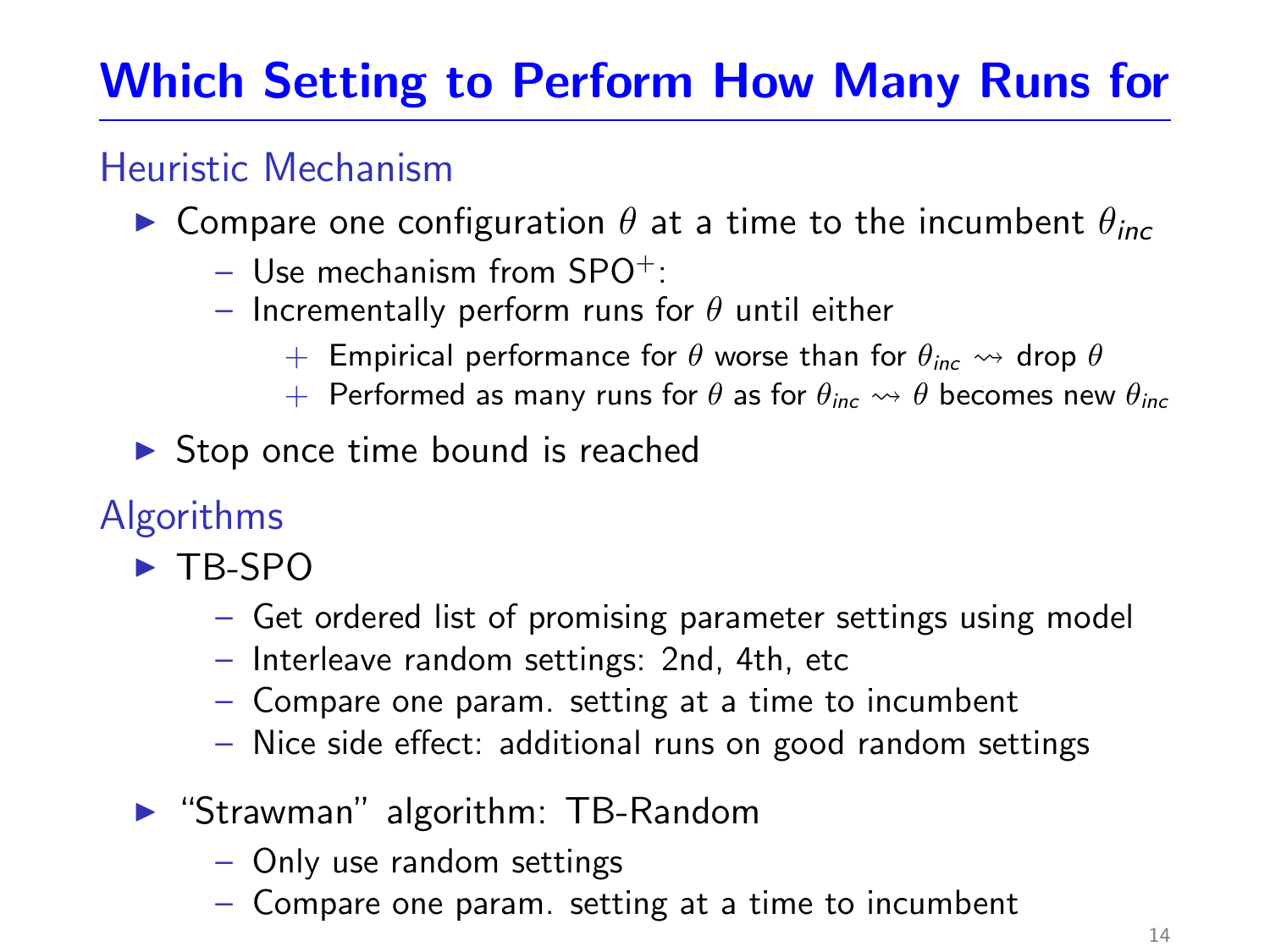### ▶ Optimizing SLS algorithm SAPS

- Prominent SAT solver with 4 continuous parameters
- Previously used to evaluate parameter optimization approaches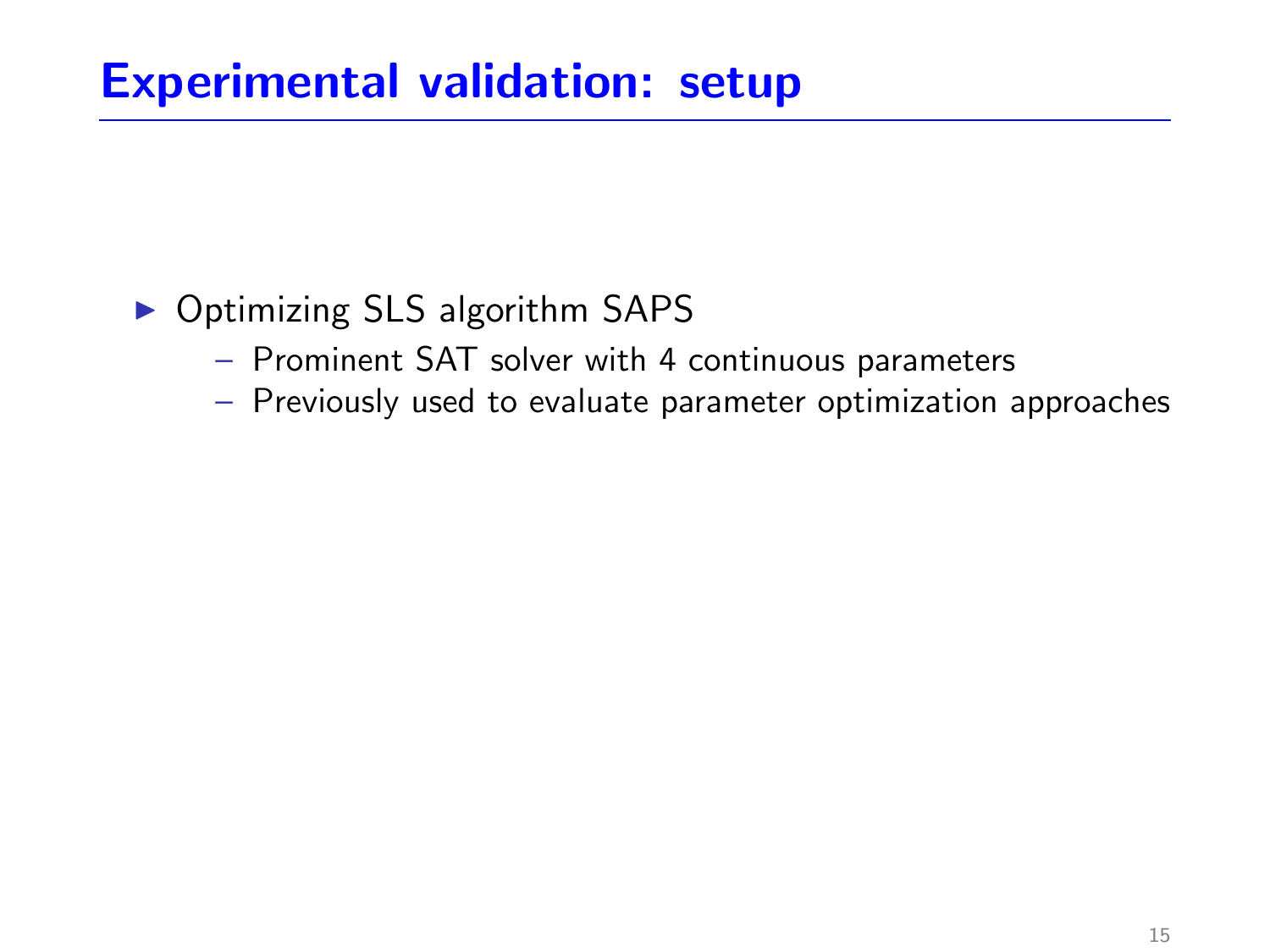### ▶ Optimizing SLS algorithm SAPS

- Prominent SAT solver with 4 continuous parameters
- Previously used to evaluate parameter optimization approaches
- $\blacktriangleright$  Seven different SAT instances
	- 1 Quasigroups with holes (QWH) instance used previously
	- 3 instances from Quasigroup completion (QCP)
	- 3 instances from Graph colouring based on smallworld graphs (SWGCP)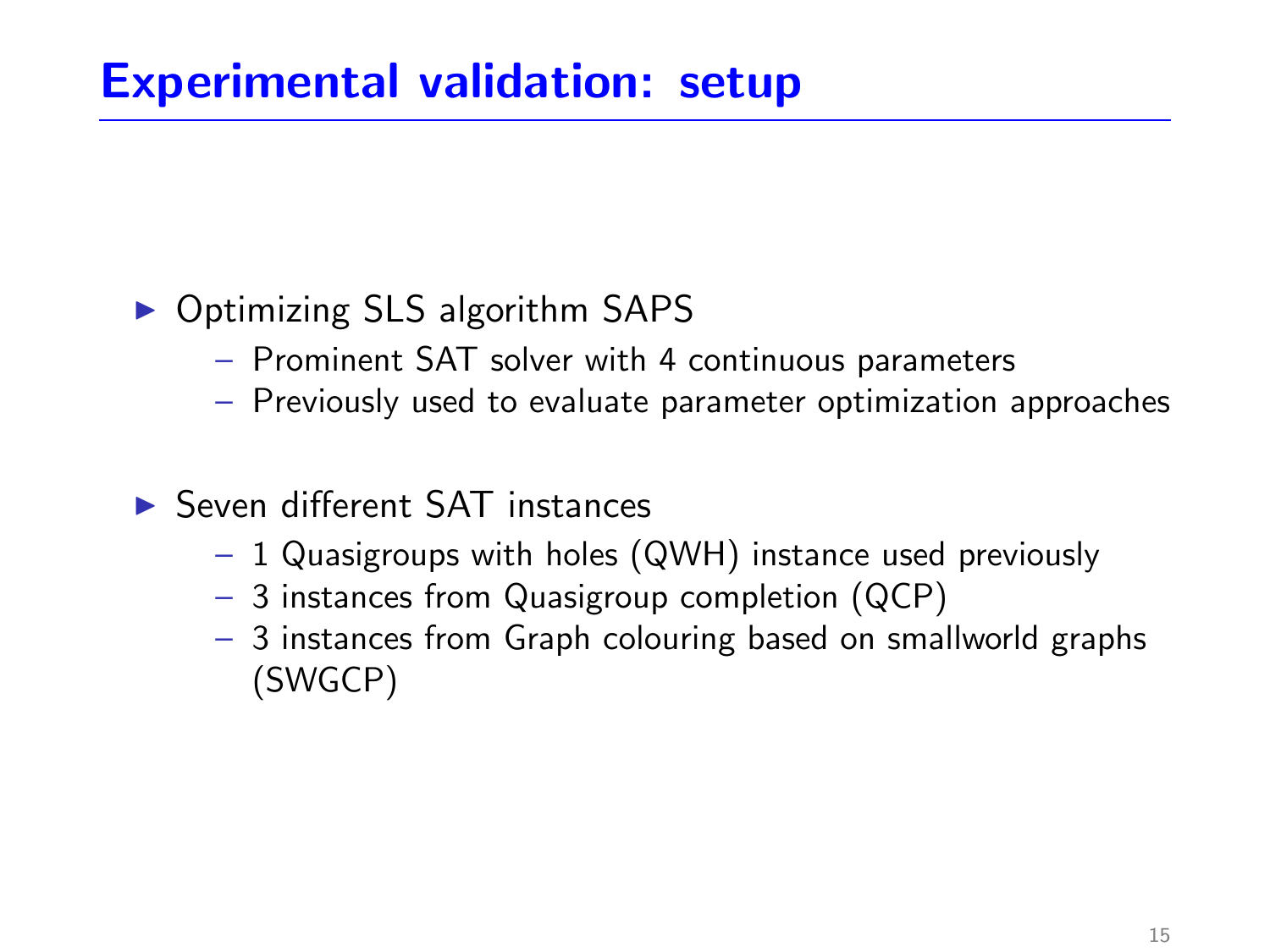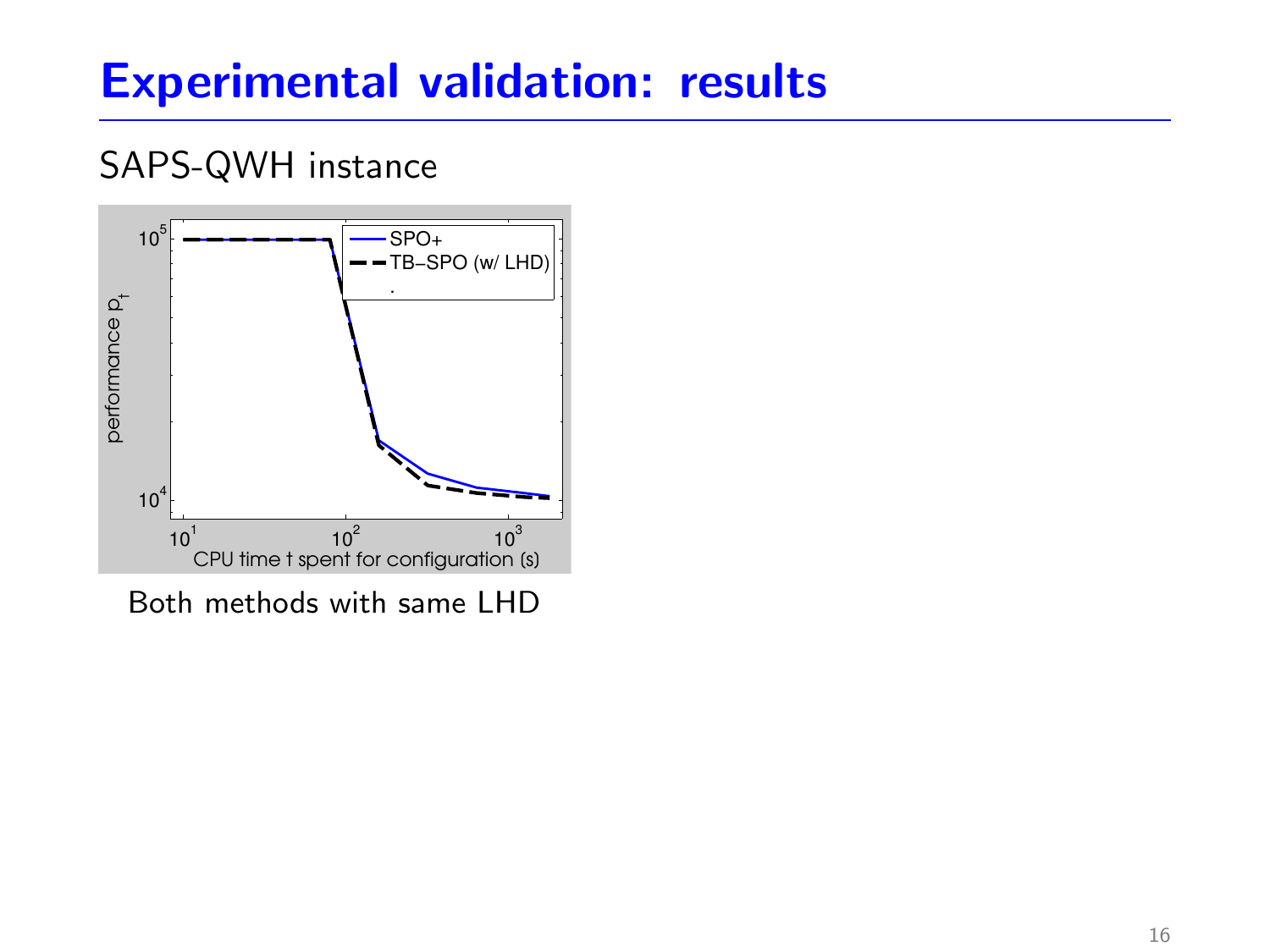

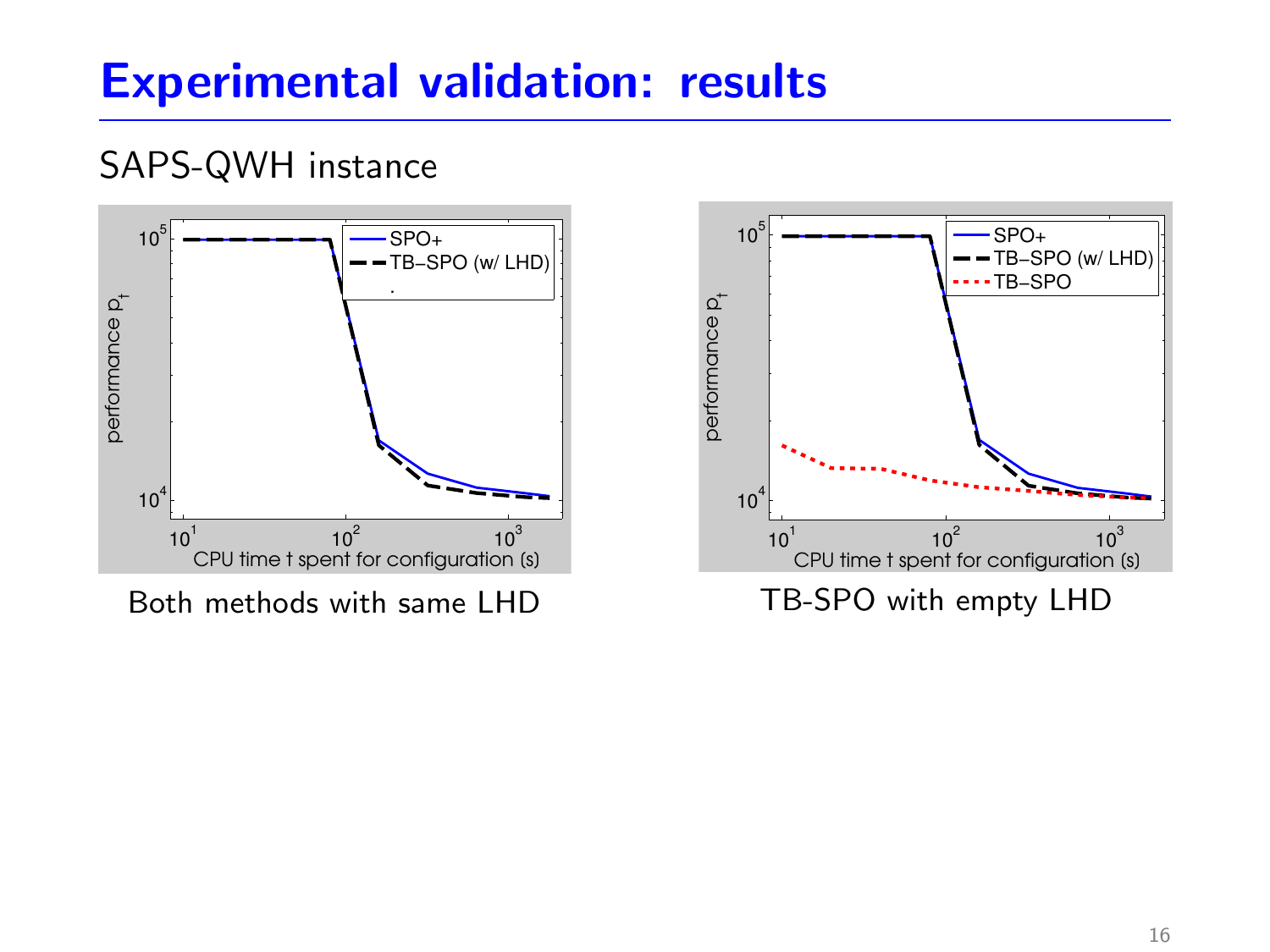

Both methods with same LHD

TB-SPO with empty LHD

| Scenario                    | $SPO^+$          | TB-SPO          | pval1              |
|-----------------------------|------------------|-----------------|--------------------|
| $SAPS-QCP-MED$ $[·10-2]$    | $4.50 \pm 0.31$  | $4.32 + 0.21$   | $4 \cdot 10^{-3}$  |
| $SAPS-QCP-Q075$             | $3.77 \pm 9.72$  | $0.19 + 0.02$   | $2 \cdot 10^{-6}$  |
| $SAPS-QCP-Q095$             | $49.91 \pm 0.00$ | $2.20 + 1.17$   | $1 \cdot 10^{-10}$ |
| $SAPS-QWH$ [ $\cdot 10^3$ ] | $10.7 \pm 0.76$  | $10.1 \pm 0.58$ | $6 \cdot 10^{-3}$  |
| SAPS-SWGCP-MED              | $49.95 \pm 0.00$ | $0.18 + 0.03$   | $1 \cdot 10^{-10}$ |
| SAPS-SWGCP-0075             | $50\pm 0$        | $0.24 \pm 0.04$ | $1 \cdot 10^{-10}$ |
| SAPS-SWGCP-0095             | $50\pm 0$        | $0.25 + 0.05$   | $1 \cdot 10^{-10}$ |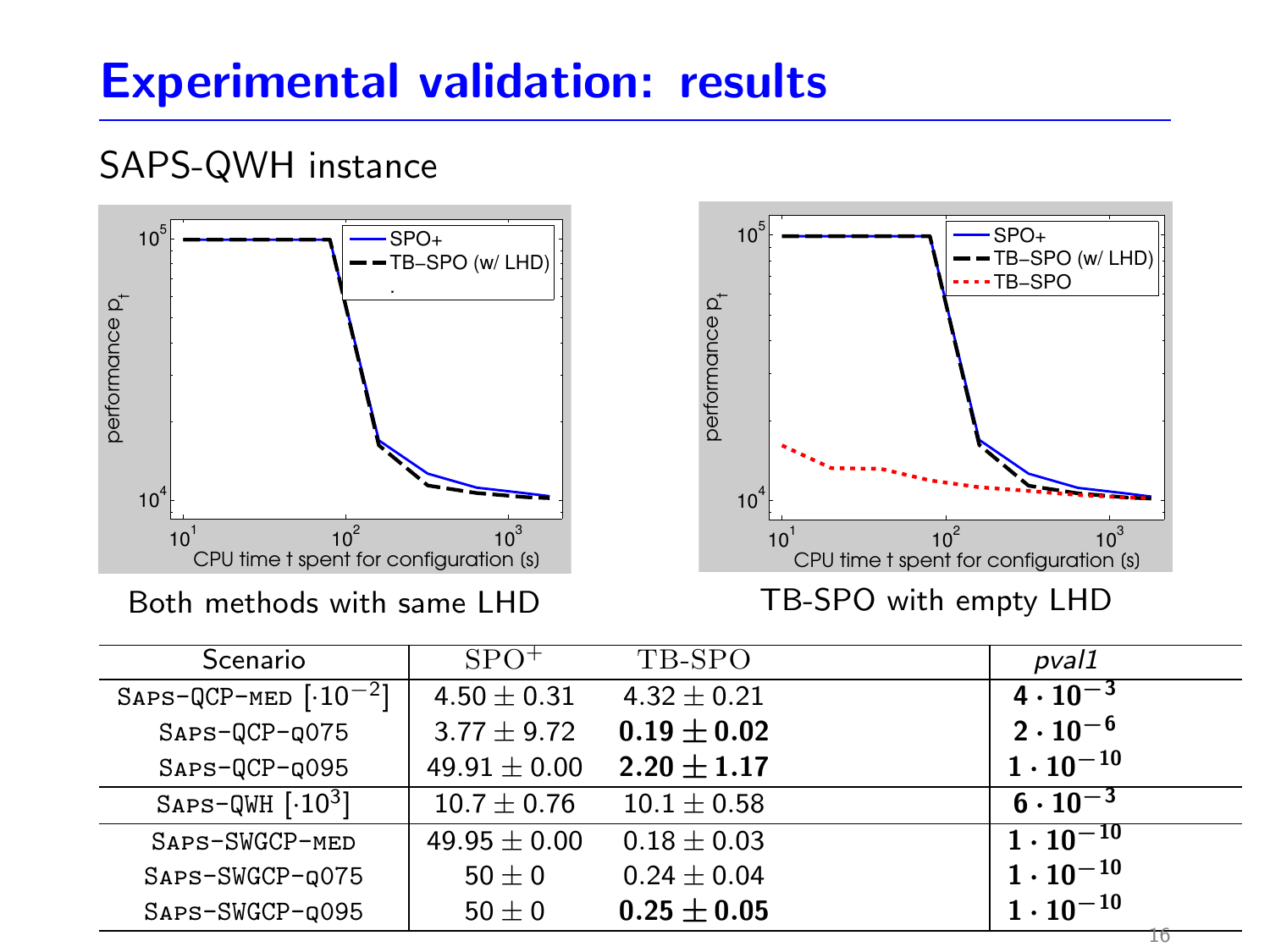

Both methods with same LHD

TB-SPO with empty LHD

| Scenario                    | $SPO^+$          | TB-SPO          | TB-RANDOM       | pval1              | pval2 |
|-----------------------------|------------------|-----------------|-----------------|--------------------|-------|
| $SAPS-QCP-MED$ $[·10-2]$    | $4.50 \pm 0.31$  | $4.32 \pm 0.21$ | $4.23 + 0.15$   | $4 \cdot 10^{-3}$  | 0.17  |
| $SAPS-QCP-Q075$             | $3.77 \pm 9.72$  | $0.19 + 0.02$   | $0.19 \pm 0.01$ | $2 \cdot 10^{-6}$  | 0.78  |
| $SAPS-QCP-Q095$             | $49.91 \pm 0.00$ | $2.20 \pm 1.17$ | $2.64 \pm 1.24$ | $1 \cdot 10^{-10}$ | 0.12  |
| $SAPS-QWH$ [ $\cdot 10^3$ ] | $10.7 \pm 0.76$  | $10.1 \pm 0.58$ | $9.88 + 0.41$   | $6 \cdot 10^{-3}$  | 0.14  |
| SAPS-SWGCP-MED              | $49.95 \pm 0.00$ | $0.18 + 0.03$   | $0.17 + 0.02$   | $1 \cdot 10^{-10}$ | 0.37  |
| SAPS-SWGCP-0075             | $50\pm 0$        | $0.24 \pm 0.04$ | $0.22 \pm 0.03$ | $1 \cdot 10^{-10}$ | 0.08  |
| SAPS-SWGCP-0095             | $50\pm 0$        | $0.25 + 0.05$   | $0.28 \pm 0.10$ | $1 \cdot 10^{-10}$ | 0.89  |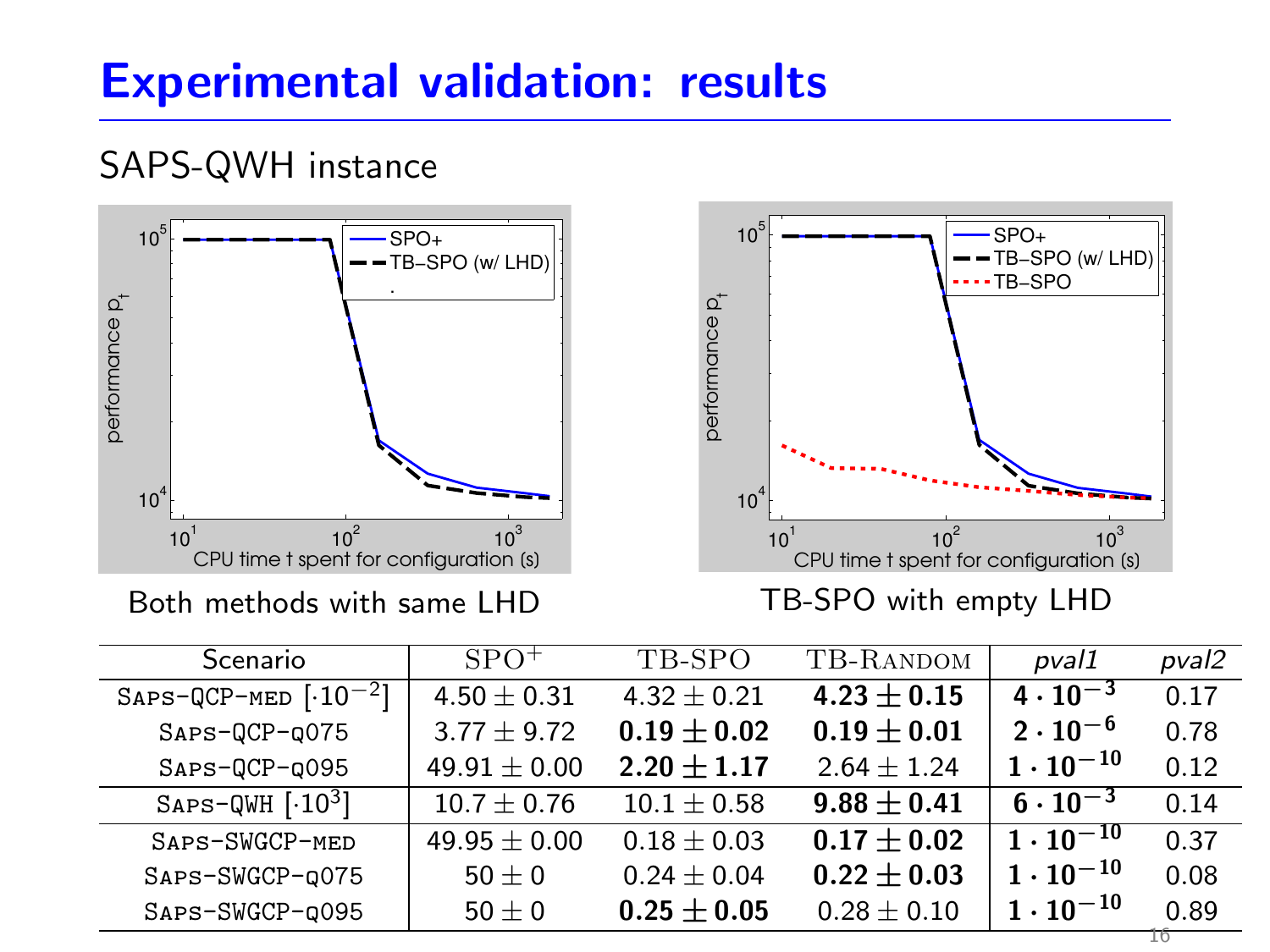#### 1. [Sequential Model-Based Optimization](#page-17-0)

2. [Reducing the Computational Overhead Due To Models](#page-30-0) [Do More Algorithm Runs To Bound Model Overhead](#page-31-0) [Using a Cheaper \(and Better!\) Model](#page-48-0)

<span id="page-48-0"></span>3. [Conclusions](#page-65-0)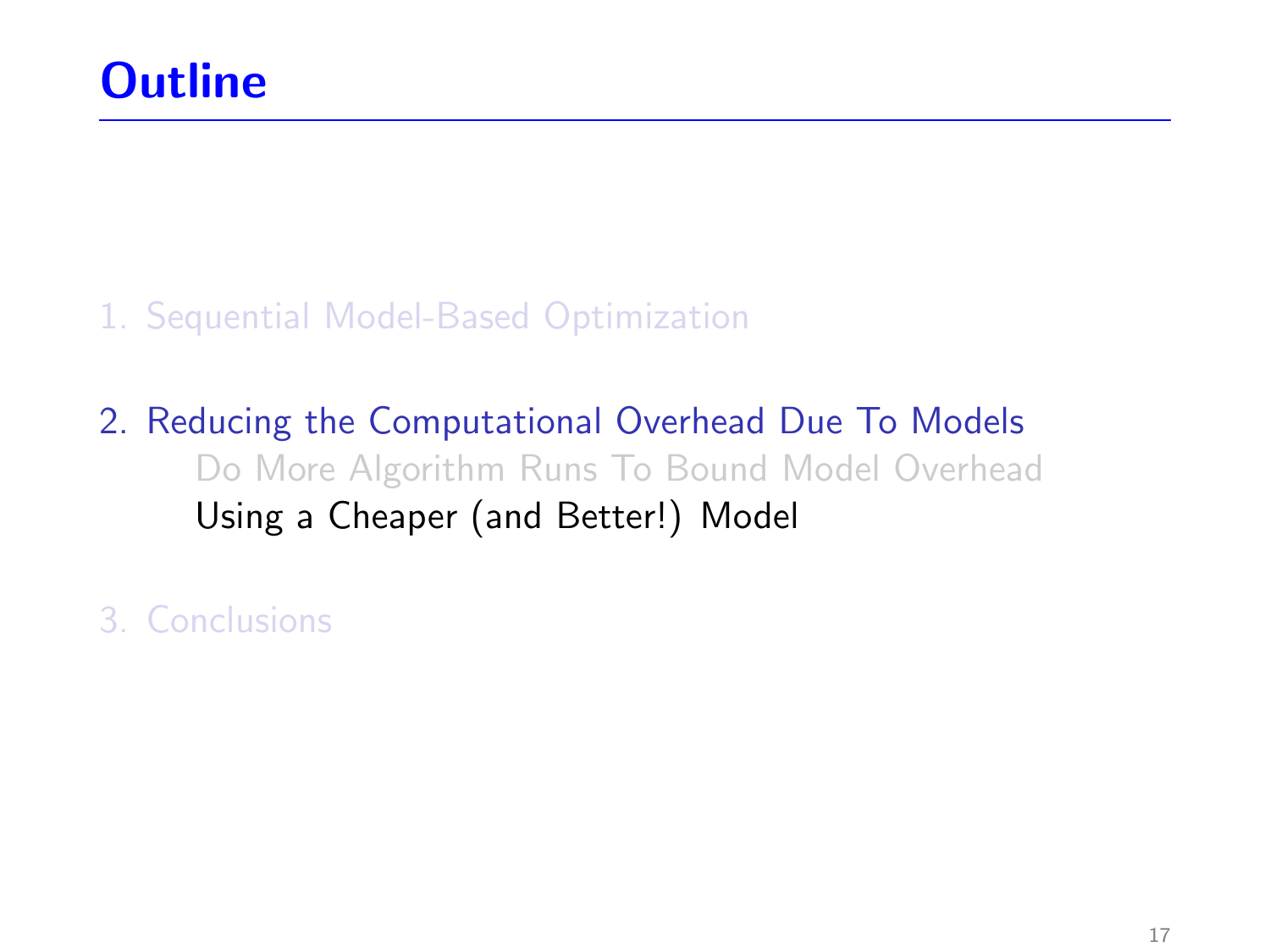<sup>I</sup> Model I

– Fit standard GP assuming Gaussian observation noise



Model I: noisy fit of original response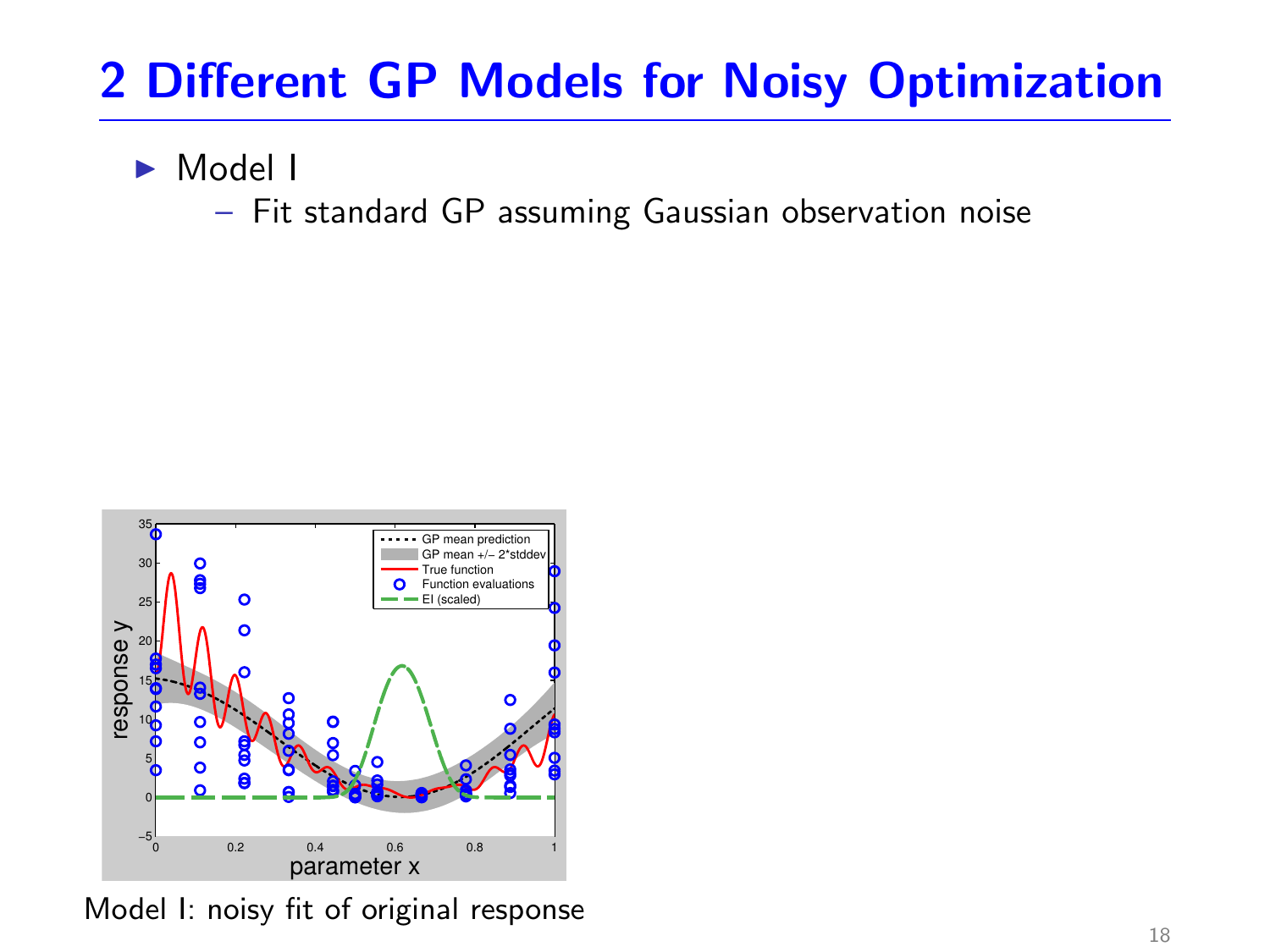- <sup>I</sup> Model I
	- Fit standard GP assuming Gaussian observation noise
- $\triangleright$  Model II (used in SPO, SPO<sup>+</sup>, and TB-SPO)
	- Compute empirical mean of responses at each param. setting
	- Fit noise-free GP to those means



Model I: noisy fit of original response



Model II: noise-free fit of empir. means 18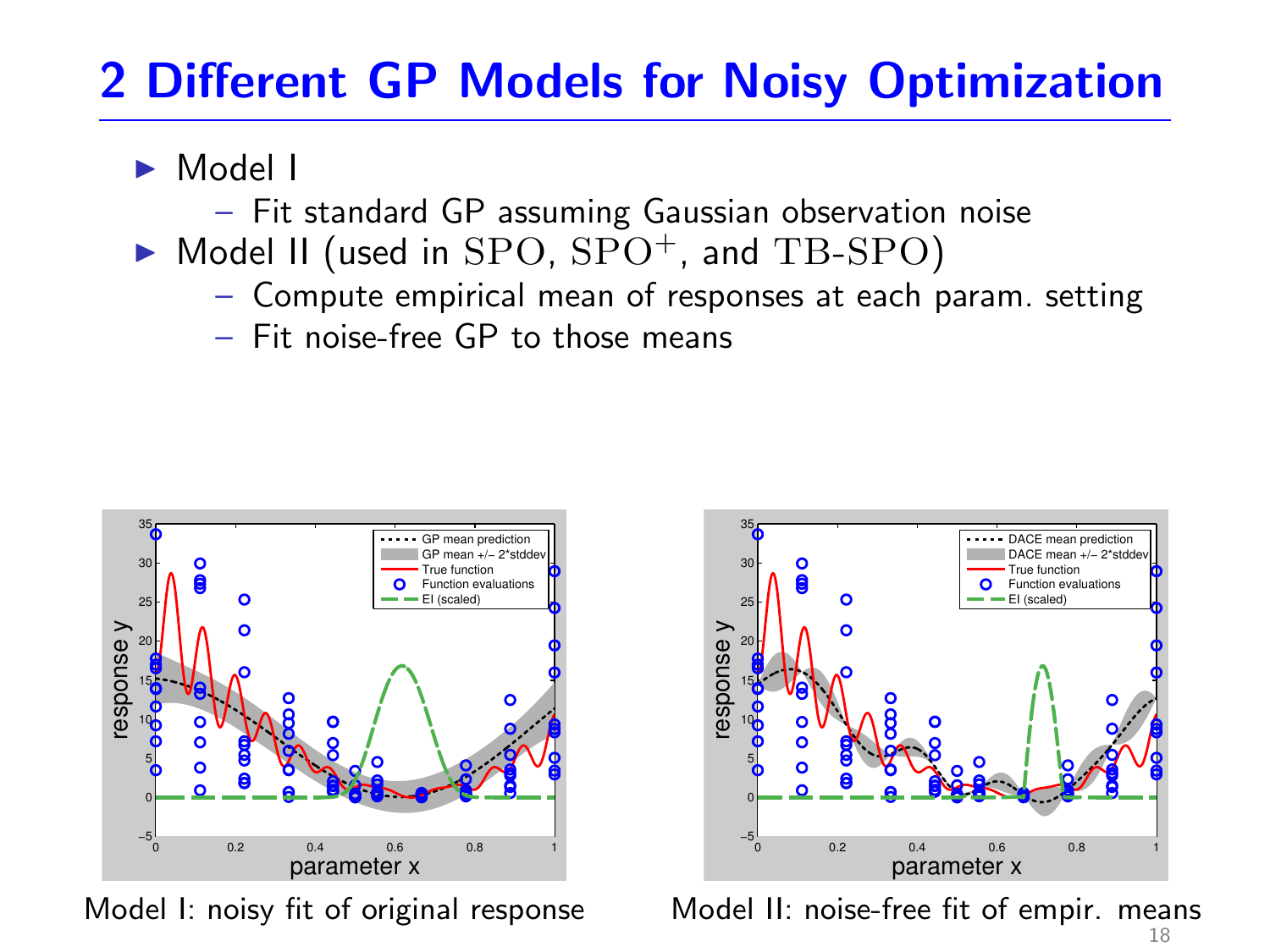- <sup>I</sup> Model I
	- Fit standard GP assuming Gaussian observation noise
- $\triangleright$  Model II (used in SPO, SPO<sup>+</sup>, and TB-SPO)
	- Compute empirical mean of responses at each param. setting
	- Fit noise-free GP to those means
	- But assumes empirical means are perfect (even when based on just 1 run!)



Model I: noisy fit of original response



Model II: noise-free fit of empir. means 18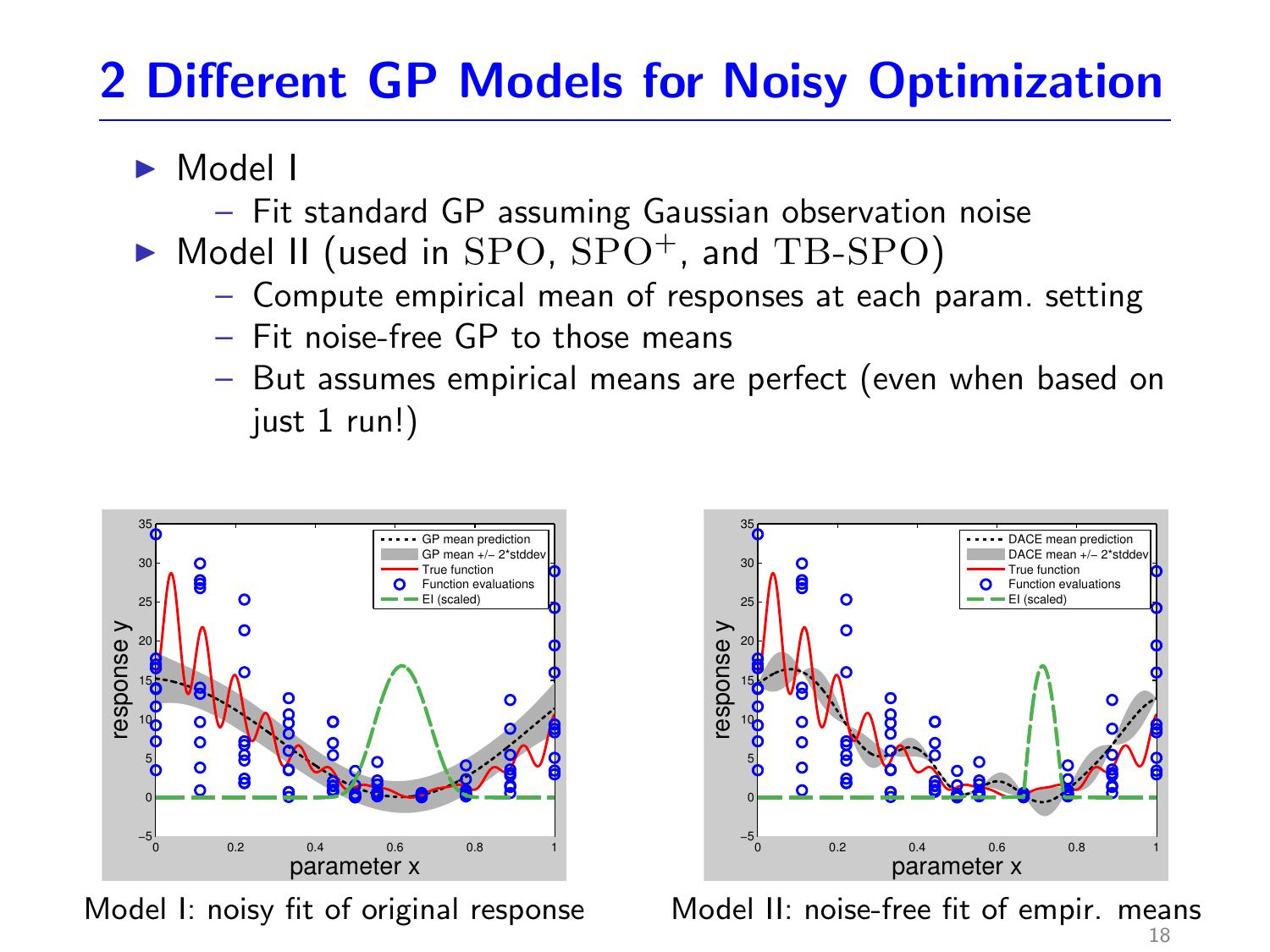- <sup>I</sup> Model I
	- Fit standard GP assuming Gaussian observation noise
- $\triangleright$  Model II (used in SPO, SPO<sup>+</sup>, and TB-SPO)
	- Compute empirical mean of responses at each param. setting
	- Fit noise-free GP to those means
	- But assumes empirical means are perfect (even when based on just 1 run!)
	- Cheaper (here 11 means vs 110 raw data points)



Model I: noisy fit of original response



Model II: noise-free fit of empir. means 18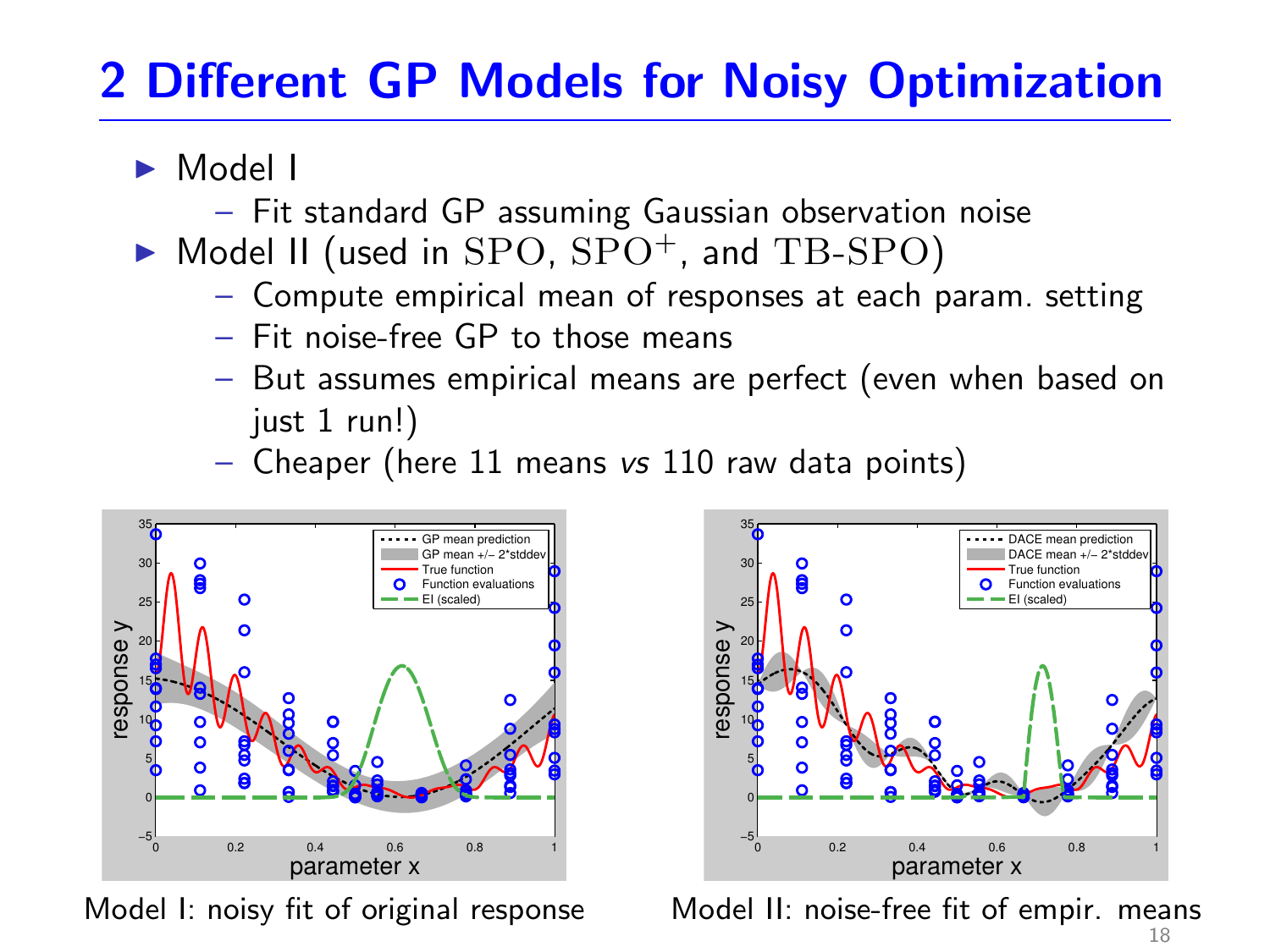Complexity of Gaussian process regression (GPR)

- $\blacktriangleright$  *n* data points
- Basic GPR equations: inverting  $n \times n$  matrix
- $\triangleright$  Numerical optimization of hyper-parameters: h steps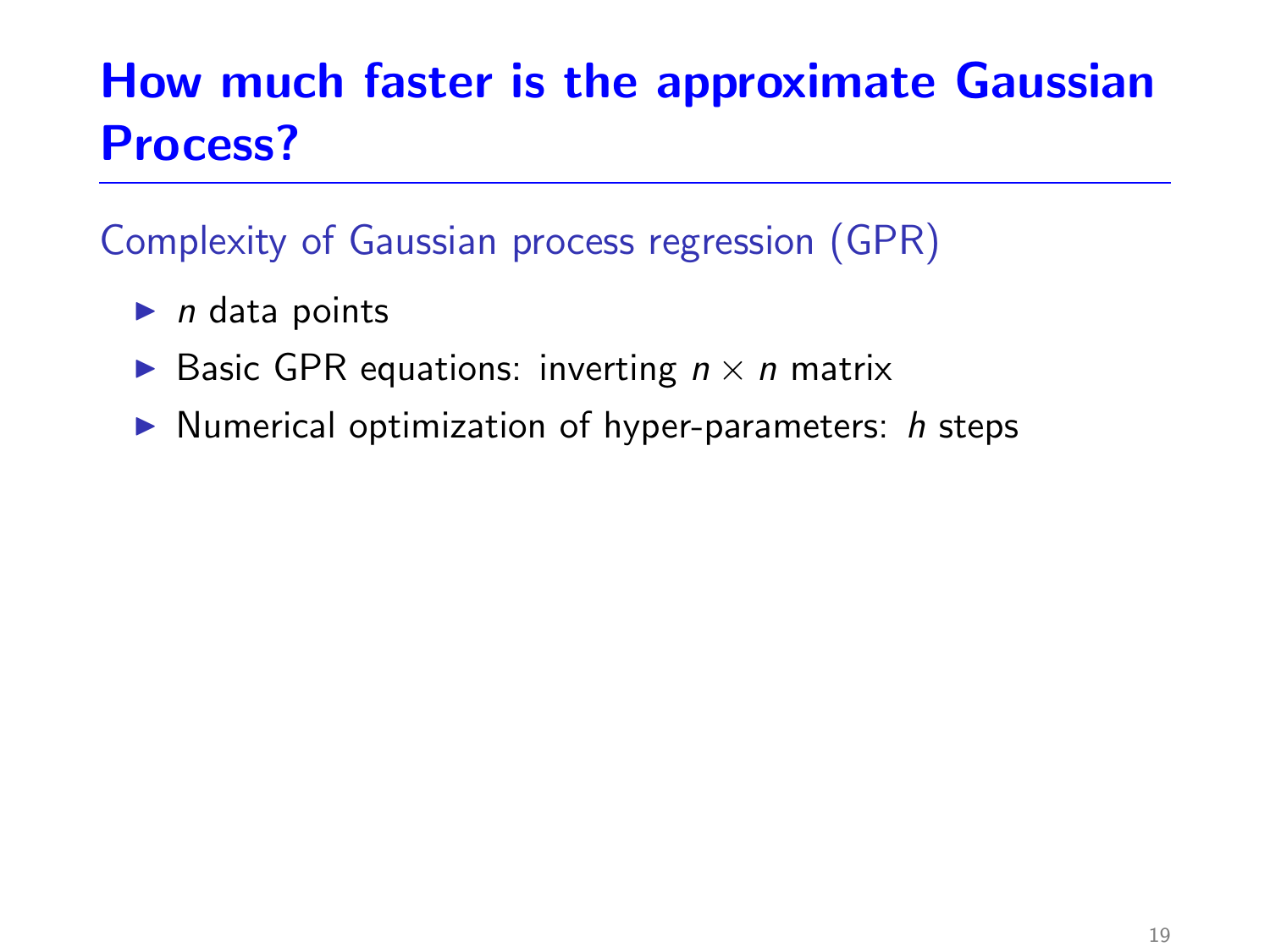### Complexity of Gaussian process regression (GPR)

- $\blacktriangleright$  n data points
- Basic GPR equations: inverting  $n \times n$  matrix
- $\triangleright$  Numerical optimization of hyper-parameters: h steps
- $\rightsquigarrow O(h\cdot n^3)$  for model fitting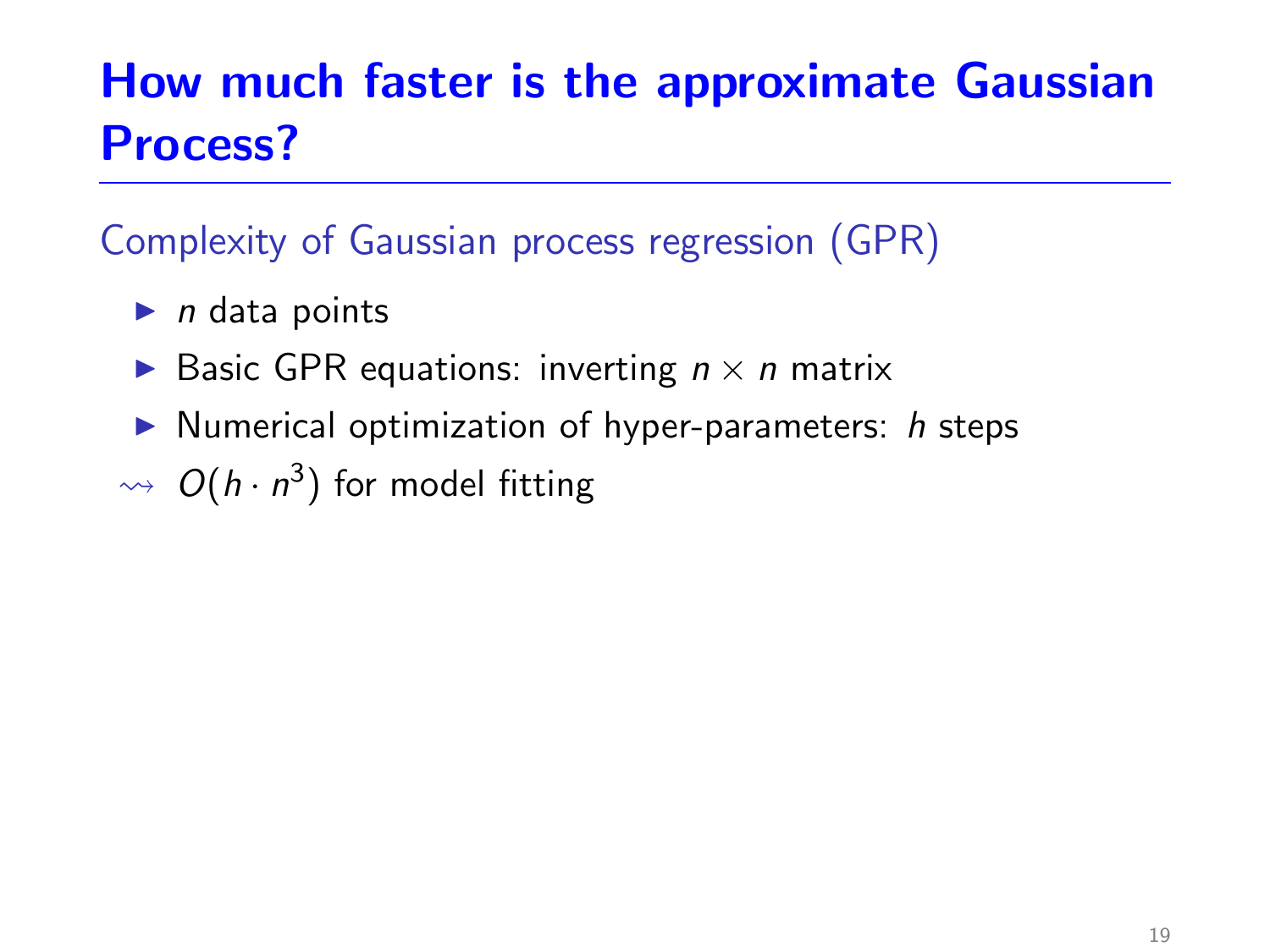### Complexity of Gaussian process regression (GPR)

- $\blacktriangleright$  n data points
- Basic GPR equations: inverting  $n \times n$  matrix
- $\triangleright$  Numerical optimization of hyper-parameters: h steps
- $\rightsquigarrow O(h\cdot n^3)$  for model fitting
- $\triangleright$   $O(n^2)$  for each model prediction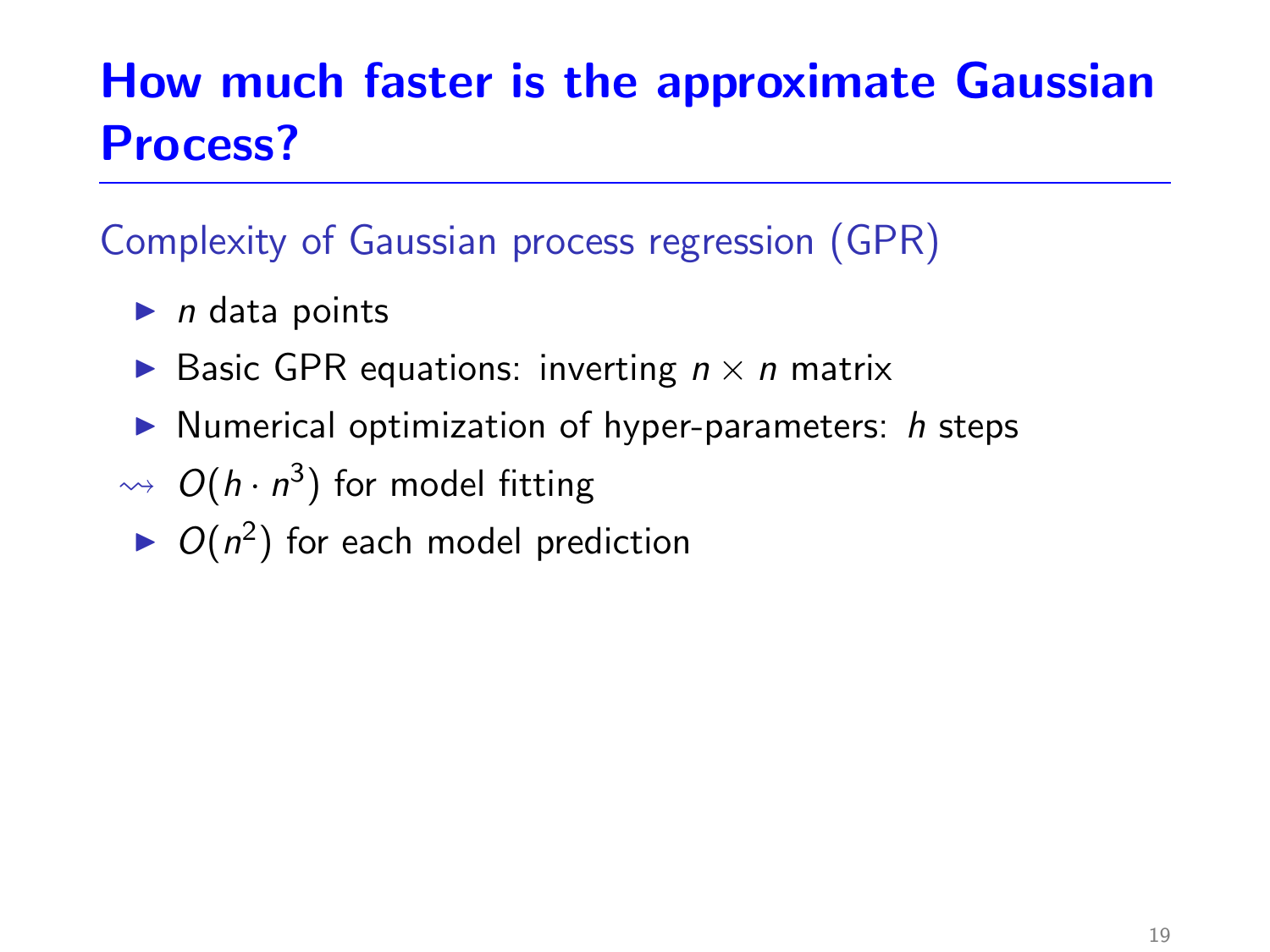### Complexity of Gaussian process regression (GPR)

- $\blacktriangleright$  n data points
- Basic GPR equations: inverting  $n \times n$  matrix
- $\triangleright$  Numerical optimization of hyper-parameters: h steps
- $\rightsquigarrow O(h\cdot n^3)$  for model fitting
	- $\triangleright$   $O(n^2)$  for each model prediction

### Complexity of projected process (PP) approximation

- Active set of p data points  $\rightsquigarrow$  only invert  $p \times p$  matrix
- $\blacktriangleright$  Throughout: use  $p = 300$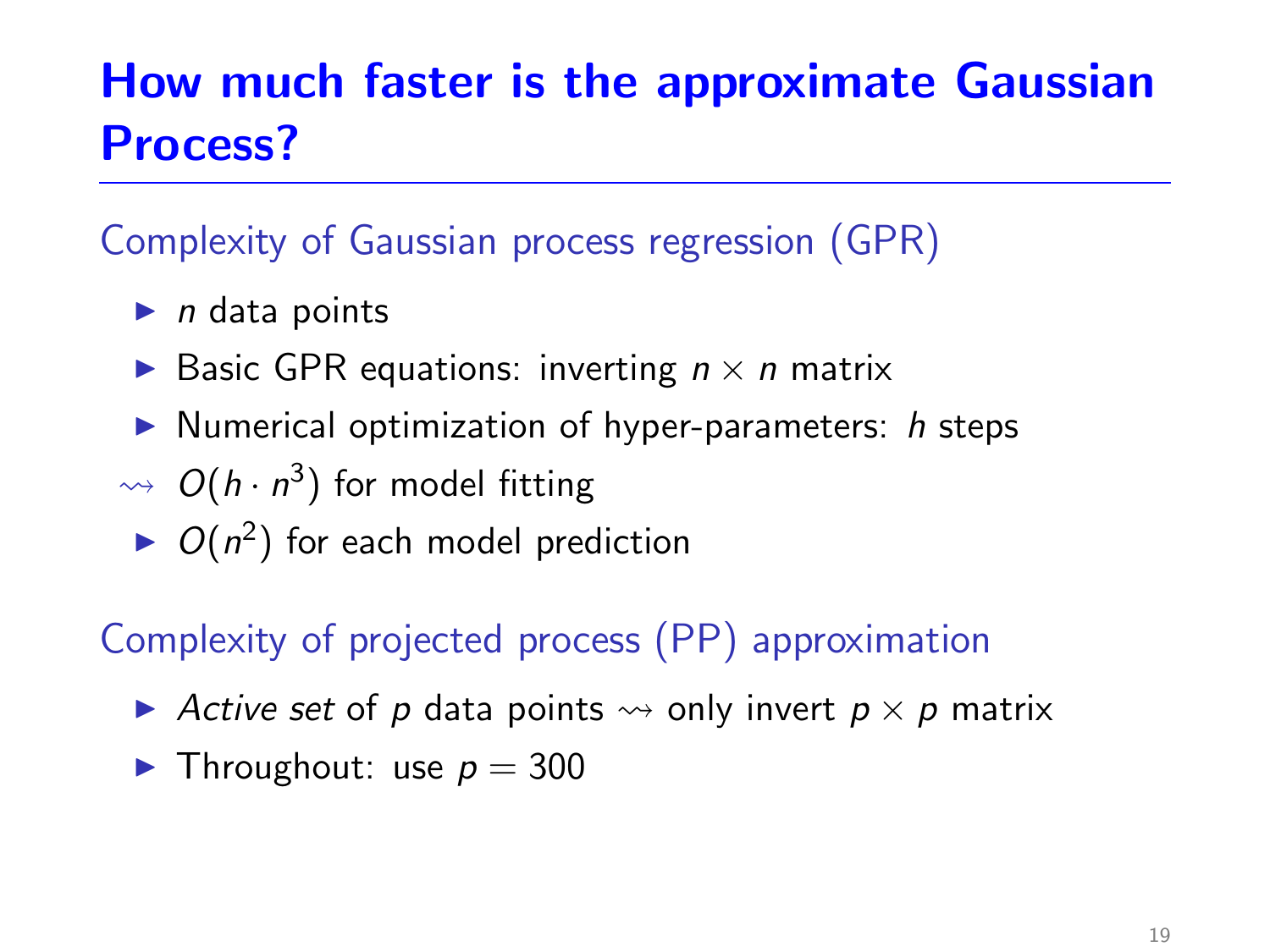### Complexity of Gaussian process regression (GPR)

- $\blacktriangleright$  n data points
- Basic GPR equations: inverting  $n \times n$  matrix
- $\triangleright$  Numerical optimization of hyper-parameters: h steps
- $\rightsquigarrow O(h\cdot n^3)$  for model fitting
	- $\triangleright$   $O(n^2)$  for each model prediction

### Complexity of projected process (PP) approximation

- Active set of p data points  $\rightsquigarrow$  only invert  $p \times p$  matrix
- $\blacktriangleright$  Throughout: use  $p = 300$
- $\triangleright$   $O(n \cdot p^2 + h \cdot p^3)$  for model fitting
- $\triangleright$   $O(p^2)$  for each model prediction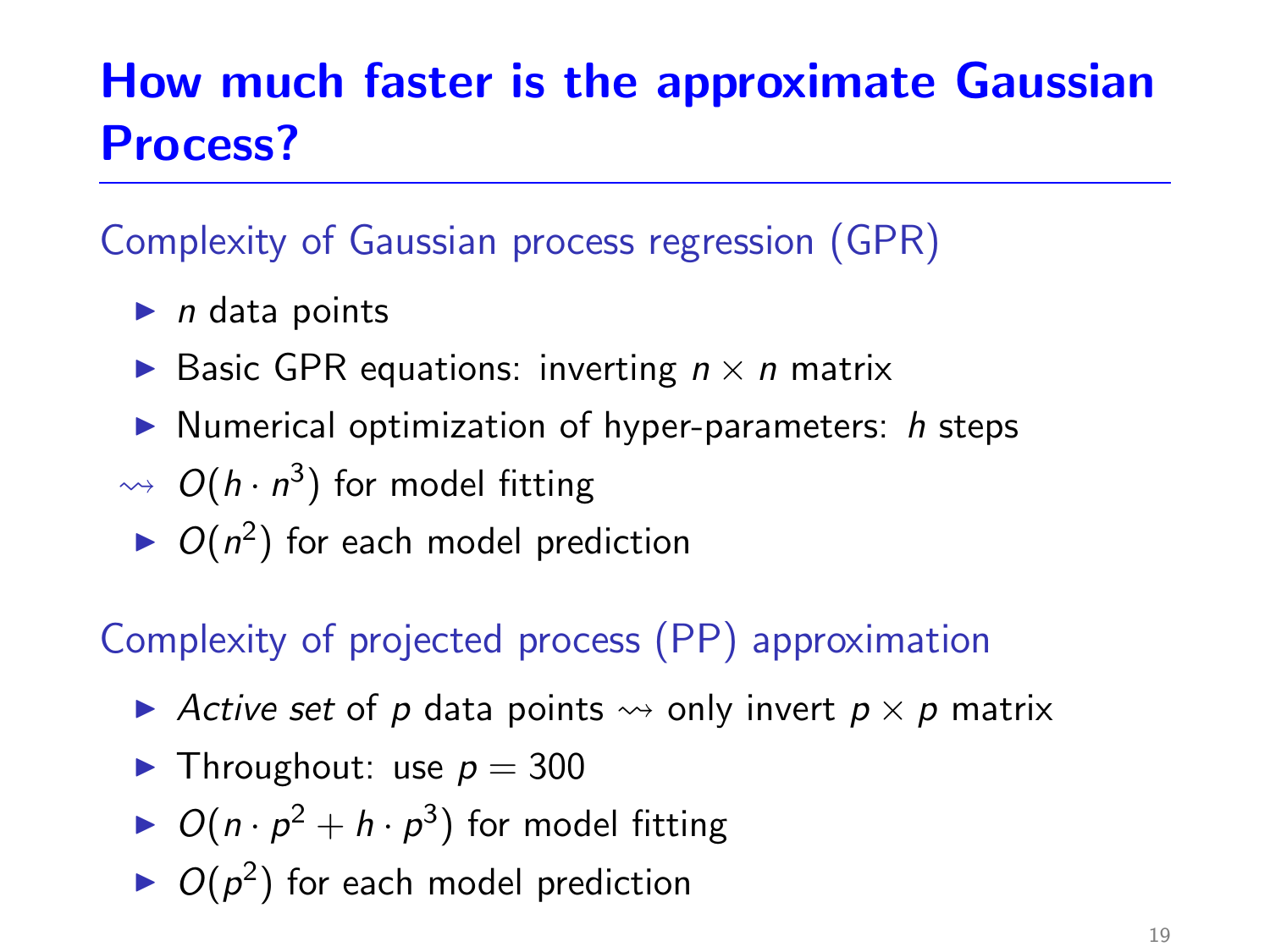# Empirical Evaluation of the Model

### Empirical time performance (1 000 data points)



Log<sub>10</sub> of CPU time (in seconds)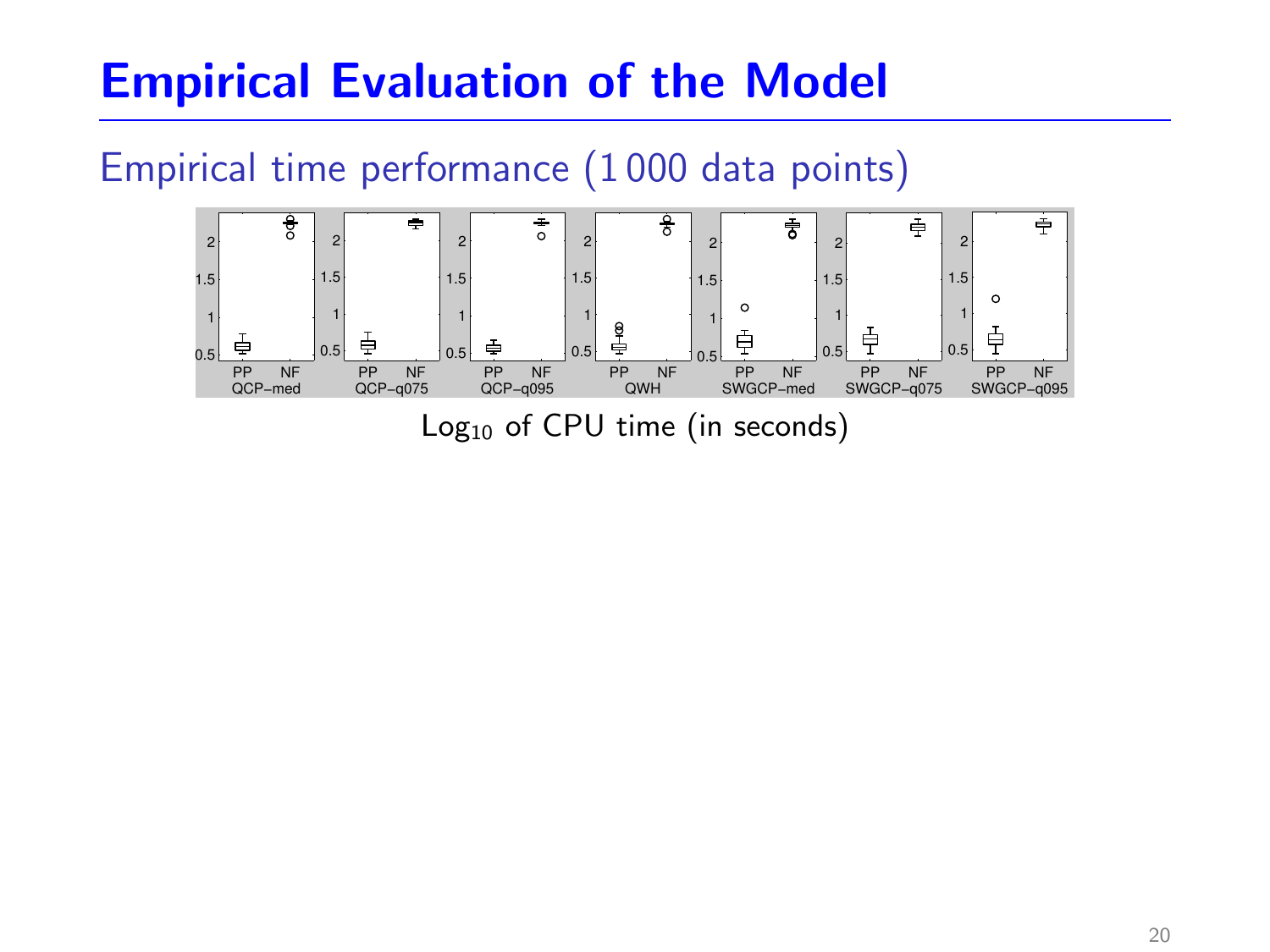# Empirical Evaluation of the Model

### Empirical time performance (1 000 data points)



 $Log<sub>10</sub>$  of CPU time (in seconds)

### Empirical model quality

- **I** Measures correlation between
	- how promising the model judges a parameter setting to be
	- true performance of that parameter setting (evaluated offline)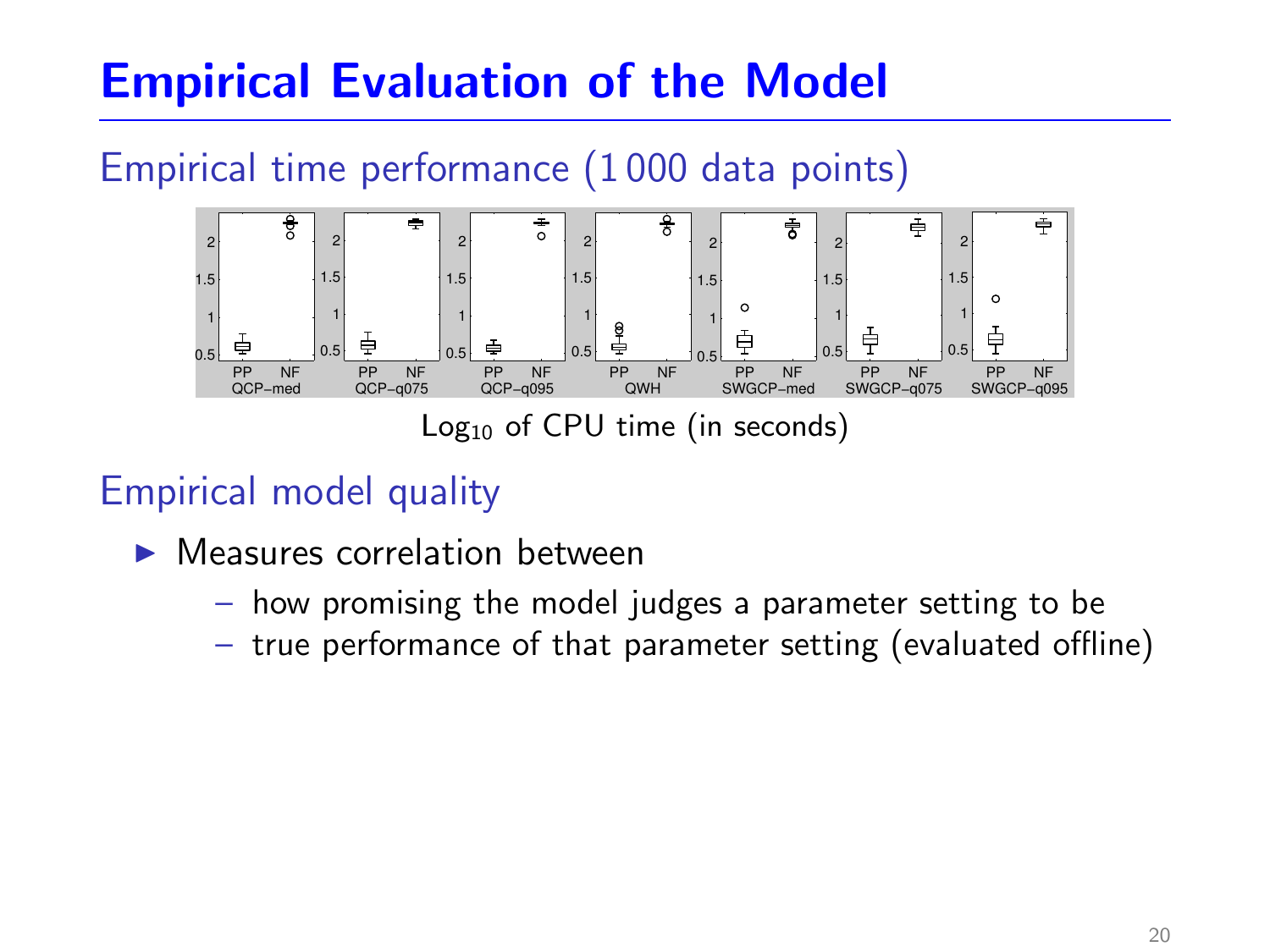# Empirical Evaluation of the Model

### Empirical time performance (1 000 data points)



 $Log<sub>10</sub>$  of CPU time (in seconds)

### Empirical model quality

- **I** Measures correlation between
	- how promising the model judges a parameter setting to be
	- true performance of that parameter setting (evaluated offline)



Correlation (high is good, 1 is optimal)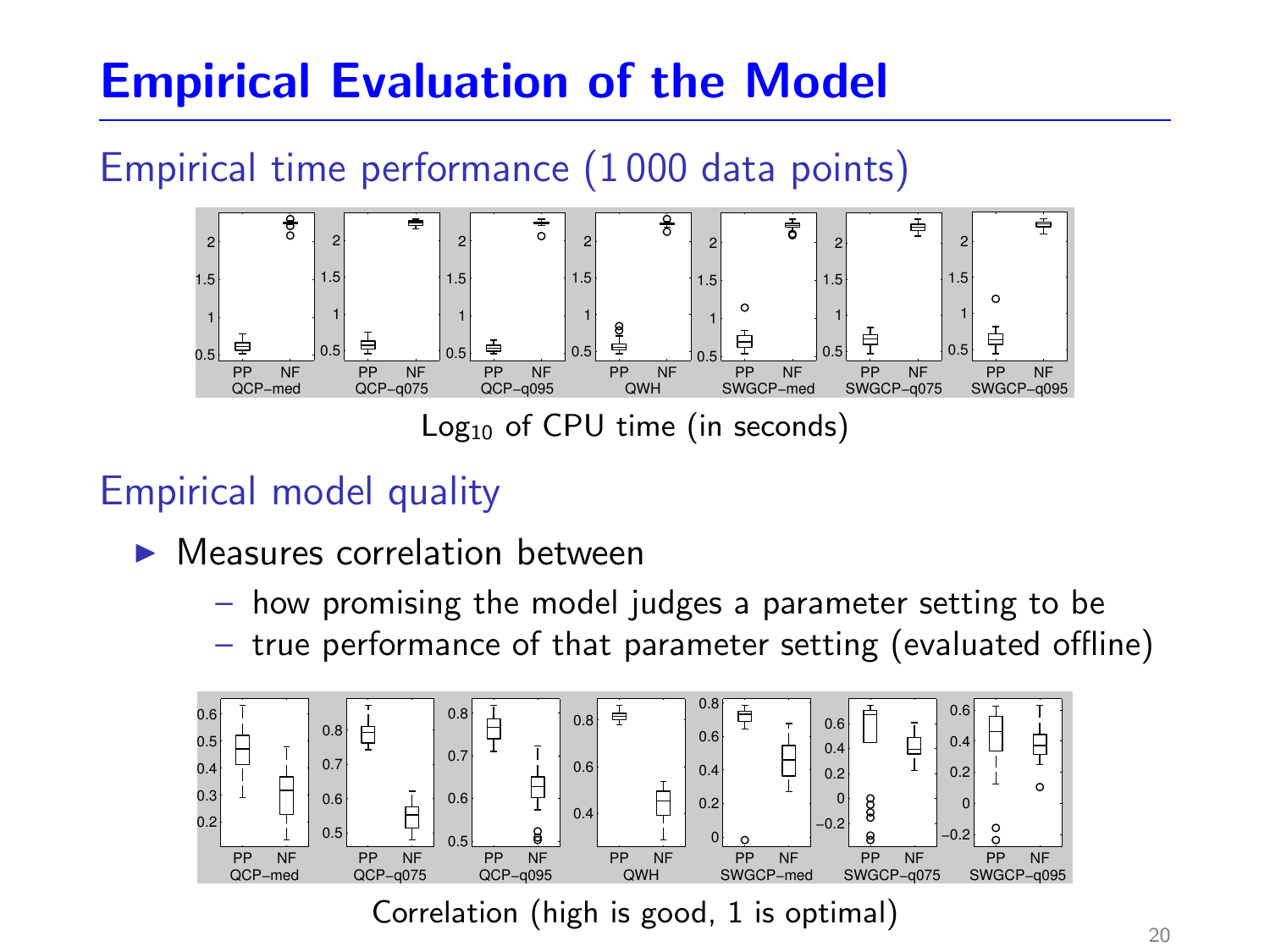- $\blacktriangleright$  Comparing:
	- $\triangleright$  R: TB-Random
	- $\triangleright$  S: TB-SPO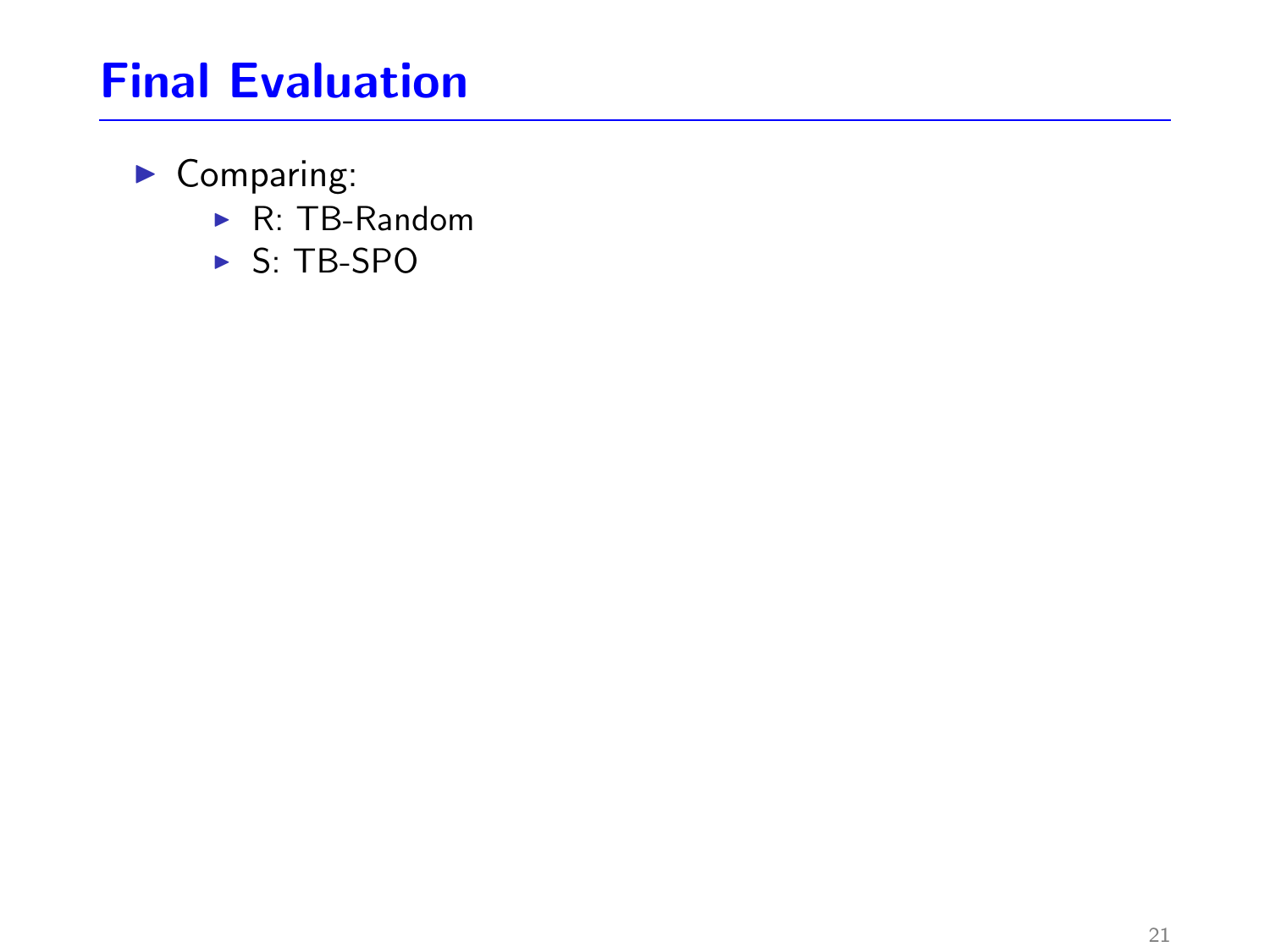- $\blacktriangleright$  Comparing:
	- $\triangleright$  R: TB-Random
	- $\triangleright$  S: TB-SPO
	- $\blacktriangleright$  P: TB-SPO(PP)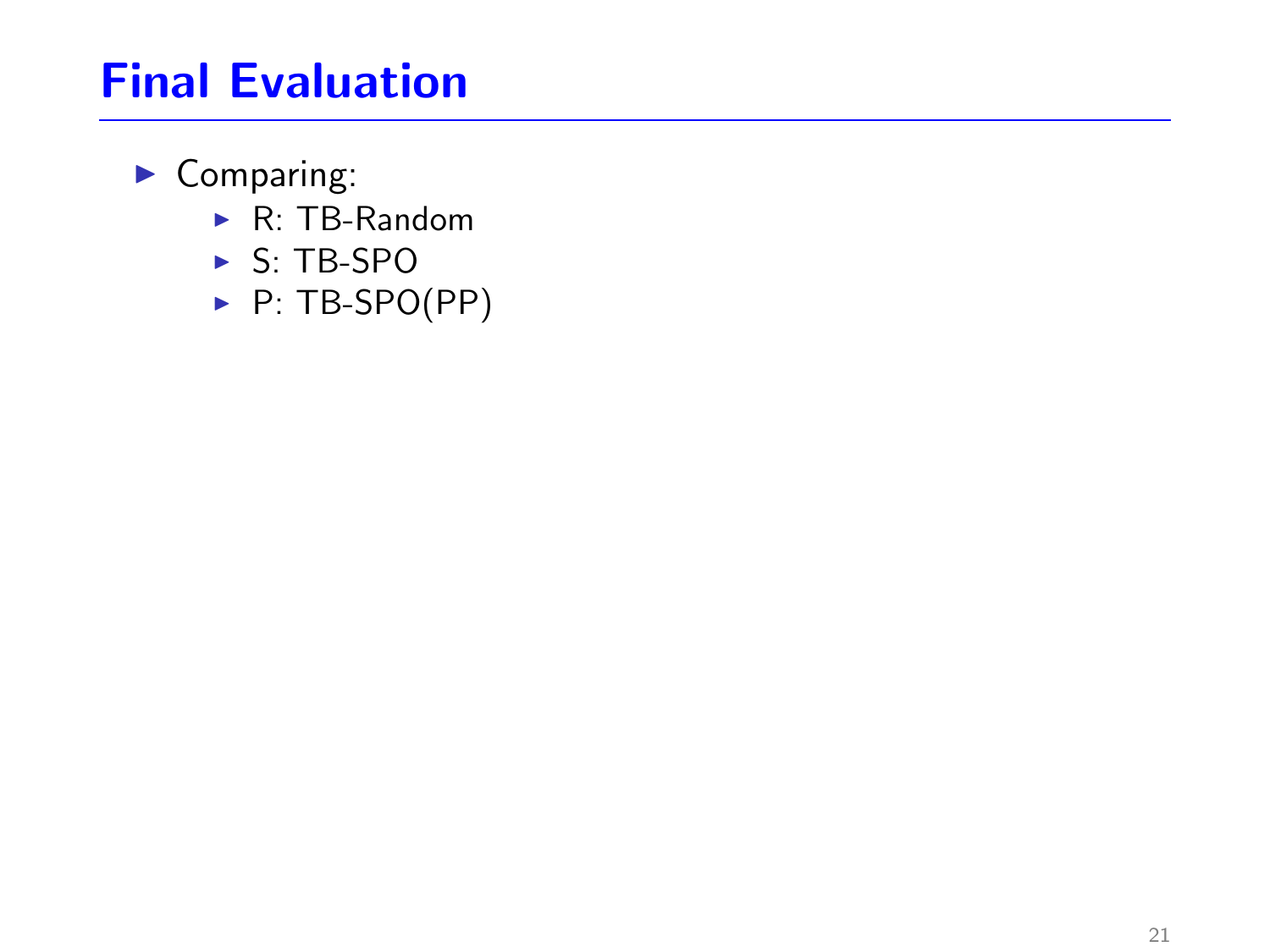- $\blacktriangleright$  Comparing:
	- $\blacktriangleright$  R: TB-Random
	- $\triangleright$  S: TB-SPO
	- $\blacktriangleright$  P: TB-SPO(PP)
	- $\triangleright$  F: FocusedILS (variant of ParamILS; limited by discretization)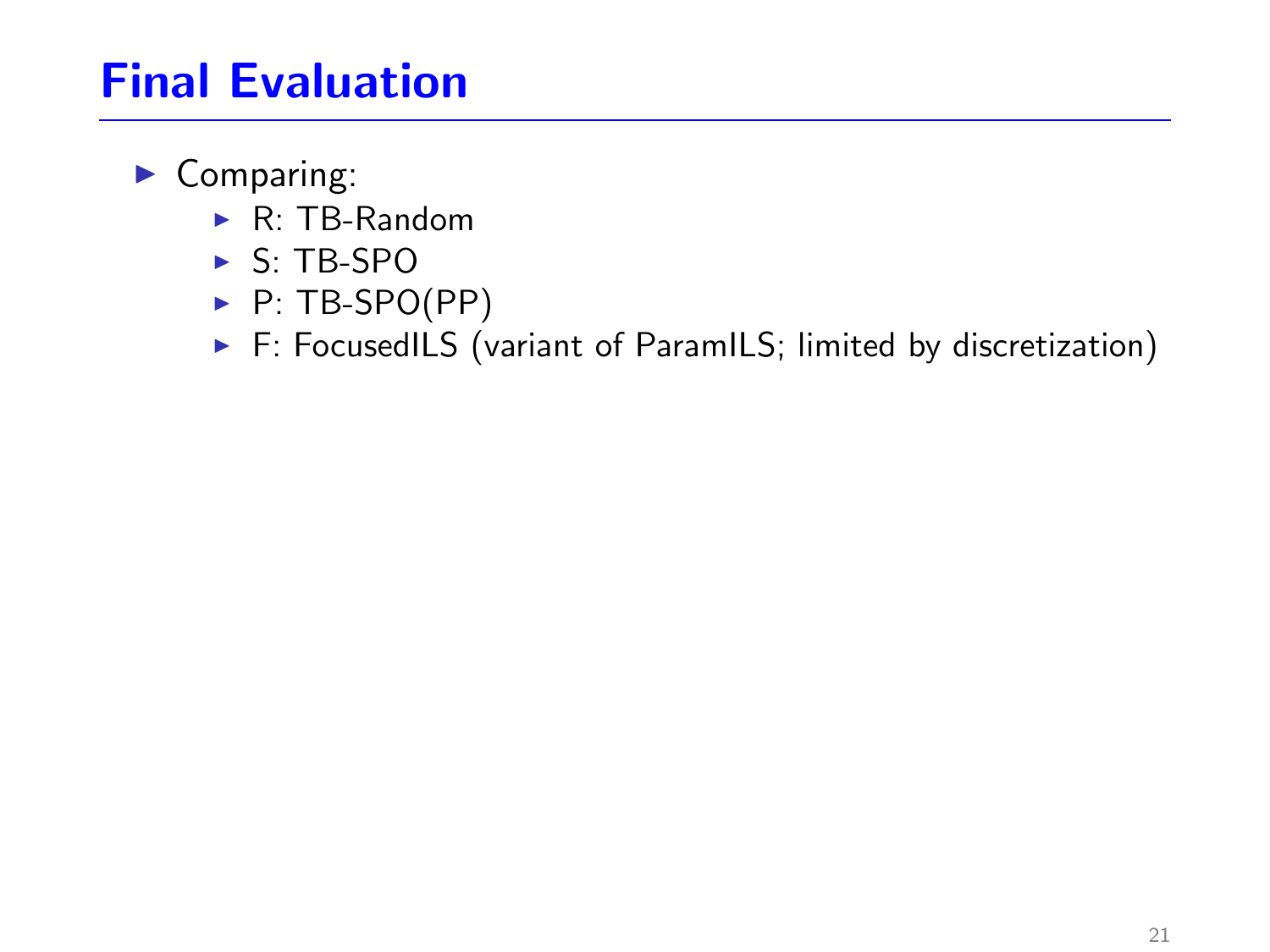- $\blacktriangleright$  Comparing:
	- $\blacktriangleright$  R: TB-Random
	- $\triangleright$  S: TB-SPO
	- $\blacktriangleright$  P: TB-SPO(PP)
	- $\triangleright$  F: FocusedILS (variant of ParamILS; limited by discretization)

| Scenario                                   | TB-RANDOM       | TB-SPO          | TB-SPO(PP)      | <b>FOCUSEDILS</b> |
|--------------------------------------------|-----------------|-----------------|-----------------|-------------------|
| SAPS-QCP-MED $\lceil \cdot 10^{-2} \rceil$ | $4.23 \pm 0.15$ | $4.32 \pm 0.21$ | $4.13 \pm 0.14$ | $5.12 + 0.41$     |
| SAPS-QCP-Q075                              | $0.19 \pm 0.01$ | $0.19 \pm 0.02$ | $0.18 \pm 0.01$ | $0.24 \pm 0.02$   |
| SAPS-QCP-q095                              | $2.64 + 1.24$   | $2.20 + 1.17$   | $1.44 \pm 0.53$ | $2.99 \pm 3.20$   |
| SAPS-QWH $\lceil \cdot 10^3 \rceil$        | $9.88 \pm 0.41$ | $ 10.1\pm0.58 $ | $9.42 + 0.32$   | $10.6 \pm 0.49$   |
| SAPS-SWGCP-MED                             | $0.17 \pm 0.02$ | $0.18 \pm 0.03$ | $0.16 \pm 0.02$ | $0.27 \pm 0.12$   |
| SAPS-SWGCP-0075                            | $0.22 \pm 0.03$ | $0.24 \pm 0.04$ | $0.21 \pm 0.02$ | $0.35 \pm 0.08$   |
| SAPS-SWGCP-0095                            | $0.28 \pm 0.10$ | $0.25 \pm 0.05$ | $0.23 \pm 0.05$ | $0.37 \pm 0.16$   |

- $\triangleright$  TB-SPO(PP) best on all 7 instances
- $\blacktriangleright$  Good models do help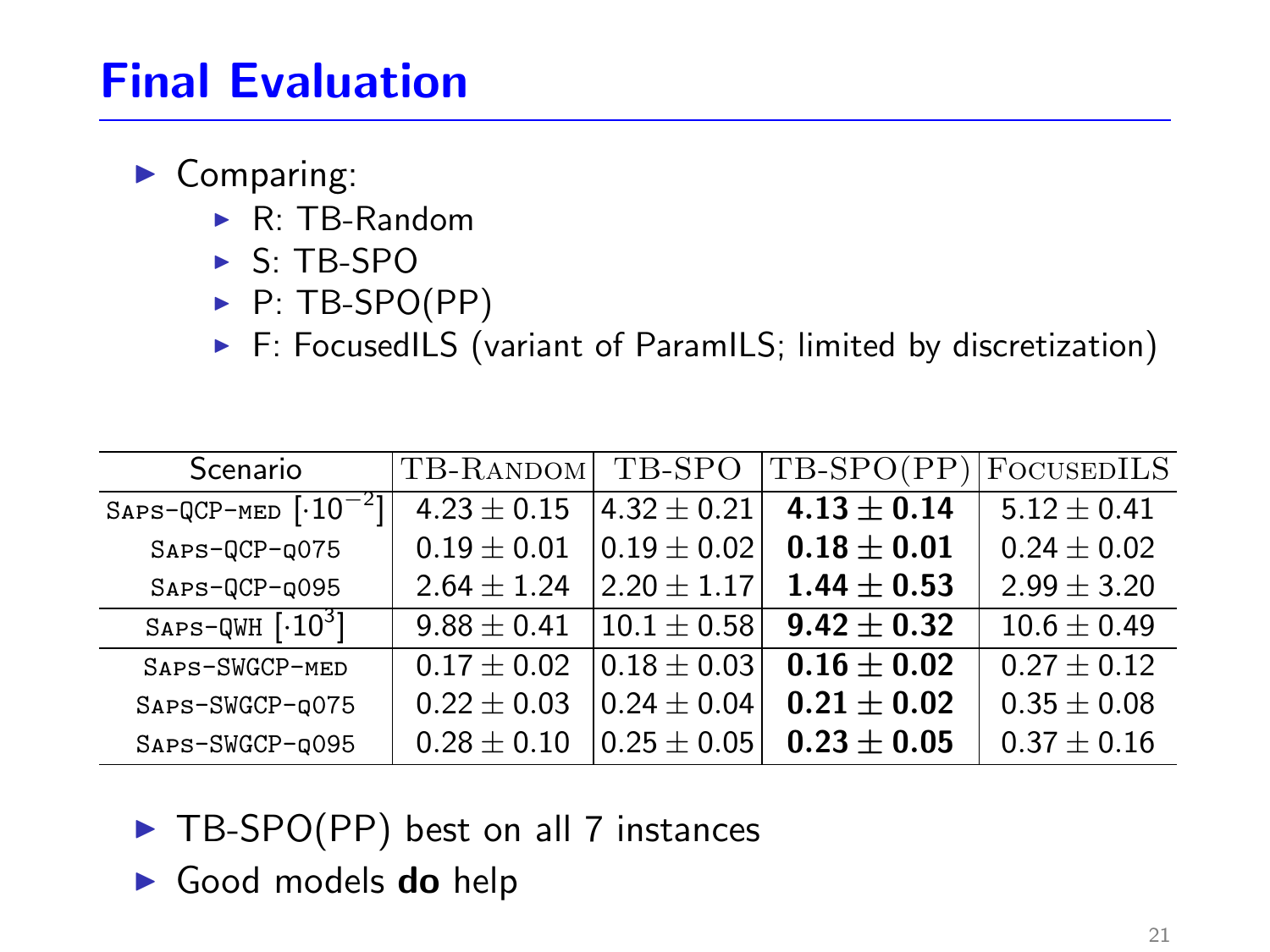- 1. [Sequential Model-Based Optimization](#page-17-0)
- 2. [Reducing the Computational Overhead Due To Models](#page-30-0)
- <span id="page-65-0"></span>3. [Conclusions](#page-65-0)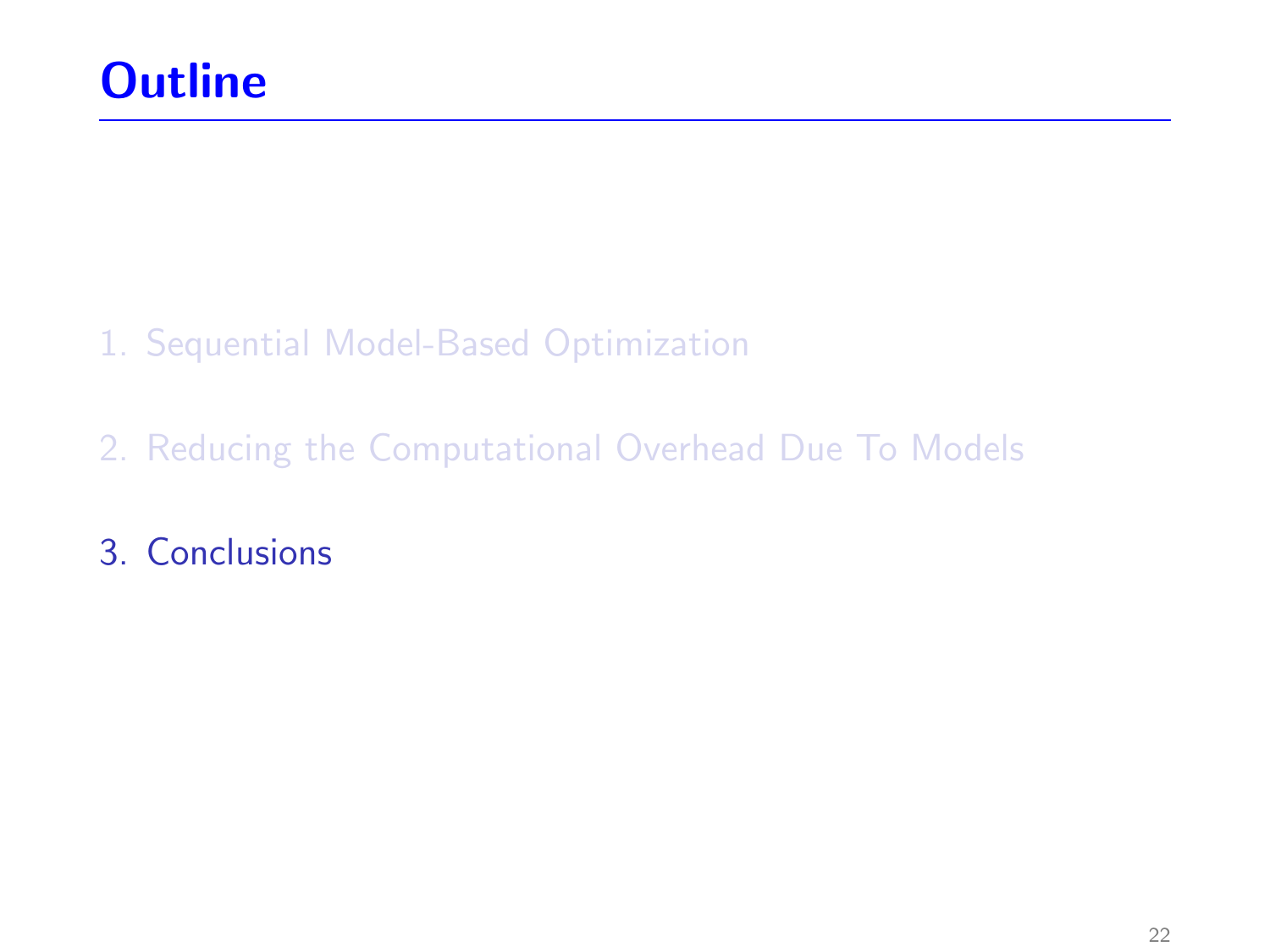#### Parameter optimization

#### $\blacktriangleright$  Can be performed by automated approaches

- Sometimes much better than by human experts
- Automation can cut development time & improve results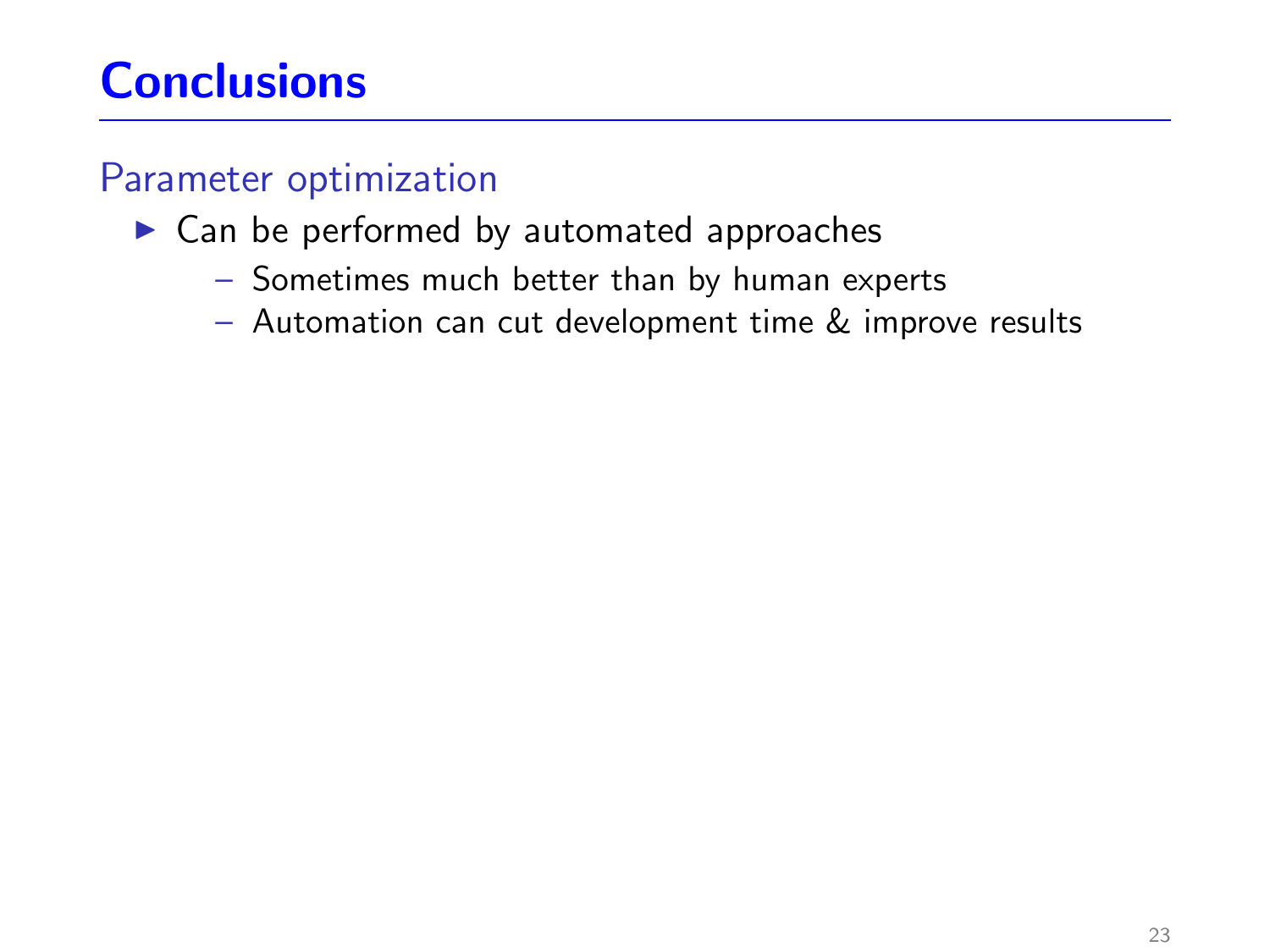#### Parameter optimization

- $\blacktriangleright$  Can be performed by automated approaches
	- Sometimes much better than by human experts
	- Automation can cut development time & improve results

### Sequential Parameter Optimization (SPO)

- $\triangleright$  Uses predictive models of algorithm performance
- $\triangleright$  Can inform algorithm designer about parameter space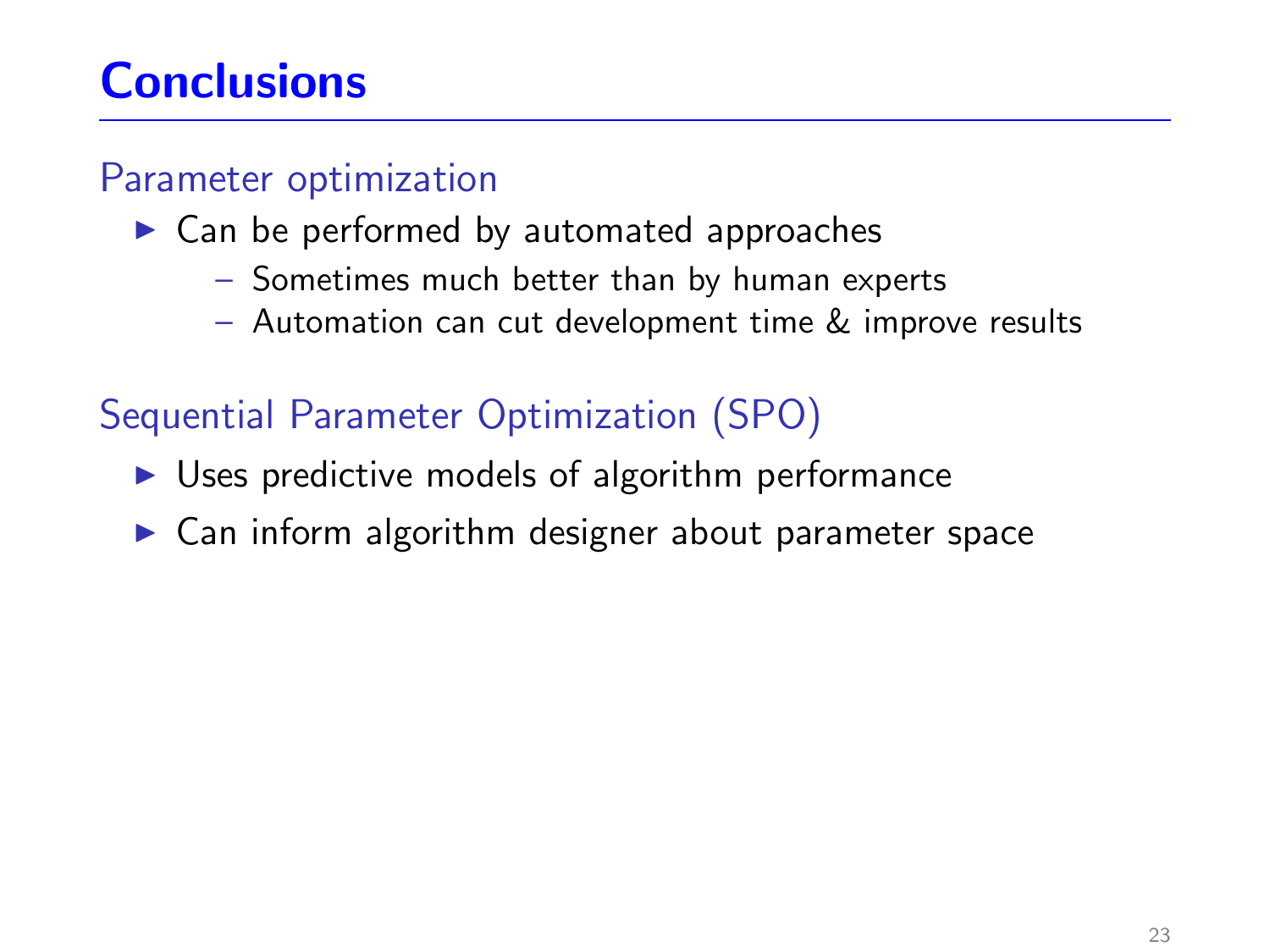#### Parameter optimization

- $\blacktriangleright$  Can be performed by automated approaches
	- Sometimes much better than by human experts
	- Automation can cut development time & improve results

## Sequential Parameter Optimization (SPO)

- $\triangleright$  Uses predictive models of algorithm performance
- $\triangleright$  Can inform algorithm designer about parameter space

## Time-Bounded SPO

- $\blacktriangleright$  Eliminates Computational Overheads of SPO
	- No need for costly initial design
	- Bounds the time spent building and using the model
	- Uses efficient approximate Gaussian process model
	- $\rightarrow$  Practical for parameter optimization in a time budget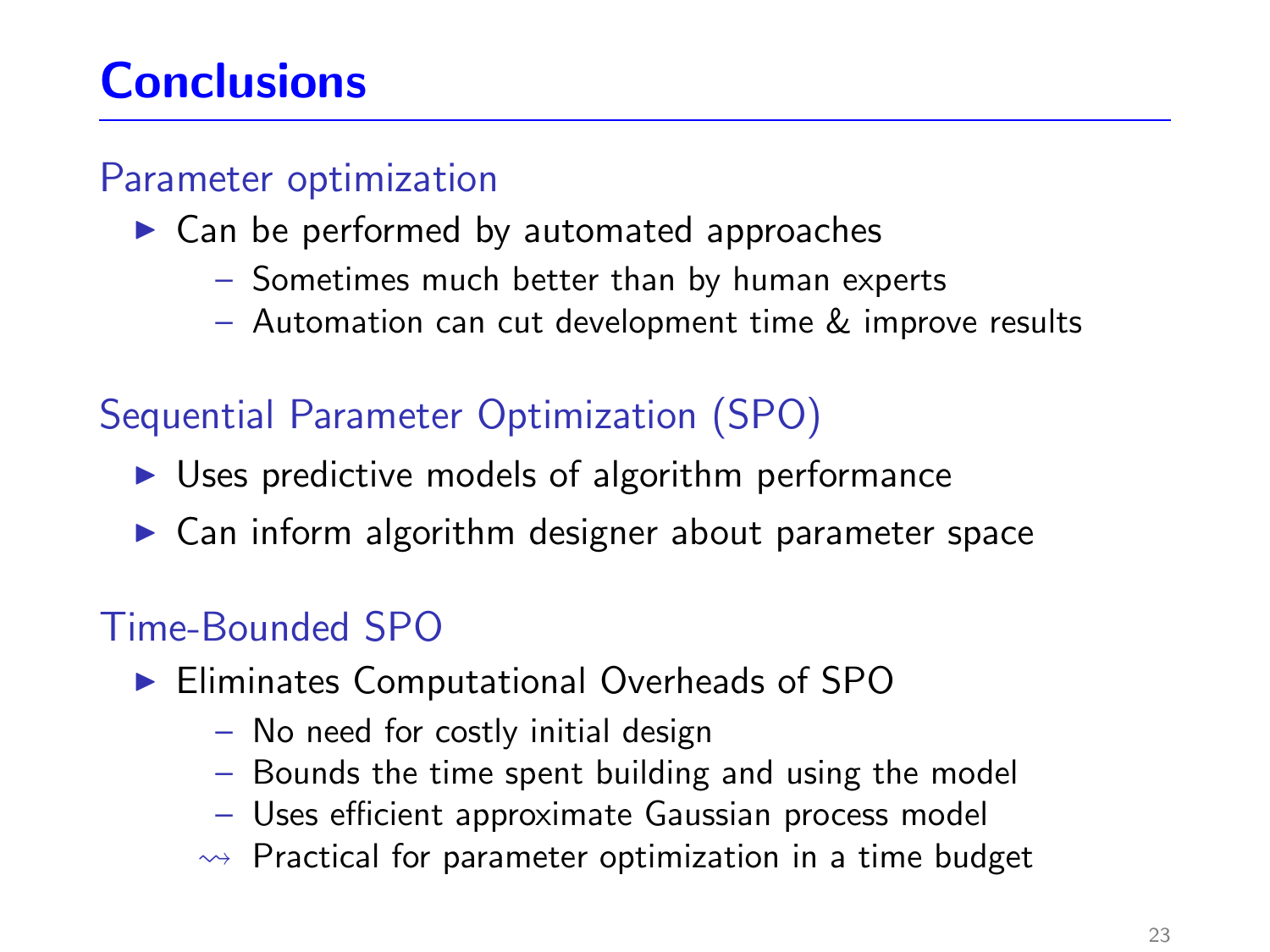#### Parameter optimization

- $\blacktriangleright$  Can be performed by automated approaches
	- Sometimes much better than by human experts
	- Automation can cut development time & improve results

## Sequential Parameter Optimization (SPO)

- $\triangleright$  Uses predictive models of algorithm performance
- $\triangleright$  Can inform algorithm designer about parameter space

### Time-Bounded SPO

- $\blacktriangleright$  Eliminates Computational Overheads of SPO
	- No need for costly initial design
	- Bounds the time spent building and using the model
	- Uses efficient approximate Gaussian process model
	- $\rightarrow$  Practical for parameter optimization in a time budget
- Clearly outperforms previous SPO versions and ParamILS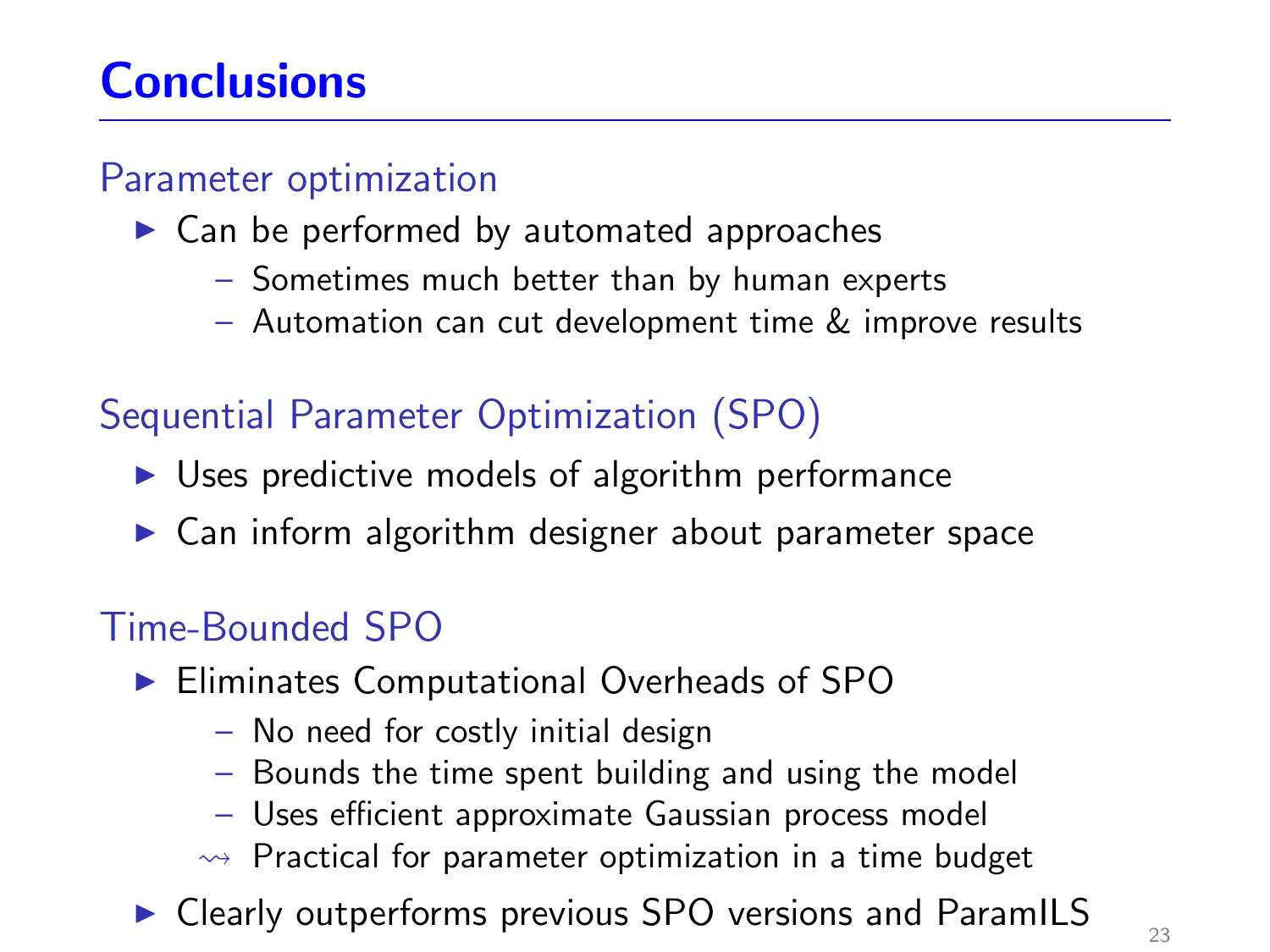## Current & Future Work

- $\triangleright$  Generalizations of TB-SPO to handle
	- Categorical parameters
	- Multiple benchmark instances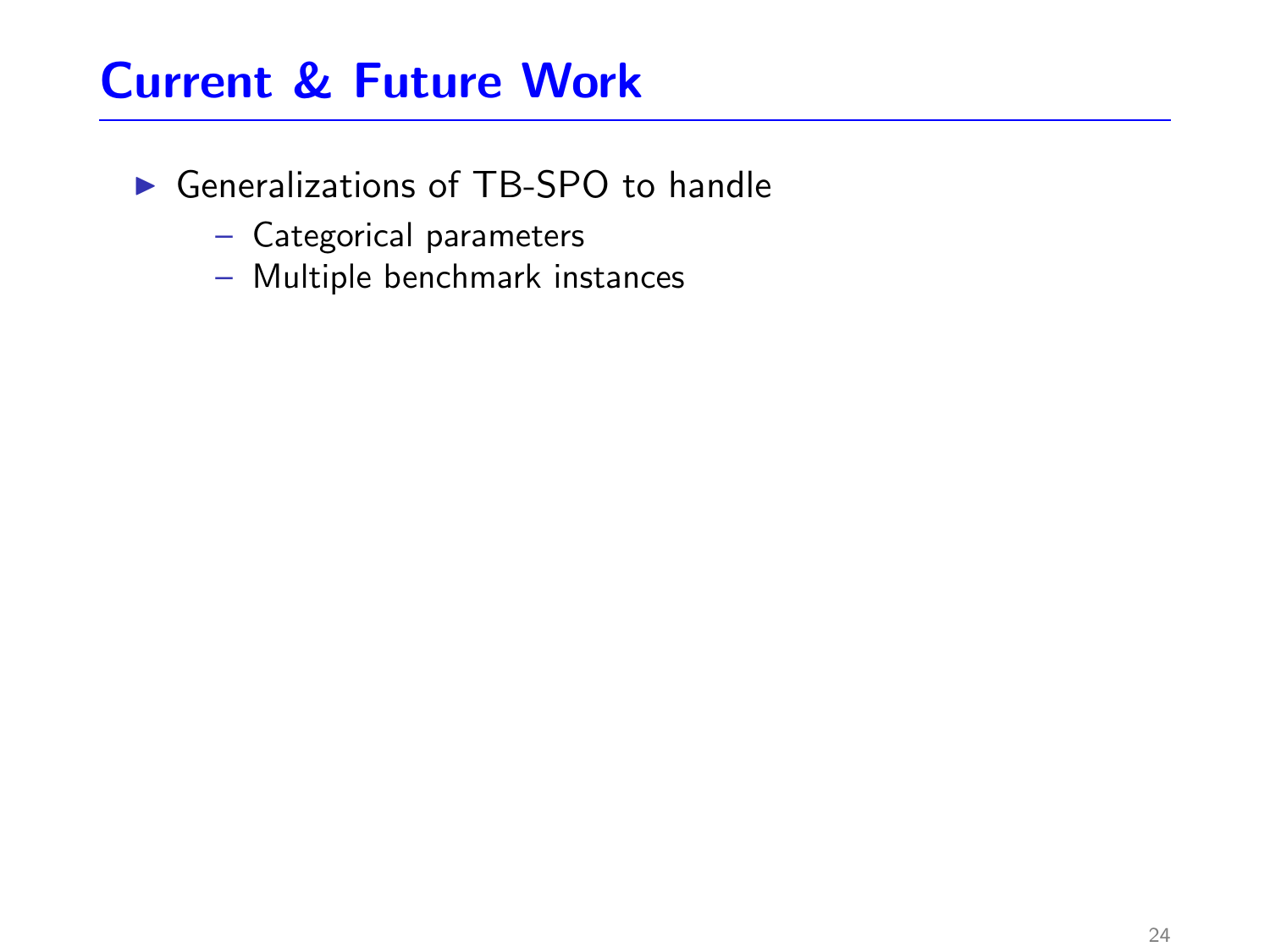## Current & Future Work

- $\triangleright$  Generalizations of TB-SPO to handle
	- Categorical parameters
	- Multiple benchmark instances
- ▶ Applications of Automated Parameter Optimization
	- Optimization of MIP solvers [to be submitted to CP-AI-OR]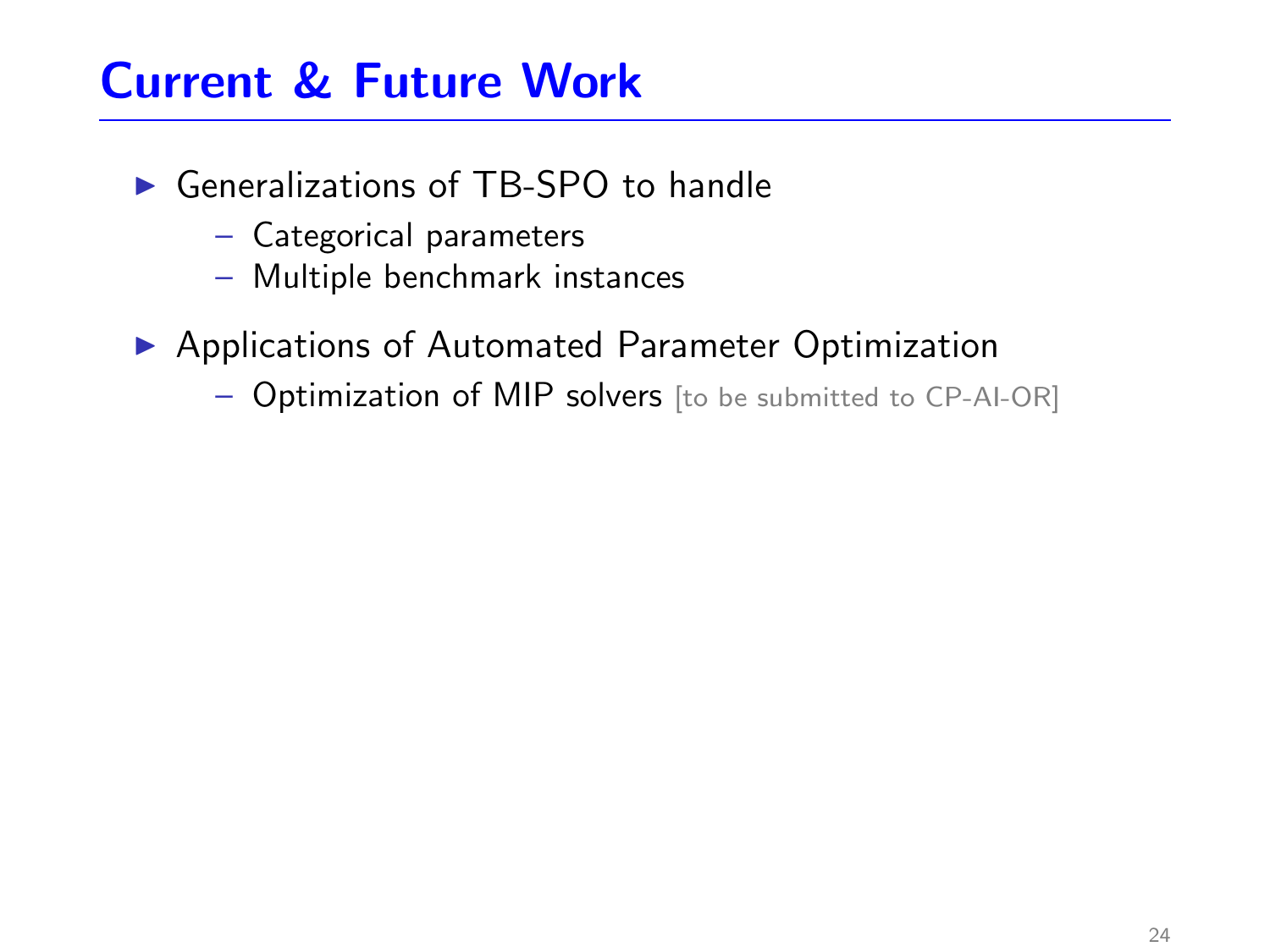## Current & Future Work

- $\triangleright$  Generalizations of TB-SPO to handle
	- Categorical parameters
	- Multiple benchmark instances
- ▶ Applications of Automated Parameter Optimization
	- Optimization of MIP solvers [to be submitted to CP-AI-OR]
- $\triangleright$  Use models to gain scientific insights
	- Importance of each parameter
	- Interaction of parameters
	- Interaction of parameters and instances features